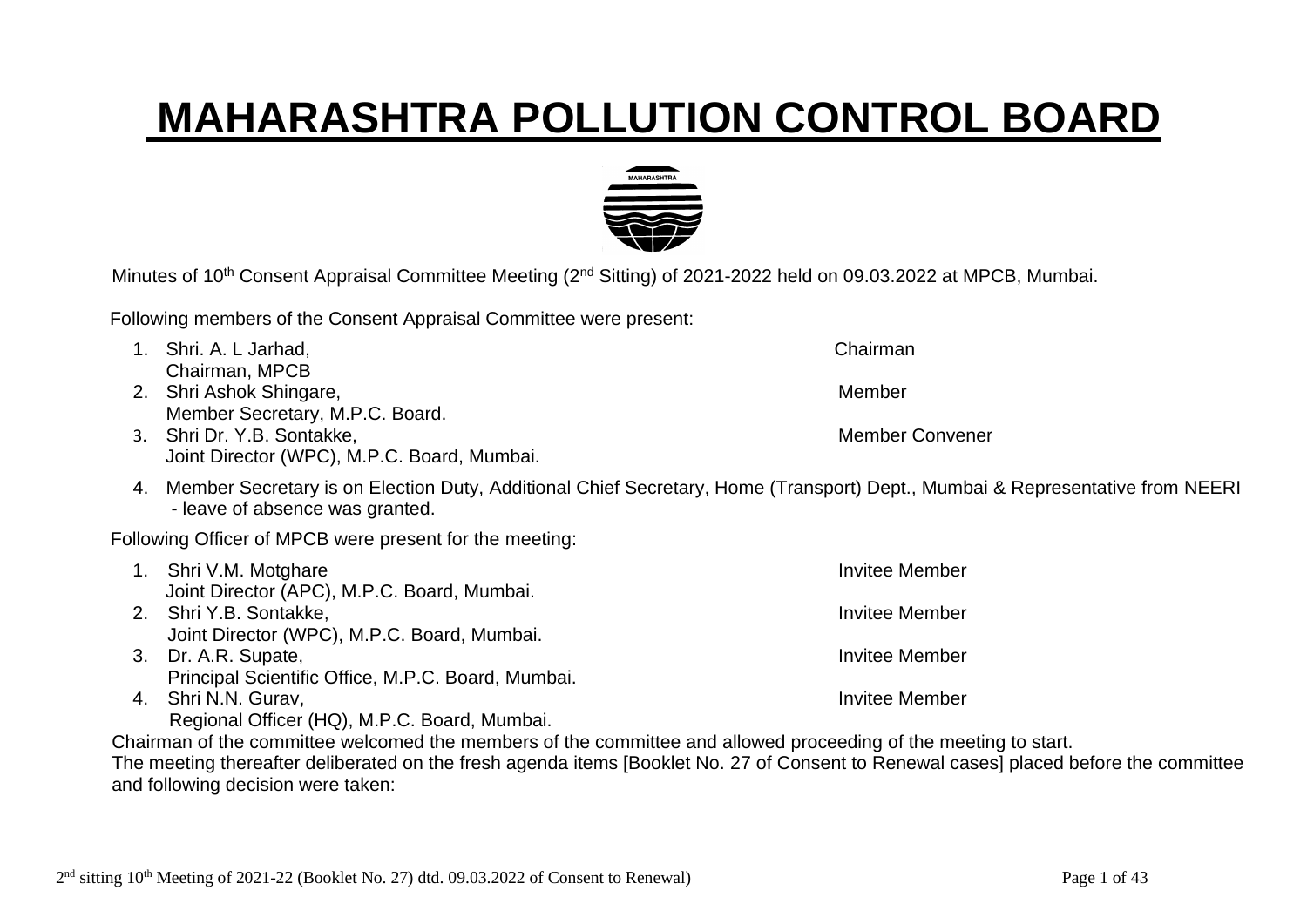| Sr.          | <b>Application</b>                     | <b>Industry name</b>                                                                                                                                                                                         | <b>Decision on</b>                                                  | <b>Consent granted</b> | <b>Remarks / Discussion</b>                                                                                                                                                                                                                                                                                                                                                                                                                                                                                                                                                                                                                                                                                                                                                                                                                                                                                                                                                                                                                                                                                                                                                                                                                                                 |
|--------------|----------------------------------------|--------------------------------------------------------------------------------------------------------------------------------------------------------------------------------------------------------------|---------------------------------------------------------------------|------------------------|-----------------------------------------------------------------------------------------------------------------------------------------------------------------------------------------------------------------------------------------------------------------------------------------------------------------------------------------------------------------------------------------------------------------------------------------------------------------------------------------------------------------------------------------------------------------------------------------------------------------------------------------------------------------------------------------------------------------------------------------------------------------------------------------------------------------------------------------------------------------------------------------------------------------------------------------------------------------------------------------------------------------------------------------------------------------------------------------------------------------------------------------------------------------------------------------------------------------------------------------------------------------------------|
| No.          | <b>Unique</b><br><b>Number</b>         | and Address                                                                                                                                                                                                  | grant of consent                                                    | Up to                  |                                                                                                                                                                                                                                                                                                                                                                                                                                                                                                                                                                                                                                                                                                                                                                                                                                                                                                                                                                                                                                                                                                                                                                                                                                                                             |
|              | <b>Booklet No. 27</b>                  |                                                                                                                                                                                                              |                                                                     |                        |                                                                                                                                                                                                                                                                                                                                                                                                                                                                                                                                                                                                                                                                                                                                                                                                                                                                                                                                                                                                                                                                                                                                                                                                                                                                             |
| $\mathbf{1}$ | MPCB-<br><b>CONSENT-</b><br>0000107283 | Karnataka Power<br>Corporation<br>Limited, Integrated<br>Baranj Open Cast<br>Mines,<br>Plot No.84, Baranj<br>I-IV, Manoradeep<br>and kiloni Coal<br>blocks, Kilono, Tal-<br>Bhadrawati, Dist-<br>Chandrapur. | <b>NOT APPROVED</b><br>Renewal of<br>consent with<br>decrease in CI |                        | Committee noted that PP has applied for renewal of<br>consent for Open cast Coal Mining activity-2.5 MTPA for<br>lease area 1457.20 Ha area.<br>Committee also noted that this case was discussed in<br>earlier CAC meeting & was deferred and decided to issue<br>SCN for refusal of consent due to following non-<br>compliances- Non provision of STP, CAAQMS, mechanized<br>sweeping machine, tyre wash system, Black top roads in the<br>mine area, full fledge dust suppression system and non-<br>submission of NOC from CGWA and non-submission of BG as<br>per earlier consent conditions.<br>Committee further noted that, Board office has issued SCN<br>for refusal of consent due to above lapses.<br>Committee also noted that Board has issued closure<br>directions dated 29.10.2021.<br>After due deliberation, it was decided to defer the case<br>call the PP for presentation regarding compliance of<br>consent conditions, EC conditions and provision of<br>required pollution control system viz provision of STP,<br>CAAQMS, mechanized sweeping machine, Tyre wash system,<br>Black top roads in the mine area, full fledge dust suppression<br>system and submission of NOC from CGWA and submission of<br>BG as per earlier consent conditions. |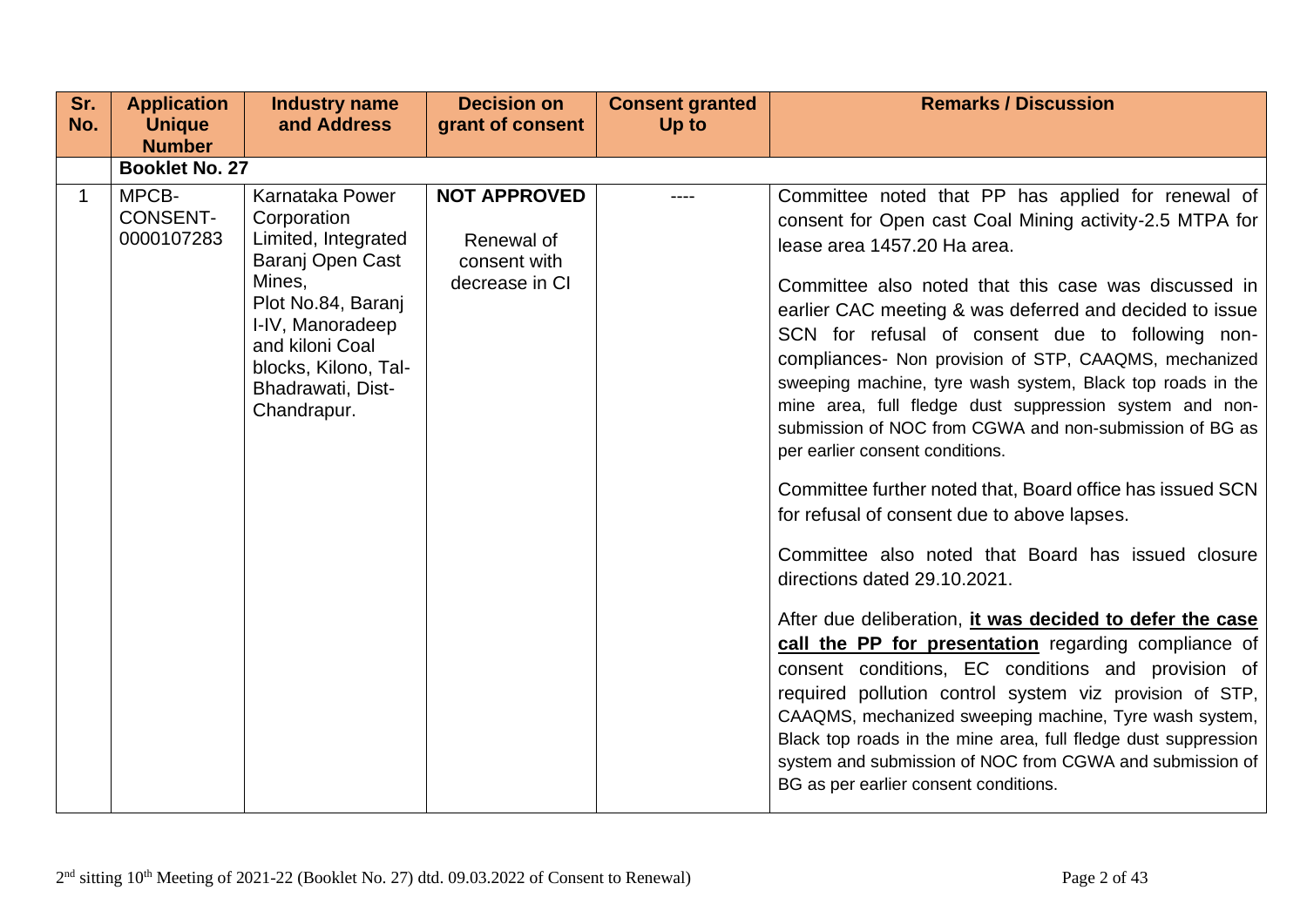| Sr.<br>No.     | <b>Application</b><br><b>Unique</b>    | <b>Industry name</b><br>and Address                                                                                        | <b>Decision on</b><br>grant of consent                          | <b>Consent granted</b><br>Up to | <b>Remarks / Discussion</b>                                                                                                                                                                                                                                                                                                                                                                                                                                                                                                                                                                                                                                                                                                                                                                                                                                                                                                                                                                             |
|----------------|----------------------------------------|----------------------------------------------------------------------------------------------------------------------------|-----------------------------------------------------------------|---------------------------------|---------------------------------------------------------------------------------------------------------------------------------------------------------------------------------------------------------------------------------------------------------------------------------------------------------------------------------------------------------------------------------------------------------------------------------------------------------------------------------------------------------------------------------------------------------------------------------------------------------------------------------------------------------------------------------------------------------------------------------------------------------------------------------------------------------------------------------------------------------------------------------------------------------------------------------------------------------------------------------------------------------|
|                | <b>Number</b>                          |                                                                                                                            |                                                                 |                                 |                                                                                                                                                                                                                                                                                                                                                                                                                                                                                                                                                                                                                                                                                                                                                                                                                                                                                                                                                                                                         |
| $\overline{2}$ | MPCB-<br><b>CONSENT-</b><br>0000107964 | Niljai (Deep) OC<br><b>Coal Mine Project</b><br>Post - Bellora - Tal-<br>Wani, Dist-<br>Yavatmal.                          | <b>APPROVED</b><br>Renewal of<br>consent with<br>decrease in CI | 31.03.2023                      | Committee noted that PP has applied for plain renewal of<br>consent for coal mine-4.5 MTPA in mine lease area of<br>1761.22 Ha.<br>Committee also noted that this case was discussed in<br>earlier CAC meeting & was deferred for submission of<br>requisite documents and presentation on pollution control<br>system provided by the industry.<br>Committee further noted that, Industry has submitted the<br>copy of NOC of CGWA, provided sewage treatment plant,<br>RCC sedimentation tank, effluent treatment plant, Dust<br>suppression system and installed CAAQMS.<br>After due deliberation, it was decided to grant renewal of<br>consent by imposing following conditions<br>1. PP shall provide Mechanical Sweeping machine for<br>cleaning road dust within 3 months and submit the<br>BG of Rs.5.0 Lakh towards compliance of same.<br>2. PP shall provide Tyre Wash system at entry and exit<br>of mine within 3 months and submit the BG of Rs.5.0<br>Lakh towards compliance of same. |
|                |                                        |                                                                                                                            |                                                                 |                                 | 3. PP shall submit the BG as per BG regime of Mine<br>Sector.                                                                                                                                                                                                                                                                                                                                                                                                                                                                                                                                                                                                                                                                                                                                                                                                                                                                                                                                           |
| 3              | MPCB-<br><b>CONSENT-</b><br>0000110481 | <b>Reliance Corporate</b><br>IT Park Ltd.<br>5 5, TTC Industrial<br>Area, Thane -<br><b>Belapur Road</b><br>Ghansoli, Navi | <b>NOT APPROVED</b><br>Plain Renewal of<br>consent              |                                 | Committee noted that PP has applied for plain renewal of<br>consent for IT park project on total plot area of 20,50,990<br>Sq.mtr & construction BUA of 2,97,000 Sq.mtr.                                                                                                                                                                                                                                                                                                                                                                                                                                                                                                                                                                                                                                                                                                                                                                                                                                |

 $2<sup>nd</sup>$  sitting  $10<sup>th</sup>$  Meeting of 2021-22 (Booklet No. 27) dtd. 09.03.2022 of Consent to Renewal) Page 3 of 43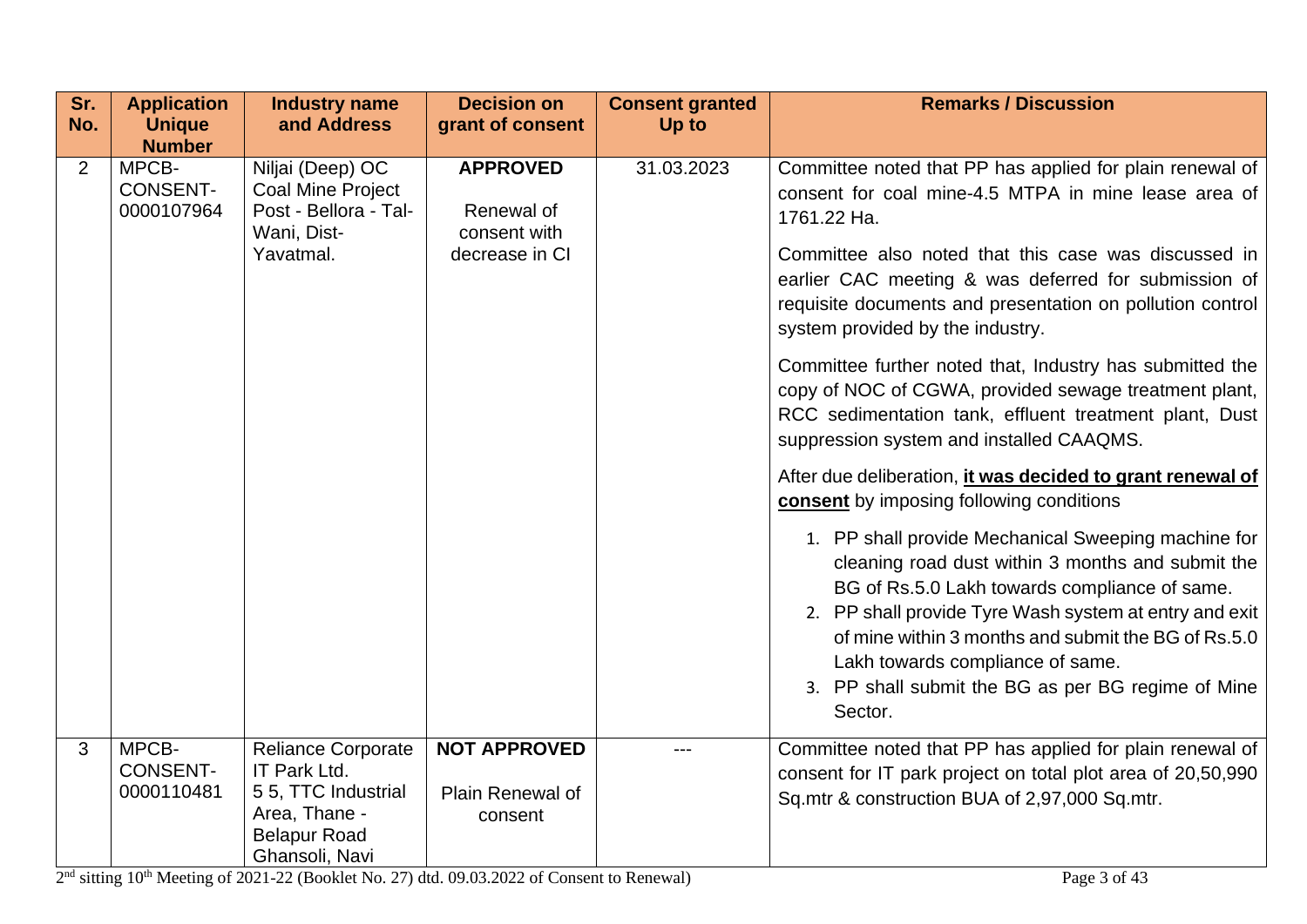| Sr.<br>No. | <b>Application</b><br><b>Unique</b>    | <b>Industry name</b><br>and Address                                                                    | <b>Decision on</b><br>grant of consent                              | <b>Consent granted</b><br>Up to | <b>Remarks / Discussion</b>                                                                                                                                                                                                                                                                                                                                                                                                                                             |
|------------|----------------------------------------|--------------------------------------------------------------------------------------------------------|---------------------------------------------------------------------|---------------------------------|-------------------------------------------------------------------------------------------------------------------------------------------------------------------------------------------------------------------------------------------------------------------------------------------------------------------------------------------------------------------------------------------------------------------------------------------------------------------------|
|            | <b>Number</b>                          | Mumbai 400 701<br>Navi Mumbai                                                                          |                                                                     |                                 | Committee also noted that this case was discussed in<br>earlier CAC meeting & was deferred and decided to issue<br>SCN for refusal of consent due to non-submission of<br>revalidation of EC, C to E for remaining construction BUA,<br><b>OWC</b><br>details,<br>E-waste<br>&<br><b>Battery</b><br>waste<br>information/inventory.<br>Committee further noted that, Board office has issued SCN<br>for refusal of consent due to above lapses, subsequently,           |
|            |                                        |                                                                                                        |                                                                     |                                 | PP has submitted the compliance report. Also, PP has<br>completed the construction work of 3,97,696.83 Sq.mtr<br>without obtaining revalidation of consent to establish & EC.                                                                                                                                                                                                                                                                                           |
|            |                                        |                                                                                                        |                                                                     |                                 | After due deliberation, it was decided to defer the case<br>due to the above violation towards completion of<br>construction work without revalidation of EC & C to E till<br>decision of authority.                                                                                                                                                                                                                                                                    |
| 4          | MPCB-<br><b>CONSENT-</b><br>0000113792 | <b>Reliance Corporate</b><br>IT Park Ltd.<br>55, TTC Industrial<br>Area, MIDC, Thane<br>- Belapur Road | <b>NOT APPROVED</b><br>Renewal of<br>consent with<br>increase in CI |                                 | Committee noted that PP has applied for renewal of<br>consent for integrated data center & utilities such as DG<br>sets, cooling tower, chilling plant, transformer, etc., for<br>Phase-IV & building.                                                                                                                                                                                                                                                                  |
|            |                                        | Ghansoli, Navi<br>Mumbai 400 701<br>Navi Mumbai                                                        |                                                                     |                                 | Committee also noted that this case was discussed in<br>earlier CAC meeting & was deferred and call the PP for<br>presentation due non submission of revalidation of EC, C<br>to E for remaining construction BUA, OWC details & E-<br>waste inventory. Accordingly, PP has submitted their<br>say/reply instead of presentation. Also, PP has completed<br>the construction work of 3,97,696.83 Sq.mtr without<br>obtaining revalidation of consent to establish & EC. |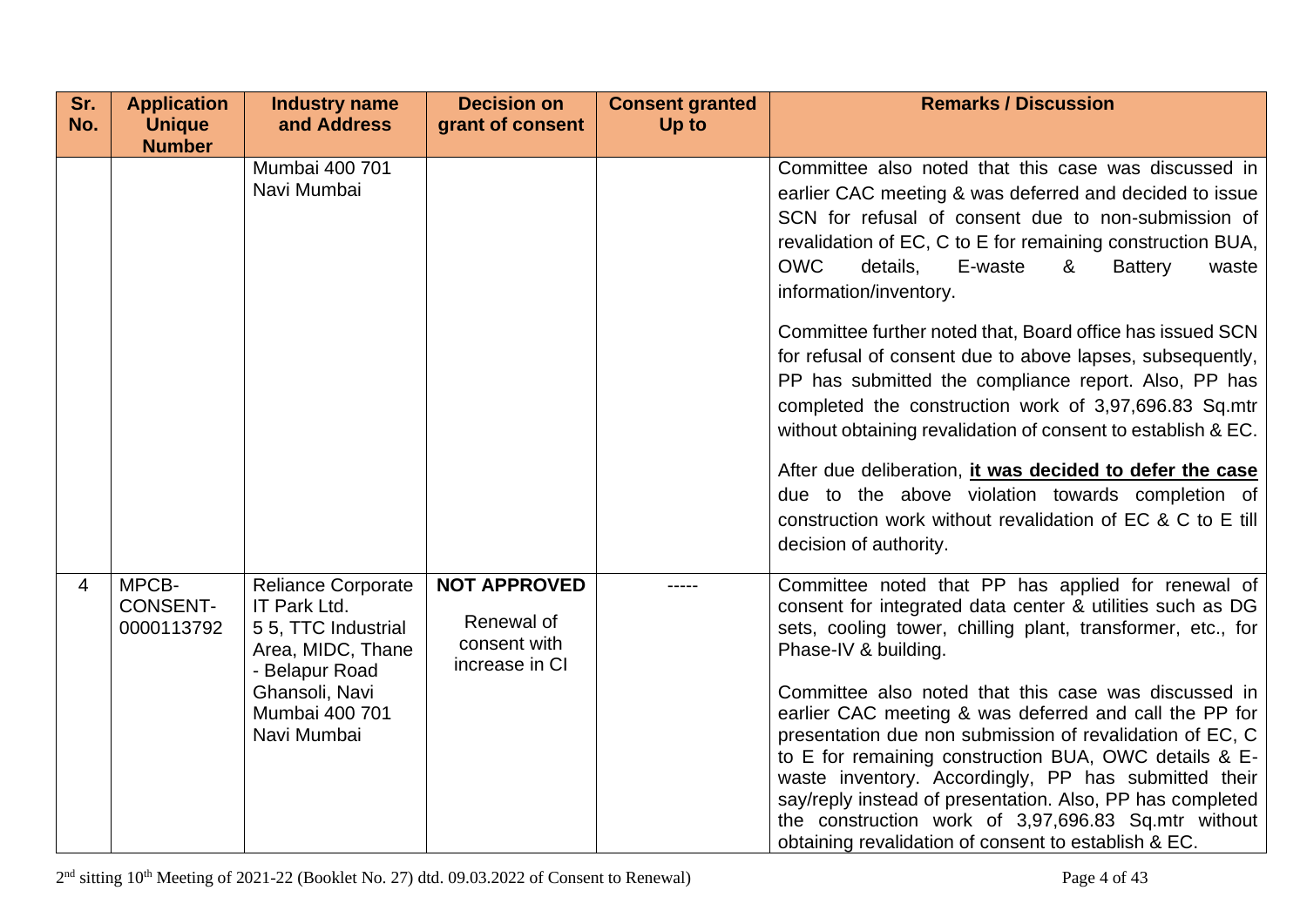| Sr.<br>No. | <b>Application</b><br><b>Unique</b><br><b>Number</b> | <b>Industry name</b><br>and Address                                                                                                                                                 | <b>Decision on</b><br>grant of consent                          | <b>Consent granted</b><br>Up to | <b>Remarks / Discussion</b>                                                                                                                                                                                                                                                                                                                                                                                                                                                                                                                                                                                                                                                                                                                                                 |
|------------|------------------------------------------------------|-------------------------------------------------------------------------------------------------------------------------------------------------------------------------------------|-----------------------------------------------------------------|---------------------------------|-----------------------------------------------------------------------------------------------------------------------------------------------------------------------------------------------------------------------------------------------------------------------------------------------------------------------------------------------------------------------------------------------------------------------------------------------------------------------------------------------------------------------------------------------------------------------------------------------------------------------------------------------------------------------------------------------------------------------------------------------------------------------------|
|            |                                                      |                                                                                                                                                                                     |                                                                 |                                 | After due deliberation, it was decided to defer the case<br>due to the above violation towards completion of<br>construction work without revalidation of EC & C to E till<br>decision of authority.                                                                                                                                                                                                                                                                                                                                                                                                                                                                                                                                                                        |
| 5          | MPCB-<br><b>CONSENT-</b><br>0000116639               | <b>Western Coalfields</b><br>Limited, Gokul<br><b>Opencast Mine</b><br><b>WCL Murpar Sub</b><br>Area, Near Piraya<br>Village, Post<br>Khadsangi, Tal-<br>Bhiwapur, Dist-<br>Nagpur. | <b>APPROVED</b><br>Renewal of<br>consent with<br>increase in CI | 31.03.2023                      | Committee noted that PP has applied for renewal of<br>consent for open cast coal Mine-1.875 MTPA (ML area<br>756.92 Ha).<br>The committee further noted that PP has provided sewage<br>treatment plant for colony, RCC sedimentation tank,<br>effluent treatment plant, Dust suppression system.<br>After due deliberation, it was decided to grant renewal of<br><b>consent</b> by imposing the following conditions-<br>1. PP shall install the CAAQMS within 3 months and<br>submit the BG of Rs.5.0 Lakh towards compliance<br>of same.<br>2. PP shall provide a Mechanized sweeping machine<br>for cleaning road dust within 3 months period and<br>submit the BG of Rs.5.0 Lakh towards compliance<br>of same.<br>3. PP shall submit the BG as per BG regime of Mine. |
| 6          | MPCB-<br><b>CONSENT-</b><br>0000117064               | Endurance<br>Technologies Ltd.<br>Plot No. B - 1/2, 1/3<br>MIDC CHAKAN,<br>Village - Nighoje<br>Khed                                                                                | <b>APPROVED</b><br>Renewal of<br>Consent                        | 31.07.2026                      | Committee noted that, PP has applied for renewal of<br>consent with enhancement in Capital Investment without<br>change in production activity.<br>Committee also noted that, the said case was earlier<br>discussed and issued show cause notice. Committee                                                                                                                                                                                                                                                                                                                                                                                                                                                                                                                |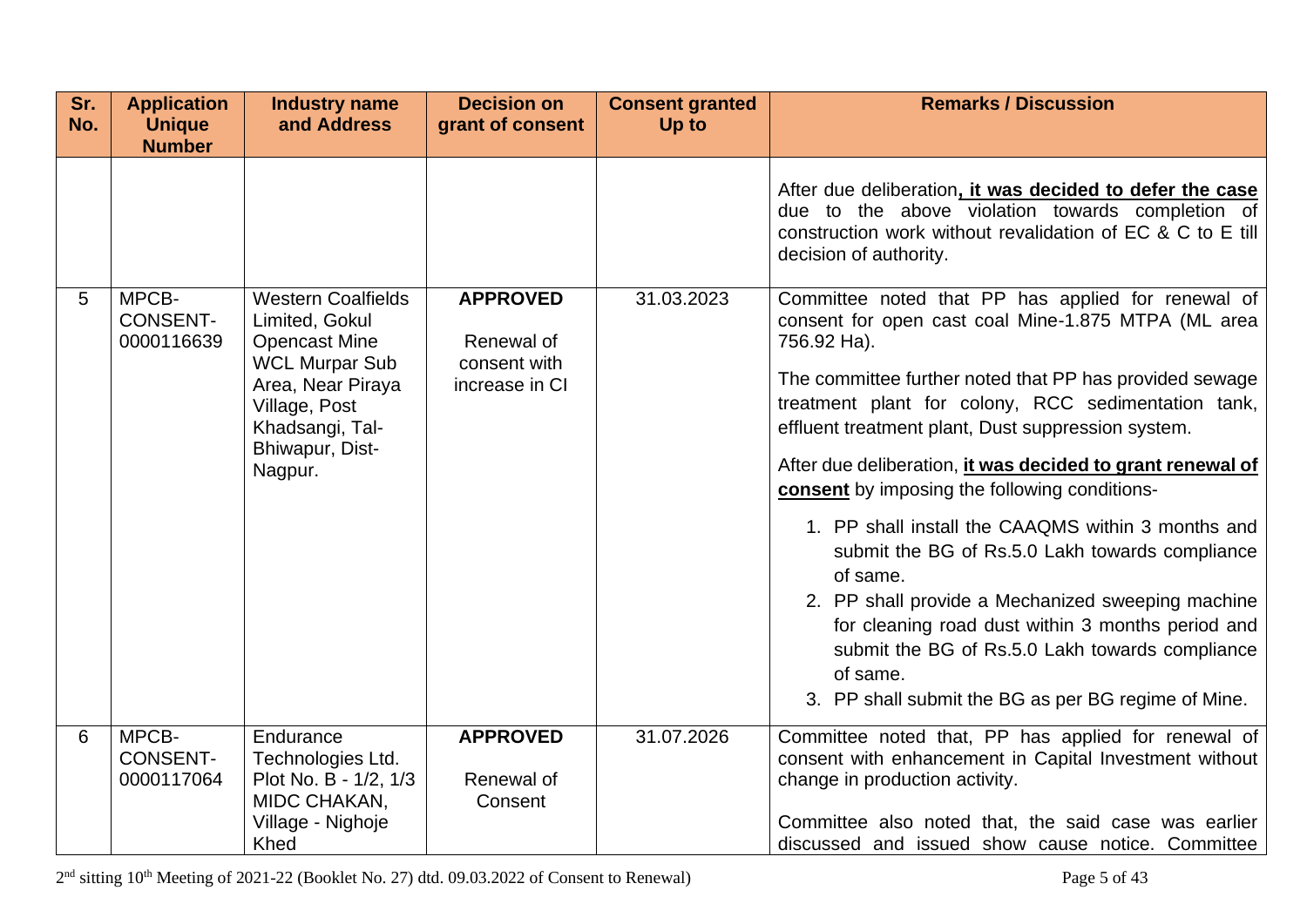| Sr.<br>No.     | <b>Application</b><br><b>Unique</b><br><b>Number</b> | <b>Industry name</b><br>and Address                                                 | <b>Decision on</b><br>grant of consent   | <b>Consent granted</b><br><b>Up to</b> | <b>Remarks / Discussion</b>                                                                                                                                                                                                                                                                                                                                                                                                                               |
|----------------|------------------------------------------------------|-------------------------------------------------------------------------------------|------------------------------------------|----------------------------------------|-----------------------------------------------------------------------------------------------------------------------------------------------------------------------------------------------------------------------------------------------------------------------------------------------------------------------------------------------------------------------------------------------------------------------------------------------------------|
|                |                                                      |                                                                                     |                                          |                                        | further noticed that, PP has submitted reply to the show<br>cause notice in which reported that, RO reject mixed with<br>treated sewage & used on land for gardening by<br>maintaining TDS concentration less than 100 mg/l. Also,<br>proposed advanced evaporation system for treatment of<br>RO reject.                                                                                                                                                 |
|                |                                                      |                                                                                     |                                          |                                        | After due deliberation, it was decided to grant renewal of<br>consent by imposing the following conditions:                                                                                                                                                                                                                                                                                                                                               |
|                |                                                      |                                                                                     |                                          |                                        | 1. PP shall install Multi-Effect Evaporator for RO reject<br>within a period of 3 month and submit Bank<br>Guarantee of Rs. 5.0 Lakh towards compliance of<br>the same<br>2. PP shall submit improvement plan for Operation &<br>Maintenance of STP within 15 days<br>3. By forfeiting 25% of the Bank Guarantee towards<br>JVS exceedance and top up with Rs. 25 Lakh<br>towards O&M of pollution control system and<br>compliance of consent conditions |
| $\overline{7}$ | MPCB-<br><b>CONSENT-</b><br>0000118943               | <b>Grasim Industries</b><br>Limited (Unit -<br>Century Rayon)<br>45,53,56,57,58,59, | <b>APPROVED</b><br>Renewal of<br>Consent | 30.09.2026                             | Committee noted that, PP has applied for renewal of<br>consent to operate for mfg. of Rayon Viscous Filament<br>Yarn, Tyre cord, continuous spun yarn, Carbon-di-<br>sulphide, Sulphuric Acid & Captive power generation.                                                                                                                                                                                                                                 |
|                |                                                      | 76,77,78,201,202,2<br>07,55(P),51(A)<br>Shahad Ulhasnagar                           |                                          |                                        | Committee also noted that, PP has provided ETP & STP<br>for treatment of trade effluent & sewage resp. Further,<br>noted that, necessary air pollution control systems<br>provided and disposal of HW as per the provisions of<br>H&OW Rule.                                                                                                                                                                                                              |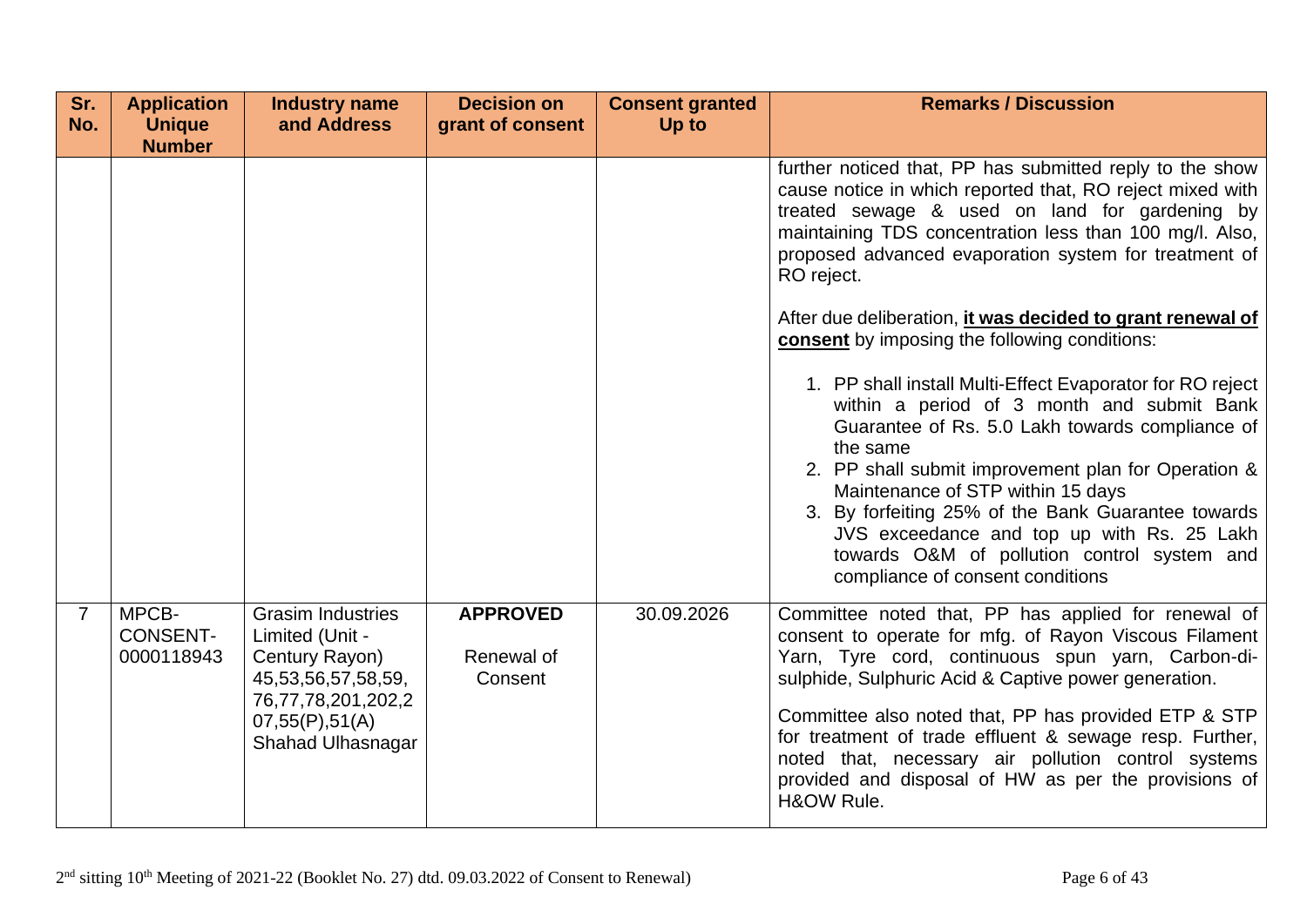| Sr.<br>No. | <b>Application</b><br><b>Unique</b>    | <b>Industry name</b><br>and Address                                                                                      | <b>Decision on</b><br>grant of consent                          | <b>Consent granted</b><br>Up to | <b>Remarks / Discussion</b>                                                                                                                                                                                                                                                                                                                                                                                                                                                                                                                                                                                                                                                                                                                                                                                                   |
|------------|----------------------------------------|--------------------------------------------------------------------------------------------------------------------------|-----------------------------------------------------------------|---------------------------------|-------------------------------------------------------------------------------------------------------------------------------------------------------------------------------------------------------------------------------------------------------------------------------------------------------------------------------------------------------------------------------------------------------------------------------------------------------------------------------------------------------------------------------------------------------------------------------------------------------------------------------------------------------------------------------------------------------------------------------------------------------------------------------------------------------------------------------|
|            | <b>Number</b>                          |                                                                                                                          |                                                                 |                                 | After due deliberation, it was decided to grant renewal of<br>consent by imposing the following conditions:<br>1. PP shall operate the Pollution Control System<br>Scientifically to achieve the consented norms.<br>2. The by-products shall be shifted to Hazardous<br>Waste & shall dispose as per the provisions of<br>H&OW Rule by adopting online manifest system.<br>3. PP shall dispose the Hazardous Waste as per the<br>provisions of H&OW Rule by adopting online<br>manifest system<br>4. PP shall submit plan for recycling of 50% of treated<br>effluent into the process for various purposes within<br>a month period and implement the same within 1<br>year period.<br>5. PP shall submit Bank Guarantee of Rs. 25 Lakh<br>towards O&M of pollution control system and<br>compliance of consent conditions. |
| 8          | MPCB-<br><b>CONSENT-</b><br>0000120028 | Frigorifico Allana<br>Private Limited, Gut<br>no. 74 to 83 & 86 to<br>88 Gevrai Village,<br>Paithan Road,<br>Aurangabad. | <b>APPROVED</b><br>Renewal of<br>consent with<br>increase in CI | 31.10.2026                      | Committee noted that PP has applied for renewal of<br>consent for slaughtering and meat processing activity.<br>Committee also noted that this application was discussed<br>in the earlier CAC and not approved and decided to issue<br>SCN for the non-compliances. PP has given technical<br>presentation on the pollution control system provided and<br>measures taken for prevention to control smell nuisance.<br>After due deliberation, it was decided to grant renewal of<br>consent, by imposing following conditions:                                                                                                                                                                                                                                                                                              |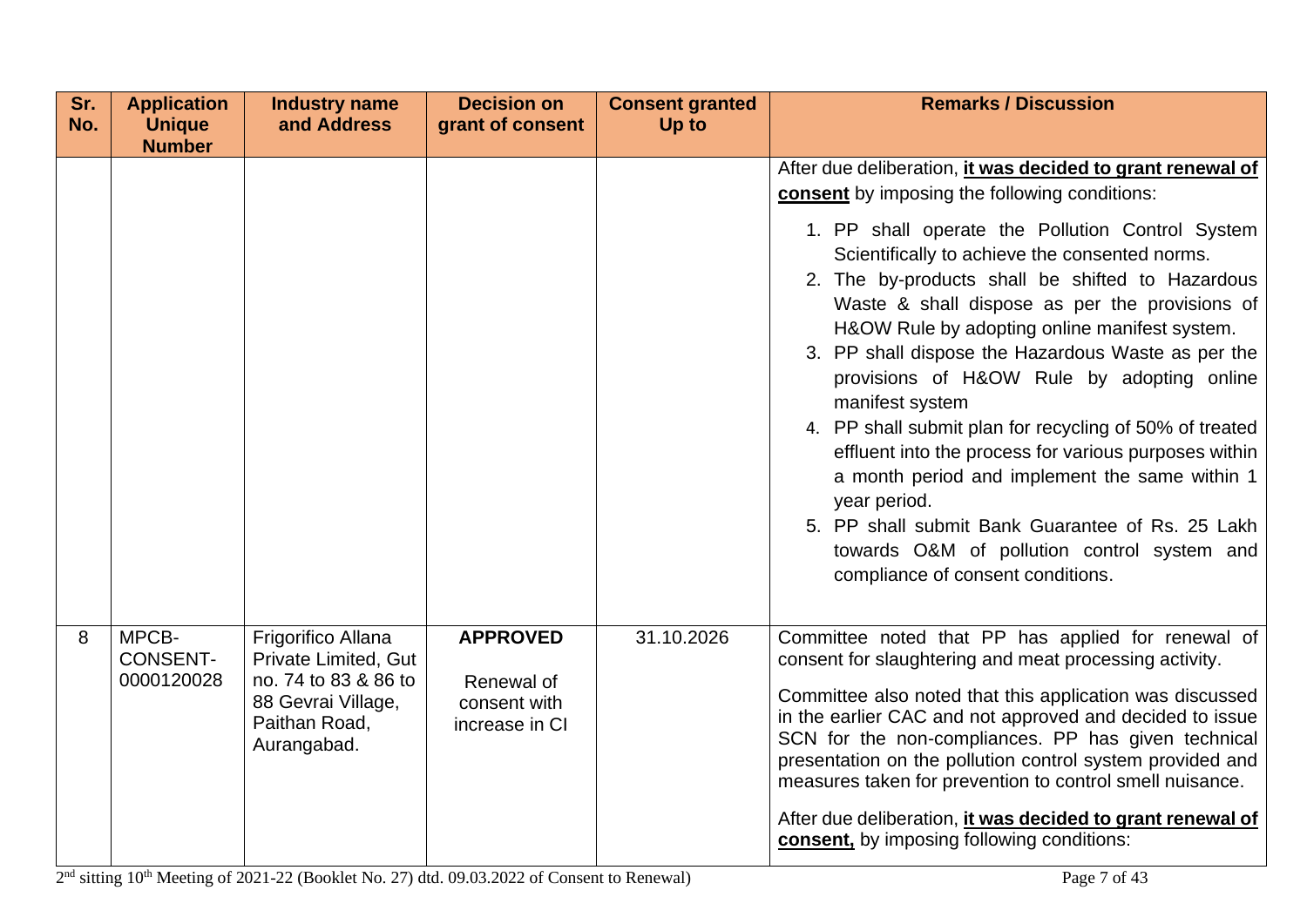| Sr.<br>No. | <b>Application</b><br><b>Unique</b><br><b>Number</b> | <b>Industry name</b><br>and Address                                                                              | <b>Decision on</b><br>grant of consent | <b>Consent granted</b><br>Up to | <b>Remarks / Discussion</b>                                                                                                                                                                                                                                                                                                                                                                                                                                                                       |
|------------|------------------------------------------------------|------------------------------------------------------------------------------------------------------------------|----------------------------------------|---------------------------------|---------------------------------------------------------------------------------------------------------------------------------------------------------------------------------------------------------------------------------------------------------------------------------------------------------------------------------------------------------------------------------------------------------------------------------------------------------------------------------------------------|
| 9          | MPCB-                                                | John Deere India                                                                                                 | <b>APPROVED</b>                        | 30.09.2024                      | 1. PP shall submit BG of Rs.25 Lakhs towards<br>operation and maintenance of pollution control<br>systems and towards compliances of the consent<br>conditions.<br>2. This Consent is issued without prejudice of the order<br>passed or being passed by the Hon'ble Court.<br>3. PP shall comply with all the directions issued by<br>Hon'ble NGT<br>Consent shall be issued after receipt of additional consent<br>fees from PP, if any.<br>Committee noted that, PP has applied for renewal of |
|            | <b>CONSENT-</b><br>0000119002                        | Pvt. Ltd, Unit- Pune<br><b>Works</b><br>Gat No. 166, 167 &<br>271 to 291<br>Sanaswadi, Tal.<br>Sirur, Dist. Pune | Renewal of<br>consent                  |                                 | consent with enhancement in CI without increase in capital<br>investment.<br>Committee also noted that, PP has provided ETP & STP<br>for treatment of trade effluent & sewage resp. Further,<br>noted that, necessary air pollution control systems<br>provided and disposal of HW as per the provisions of<br>H&OW Rule.                                                                                                                                                                         |
|            |                                                      |                                                                                                                  |                                        |                                 | After due deliberation, it was decided to grant renewal of<br><b>consent</b> by imposing the following conditions:<br>1. PP shall operate the Pollution Control System<br>Scientifically to achieve the consented norms.<br>2. Treated effluent partly recycled 145 CMD and partly<br>used on land for gardening-220 CMD<br>3. PP shall dispose the Hazardous Waste as per the<br>provisions of H&OW Rule by adopting online<br>manifest system                                                   |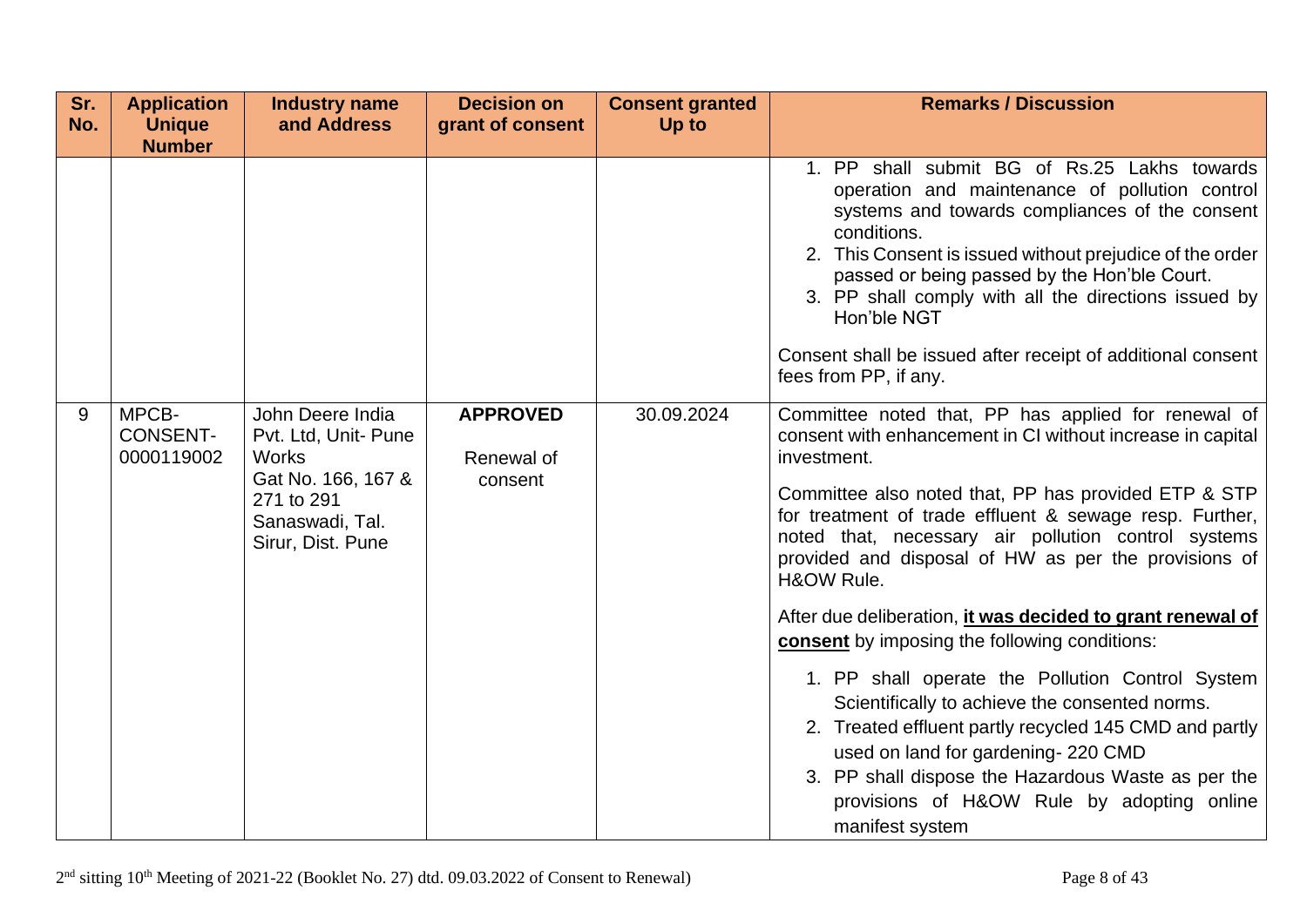| Sr.             | <b>Application</b>                     | <b>Industry name</b>                                                                                         | <b>Decision on</b>                       | <b>Consent granted</b> | <b>Remarks / Discussion</b>                                                                                                                                                                                                                                                                                                                                                                                                                                                                                                                                                                                                                                                                                                                                                                                                                                                                                                                                                          |
|-----------------|----------------------------------------|--------------------------------------------------------------------------------------------------------------|------------------------------------------|------------------------|--------------------------------------------------------------------------------------------------------------------------------------------------------------------------------------------------------------------------------------------------------------------------------------------------------------------------------------------------------------------------------------------------------------------------------------------------------------------------------------------------------------------------------------------------------------------------------------------------------------------------------------------------------------------------------------------------------------------------------------------------------------------------------------------------------------------------------------------------------------------------------------------------------------------------------------------------------------------------------------|
| No.             | <b>Unique</b><br><b>Number</b>         | and Address                                                                                                  | grant of consent                         | Up to                  |                                                                                                                                                                                                                                                                                                                                                                                                                                                                                                                                                                                                                                                                                                                                                                                                                                                                                                                                                                                      |
|                 |                                        |                                                                                                              |                                          |                        | 4. PP shall submit Bank Guarantee of Rs. 25 Lakh<br>towards O&M of pollution control system and<br>compliance of consent conditions<br>Consent shall be issued only after receipt of additional<br>consent fee, if any.                                                                                                                                                                                                                                                                                                                                                                                                                                                                                                                                                                                                                                                                                                                                                              |
| 10 <sup>°</sup> | MPCB-<br><b>CONSENT-</b><br>0000117816 | <b>General Motors</b><br><b>India Private</b><br>Limited<br>A-16 MIDC<br>Talegaon, Tal.<br>Maval, Dist. Pune | <b>APPROVED</b><br>Renewal of<br>Consent | 30.09.2022             | Committee noted that, PP has applied for renewal of<br>consent without any change.<br>Committee also noted that, PP has provided ETP & STP<br>for treatment of trade effluent & sewage resp. Further,<br>noted that, necessary air pollution control systems<br>provided and disposal of HW as per the provisions of<br>H&OW Rule.<br>After due deliberation, it was decided to grant renewal of<br><b>consent</b> by imposing the following conditions:<br>1. PP shall operate the Pollution Control System<br>Scientifically to achieve the consented norms.<br>2. PP shall dispose the Hazardous Waste as per the<br>provisions of H&OW Rule by adopting online<br>manifest system<br>3. PP shall obtain prior permission from Regional<br>Office Pune before resuming the production activity.<br>4. By forfeiting 25% of Bank Guarantee towards JVS<br>exceedance & top-up upto Rs. 25 Lakh towards<br>O&M of pollution control system and compliance of<br>consent conditions. |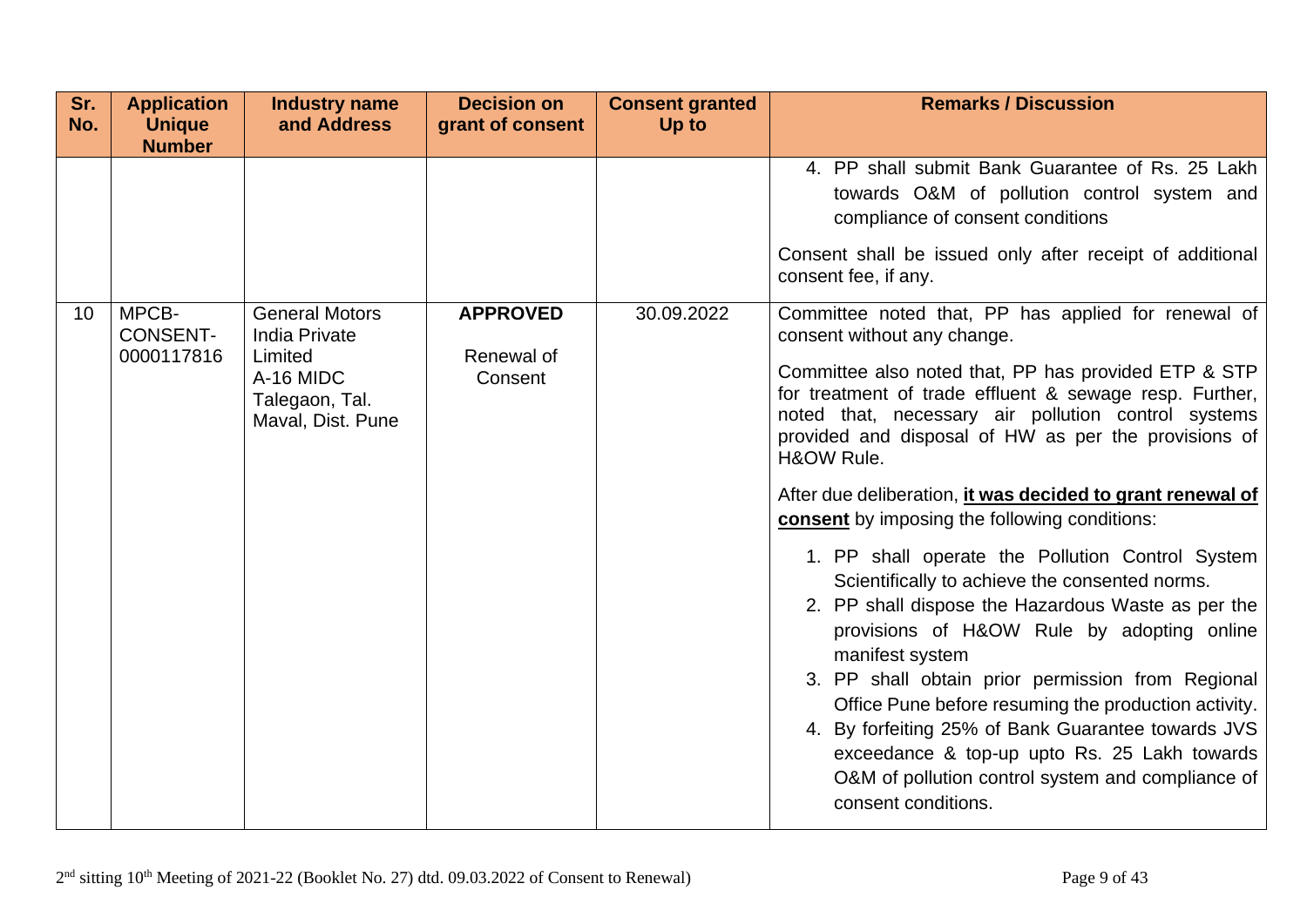| Sr.<br>No. | <b>Application</b><br><b>Unique</b>    | <b>Industry name</b><br>and Address                                                           | <b>Decision on</b><br>grant of consent   | <b>Consent granted</b><br>Up to | <b>Remarks / Discussion</b>                                                                                                                                                                                                                                                                                                                                                                                                                                                                                                                                                                                                                                                                                                                                                                                                                                                                                                                                                                                                                                                                                                                                                                                                                                                               |
|------------|----------------------------------------|-----------------------------------------------------------------------------------------------|------------------------------------------|---------------------------------|-------------------------------------------------------------------------------------------------------------------------------------------------------------------------------------------------------------------------------------------------------------------------------------------------------------------------------------------------------------------------------------------------------------------------------------------------------------------------------------------------------------------------------------------------------------------------------------------------------------------------------------------------------------------------------------------------------------------------------------------------------------------------------------------------------------------------------------------------------------------------------------------------------------------------------------------------------------------------------------------------------------------------------------------------------------------------------------------------------------------------------------------------------------------------------------------------------------------------------------------------------------------------------------------|
|            | <b>Number</b>                          |                                                                                               |                                          |                                 |                                                                                                                                                                                                                                                                                                                                                                                                                                                                                                                                                                                                                                                                                                                                                                                                                                                                                                                                                                                                                                                                                                                                                                                                                                                                                           |
| 11         | MPCB-<br><b>CONSENT-</b><br>0000119994 | Laxmi Organic<br><b>Industries Ltd</b><br>A-22/2/3, MIDC<br>Mahad, Tal.<br>Mahad, Dist Raigad | <b>APPROVED</b><br>Renewal of<br>Consent | 31.10.2026                      | Committee noted that, PP has applied renewal of consent<br>with enhancement in capital investment for manufacturing<br>of various organic chemicals.<br>Committee also noted that, the said case was earlier<br>discussed and decided to resubmit the case after<br>reverification of compliance w.r.t. ESP installation & its<br>details.<br>Committee further noted SRO submitted verification report<br>mentioning that, PP installed ESP & is in operation. Also,<br>noted the specifications of ESP i.e having 03 electric fields<br>& designed for outlet dust concentration 50 mg/Nm3 and<br>ESP installation completion certificate issued by supplier.<br>After due deliberation, it was decided to grant renewal of<br>consent by imposing the following conditions:<br>1. PP shall operate Effluent Treatment Plant<br>scientifically and achieve the consented norms.<br>2. PP shall operate Air Pollution Control System<br>scientifically and achieve the consented norms.<br>3. PP shall dispose of the Hazardous Waste as per the<br>provisions of Rule by adopting online manifest<br>system.<br>4. PP shall install Sewage Treatment Plant within 6-<br>month period<br>5. PP shall submit Bank Guarantee of Rs. 25 Lakh<br>towards O&M of pollution control system and |
|            |                                        |                                                                                               |                                          |                                 | compliance of consent conditions.                                                                                                                                                                                                                                                                                                                                                                                                                                                                                                                                                                                                                                                                                                                                                                                                                                                                                                                                                                                                                                                                                                                                                                                                                                                         |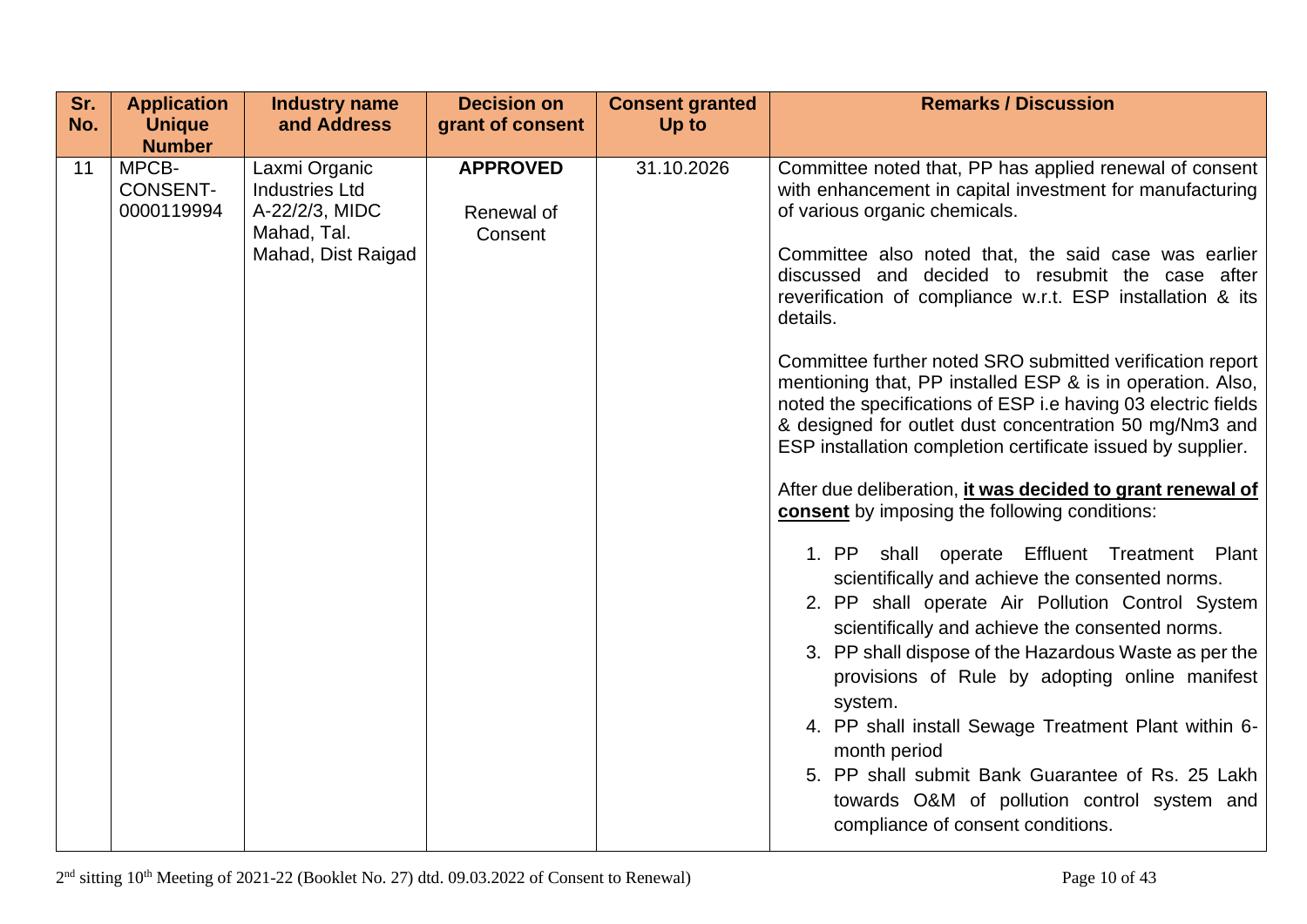| Sr.             | <b>Application</b>                     | <b>Industry name</b>                                                                                     | <b>Decision on</b>                                                  | <b>Consent granted</b> | <b>Remarks / Discussion</b>                                                                                                                                                                     |
|-----------------|----------------------------------------|----------------------------------------------------------------------------------------------------------|---------------------------------------------------------------------|------------------------|-------------------------------------------------------------------------------------------------------------------------------------------------------------------------------------------------|
| No.             | <b>Unique</b>                          | and Address                                                                                              | grant of consent                                                    | Up to                  |                                                                                                                                                                                                 |
|                 | <b>Number</b>                          |                                                                                                          |                                                                     |                        |                                                                                                                                                                                                 |
| 12 <sup>2</sup> | MPCB-<br><b>CONSENT-</b><br>0000119399 | M. S. P.G. C. L.,<br><b>KHAPERKHEDA</b><br><b>THERMAL POWER</b><br><b>STATION</b><br>Silewara: 71 to 117 | <b>NOT APPROVED</b><br>Renewal of<br>Consent with<br>increase in CI |                        | Committee noted that PP has applied for renewal of<br>consent to Operate for 1340 MW (Unit 1 to 4-210 MW each<br>and Unit -5 -500 MW).<br>Committee noted that Board has issued Direction dated |
|                 |                                        | & Bhanegaon: 1 to<br>35 Khaperkheda<br>Tal-Saoner, Dist-<br>Nagpur                                       |                                                                     |                        | 15.02.2022 regarding to remove entire accumulated ash in<br>the Nandgaon Ash Pond and restore/rejuvenate the<br>Nangaon ash pond having 258 ha area to achieve its<br>original state of land.   |
|                 |                                        |                                                                                                          |                                                                     |                        | Committee further noted that Board has issued Direction<br>dated 02.03.2022 towards 100% utilization of Fly/bottom<br>ash and towards compliance of Fly ash notification.                       |
|                 |                                        |                                                                                                          |                                                                     |                        | After due deliberation, it was decided to defer the case<br>and issue show cause notice for refusal of consent &<br>forfeiture of BG of Rs.25 lakh towards following non<br>compliances:        |
|                 |                                        |                                                                                                          |                                                                     |                        | 1. To comply with emission norms, PP has not<br>submitted a detailed action plan along with bar chart<br>for installation of FGD, as per MoEF notification dtd.<br>31.03.2021.                  |
|                 |                                        |                                                                                                          |                                                                     |                        | 2. PP has failed to upgrade the ESP of unit no.1 & 2 to<br>achieve consented emission standards.                                                                                                |
|                 |                                        |                                                                                                          |                                                                     |                        | 3. PP has failed to install Real time coal ash analyzer.<br>4. PP is utilizing Coal having high ash and Sulphur<br>content.                                                                     |
|                 |                                        |                                                                                                          |                                                                     |                        | 5. PP has not achieved 100% Fly ash utilization.                                                                                                                                                |
|                 |                                        |                                                                                                          |                                                                     |                        | 6. PP has not submitted plan for legacy ash dumped in<br>the ash pond.                                                                                                                          |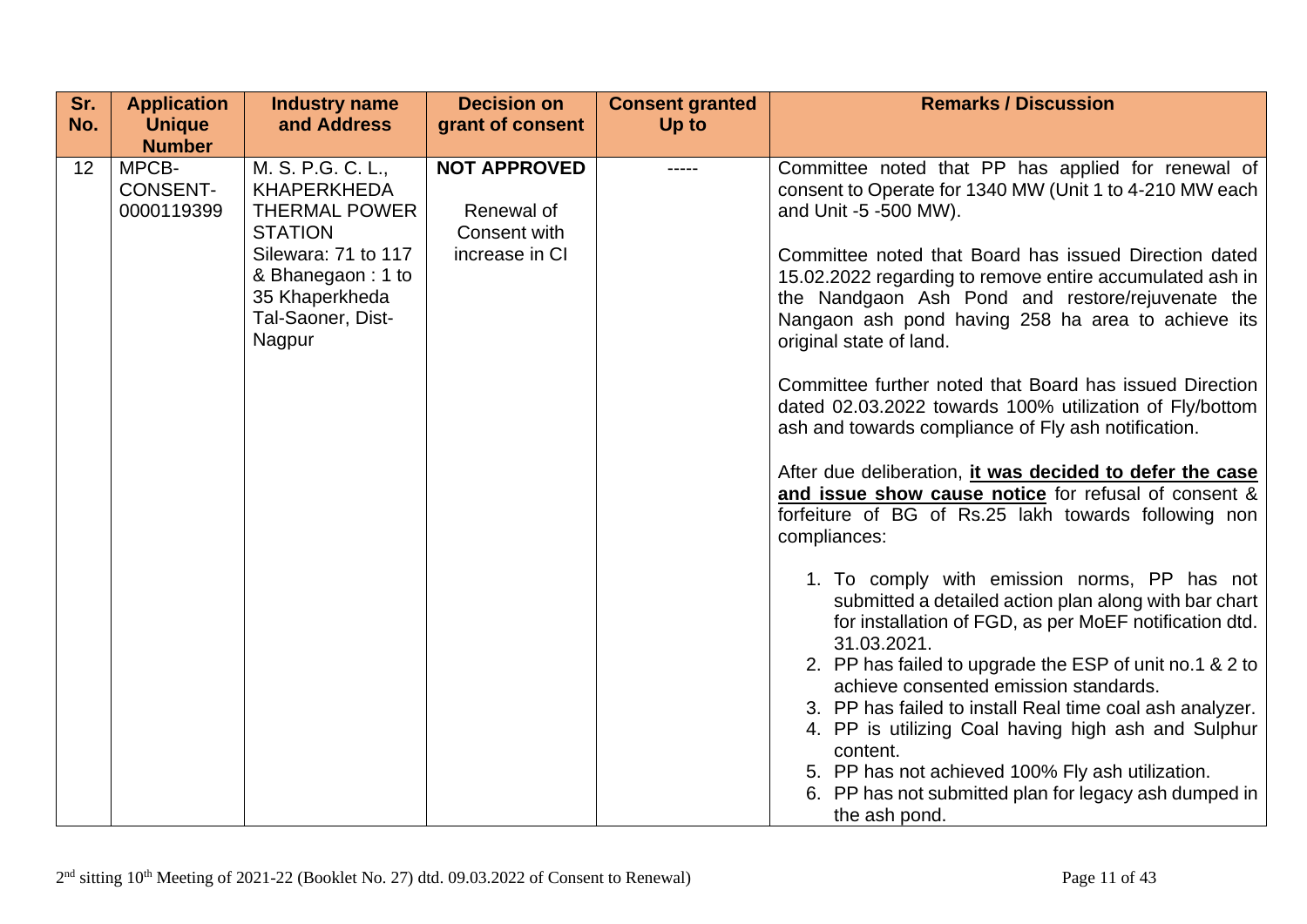| Sr.<br>No. | <b>Application</b><br><b>Unique</b><br><b>Number</b> | <b>Industry name</b><br>and Address                                               | <b>Decision on</b><br>grant of consent                          | <b>Consent granted</b><br>Up to | <b>Remarks / Discussion</b>                                                                                                                                                                                                                                                                                                                                                                                                                                                                                                                                                                                                |
|------------|------------------------------------------------------|-----------------------------------------------------------------------------------|-----------------------------------------------------------------|---------------------------------|----------------------------------------------------------------------------------------------------------------------------------------------------------------------------------------------------------------------------------------------------------------------------------------------------------------------------------------------------------------------------------------------------------------------------------------------------------------------------------------------------------------------------------------------------------------------------------------------------------------------------|
|            |                                                      |                                                                                   |                                                                 |                                 | 7. PP has constructed additional new ash bund at<br>Nandgaon having area 258 ha which is violation of<br>MoEF Notification 21.05.2020.<br>8. PP has not provided proper collection, treatment &<br>recycle system for the runoff water arises from coal<br>reject storage area.<br>9. PP has failed to submit the Bank Guarantee as per<br>earlier consent conditions.<br>10. The JVS analysis results of effluent, AAQM, and<br>Stack monitoring exceed the consented norms.<br>11. Submit the pointwise compliance & present status<br>report towards the direction issued by RO Nagpur<br>vide letter dated 15.02.2022. |
| 13         | MPCB-<br><b>CONSENT-</b><br>0000116824               | <b>Bilt Graphic Paper</b><br>Products Limited,<br>Ballarpur, Dist:<br>Chandrapur. | <b>APPROVED</b><br>Renewal of<br>consent with<br>decrease in CI | 31.08.2023                      | Committee noted that, PP has applied for renewal of<br>consent for manufacturing of Chlorine Dioxide - 600 MT/M,<br>Calcium Hypochlorite - 120 MT/M, Hypochloric Acid - 800<br>MT/M, Lime from lime sludge - 8500 MT/M, Paper - 26750<br>MT/M, Generation of Electricity Power - 67.5 MW and<br>Producer Gas for lime Kiln - 4750 m3/Hrs with decrease in<br>CI.                                                                                                                                                                                                                                                           |
|            |                                                      |                                                                                   |                                                                 |                                 | Committee also noted that this application was discussed<br>in the earlier CAC meeting and not approved. Further PP<br>has given a presentation on pollution control system<br>provided to reduce colour concentration and to reduce qty<br>of treated effluent discharge into Wardha river by making<br>agreements with farmers for using treated effluent for<br>irrigation.                                                                                                                                                                                                                                             |
|            |                                                      |                                                                                   |                                                                 |                                 | After due deliberation, <i>it was decided to grant renewal of</i><br>consent by imposing the following conditions:                                                                                                                                                                                                                                                                                                                                                                                                                                                                                                         |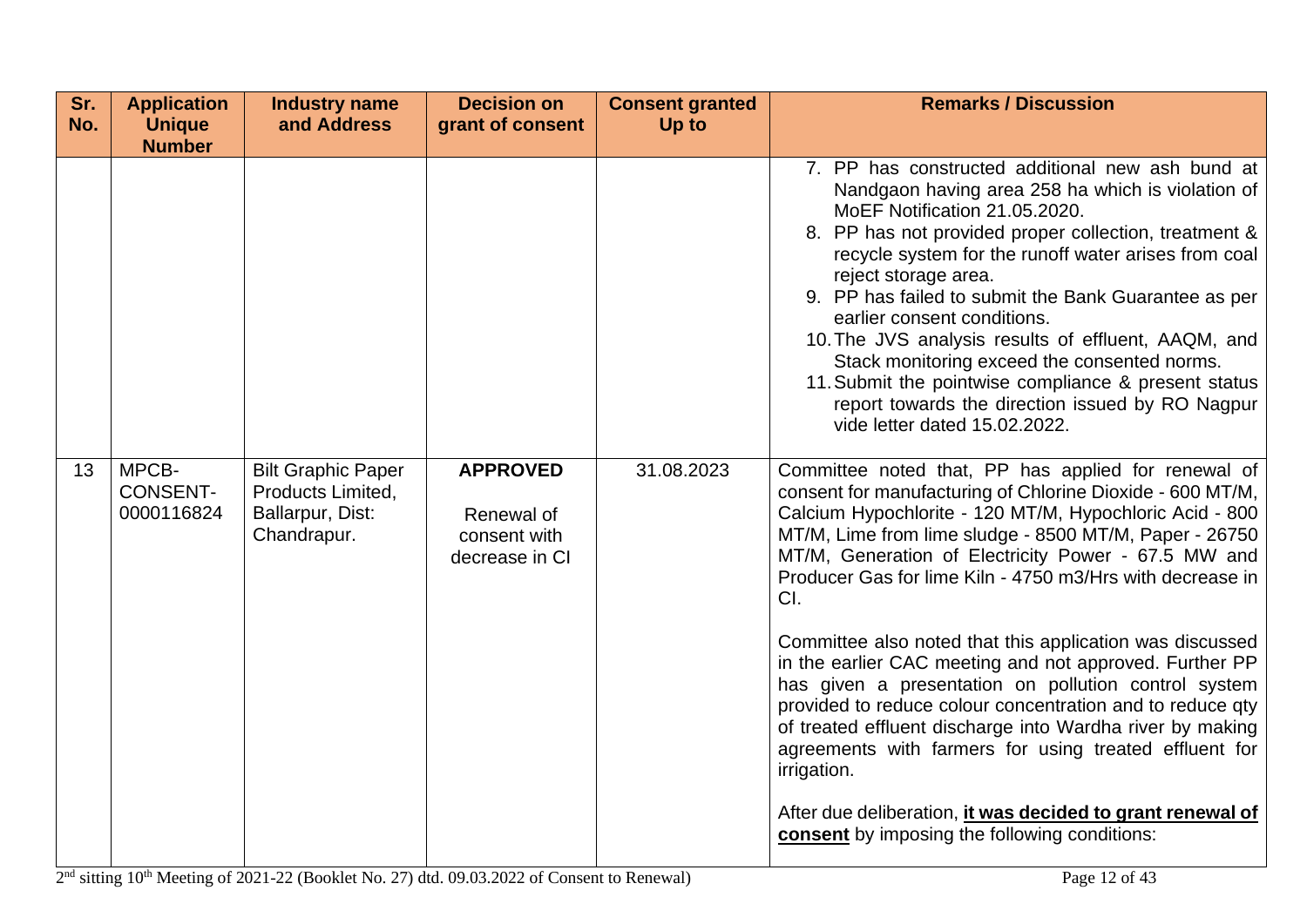| Sr.<br>No. | <b>Application</b><br><b>Unique</b><br><b>Number</b> | <b>Industry name</b><br>and Address                                                                                                     | <b>Decision on</b><br>grant of consent                                                                           | <b>Consent granted</b><br>Up to | <b>Remarks / Discussion</b>                                                                                                                                                                                                                                                                                                                                                                                                                                                                                                                                                                                                                                                                                                |
|------------|------------------------------------------------------|-----------------------------------------------------------------------------------------------------------------------------------------|------------------------------------------------------------------------------------------------------------------|---------------------------------|----------------------------------------------------------------------------------------------------------------------------------------------------------------------------------------------------------------------------------------------------------------------------------------------------------------------------------------------------------------------------------------------------------------------------------------------------------------------------------------------------------------------------------------------------------------------------------------------------------------------------------------------------------------------------------------------------------------------------|
|            |                                                      |                                                                                                                                         |                                                                                                                  |                                 | 1. PP shall submit BG of Rs. 25 Lakhs towards<br>operation and maintenance of pollution control<br>system and towards compliances of the consent<br>conditions.<br>2. PP shall submit action plan to reduce discharge of<br>treated effluent into Wardha River within 15 days.<br>3. PP shall submit action plan to reduce colour<br>concentration up to 150 PICo and<br><b>BOD</b><br>concentration up to 10 mg/l.<br>Consent shall be issued after receipt of additional consent<br>fees from PP, if any.                                                                                                                                                                                                                |
| 14         | MPCB-<br><b>CONSENT-</b><br>0000118592               | Alfa Laval India<br><b>Private Ltd</b><br>S. No. 2221 (B)<br>Pune-Mumbai<br>Road Pimpri<br>Chinchwad<br><b>Municipal</b><br>Corporation | <b>APPROVED</b><br>1st Consent to<br>Operate<br>(Expansion) with<br>Renewal of<br>existing Consent<br>to Operate | 30.06.2026                      | Committee noted that, PP has applied for 1st Consent to<br>Operate (Expansion) with renewal of existing consent to<br>operate (amalgamation).<br>Committee also noted that, PP has provided ETP & STP<br>for treatment of trade effluent & sewage resp. Further,<br>noted that, necessary air pollution control systems<br>provided and disposal of HW as per the provisions of<br>H&OW Rule.<br>After due deliberation, it was decided to grant renewal of<br>consent by imposing the following conditions:<br>1. PP shall operate the Pollution Control System<br>Scientifically to achieve the consented norms.<br>2. Treated effluent & sewage partly recycled 90 CMD<br>and partly used on land for gardening- 50 CMD |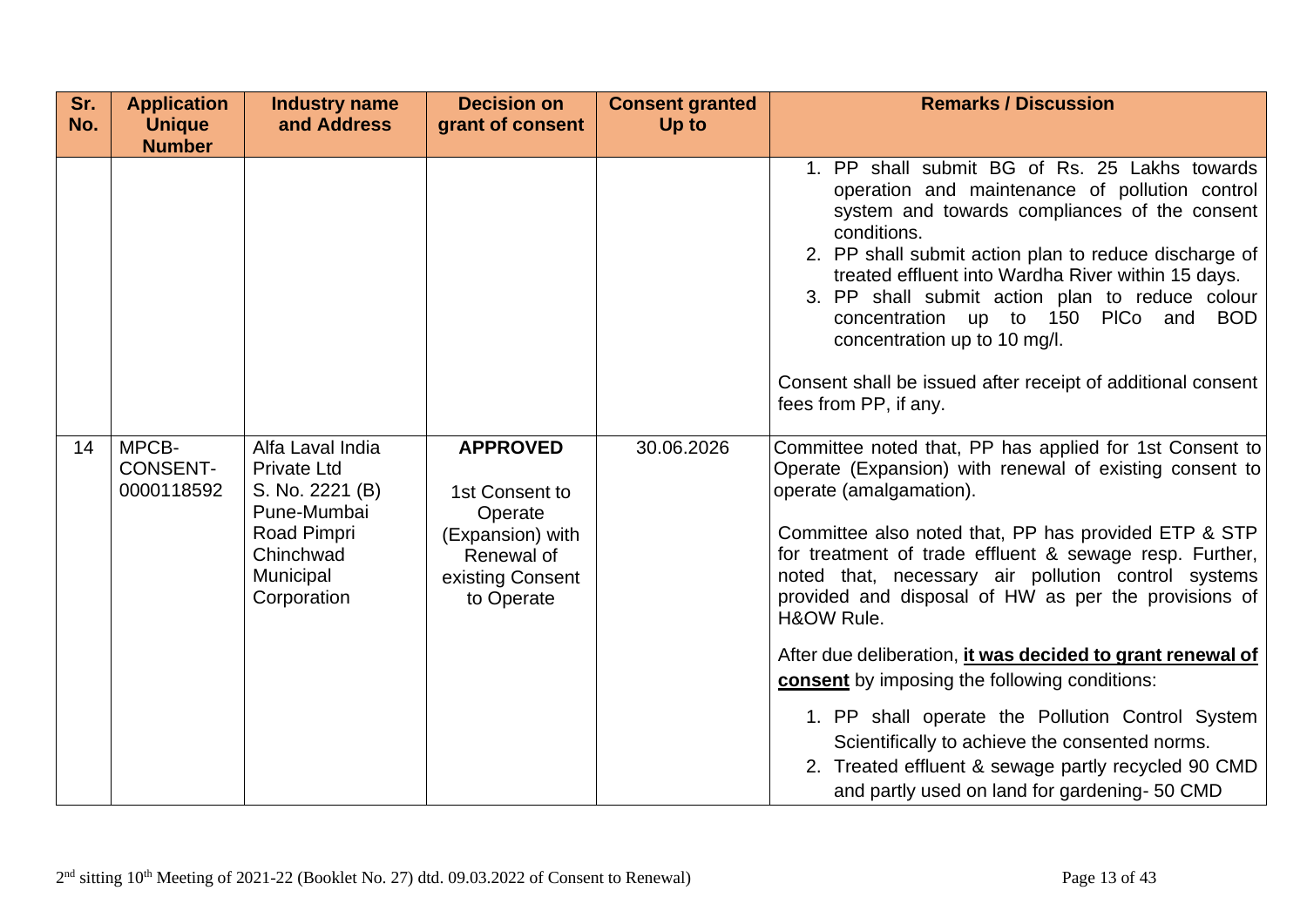| Sr.<br>No. | <b>Application</b><br><b>Unique</b>                     | <b>Industry name</b><br>and Address                                                                                     | <b>Decision on</b><br>grant of consent       | <b>Consent granted</b><br>Up to | <b>Remarks / Discussion</b>                                                                                                                                                                                                                                                                                                                                                                                                                                                                                                                                                                                                                                                                                                                                                                                         |
|------------|---------------------------------------------------------|-------------------------------------------------------------------------------------------------------------------------|----------------------------------------------|---------------------------------|---------------------------------------------------------------------------------------------------------------------------------------------------------------------------------------------------------------------------------------------------------------------------------------------------------------------------------------------------------------------------------------------------------------------------------------------------------------------------------------------------------------------------------------------------------------------------------------------------------------------------------------------------------------------------------------------------------------------------------------------------------------------------------------------------------------------|
| 15         | <b>Number</b><br>MPCB-<br><b>CONSENT-</b><br>0000120343 | <b>Amtek Auto Limited</b><br>Gat No 1074 1085<br>Sanaswadi,<br>Sanaswadi Off.<br>Shikrapur Chakan<br><b>Road Shirur</b> | <b>NOT APPROVED</b><br>Renewal of<br>Consent |                                 | 3. PP shall dispose the Hazardous Waste as per the<br>provisions of H&OW Rule by adopting online<br>manifest system<br>4. PP shall submit Bank Guarantee of Rs. 25 Lakh<br>towards O&M of pollution control system and<br>compliance of consent conditions.<br>Committee noted that, PP has applied for renewal of<br>consent to operate for mfg of Crankshaft & Axle etc.<br>Committee also noted that, PP has installed additional heat<br>treatment activity including enhancement in CI by 123.44 Cr<br>(100%) prior to permission of the Board, not submitted<br>justification for increased CI and performance of the<br>ETP/STP is not satisfactory as JVS collected shows BOD<br>exceeding the consented standards (32 mg/l against 30<br>$mg/l$ ).<br>After due deliberation, it was decided to issue show |
| 16         | MPCB-<br><b>CONSENT-</b><br>0000120551                  | Fiat India<br>Automobiles<br><b>Private Limited</b><br>B-19 MIDC<br>Ranjangaon Shirur                                   | <b>APPROVED</b><br>Renewal of<br>Consent     | 30.09.2022                      | cause notice for above non compliances.<br>Committee noted that, PP has applied for renewal of<br>consent to operate for mfg. of Motor Cars, Engines & parts<br>with enhancement in Capital Investment.<br>Committee also noted that, PP has provided ETP & STP<br>for treatment of trade effluent & sewage resp. Further,<br>noted that, necessary air pollution control systems<br>provided and disposal of HW as per the provisions of<br>H&OW Rule.                                                                                                                                                                                                                                                                                                                                                             |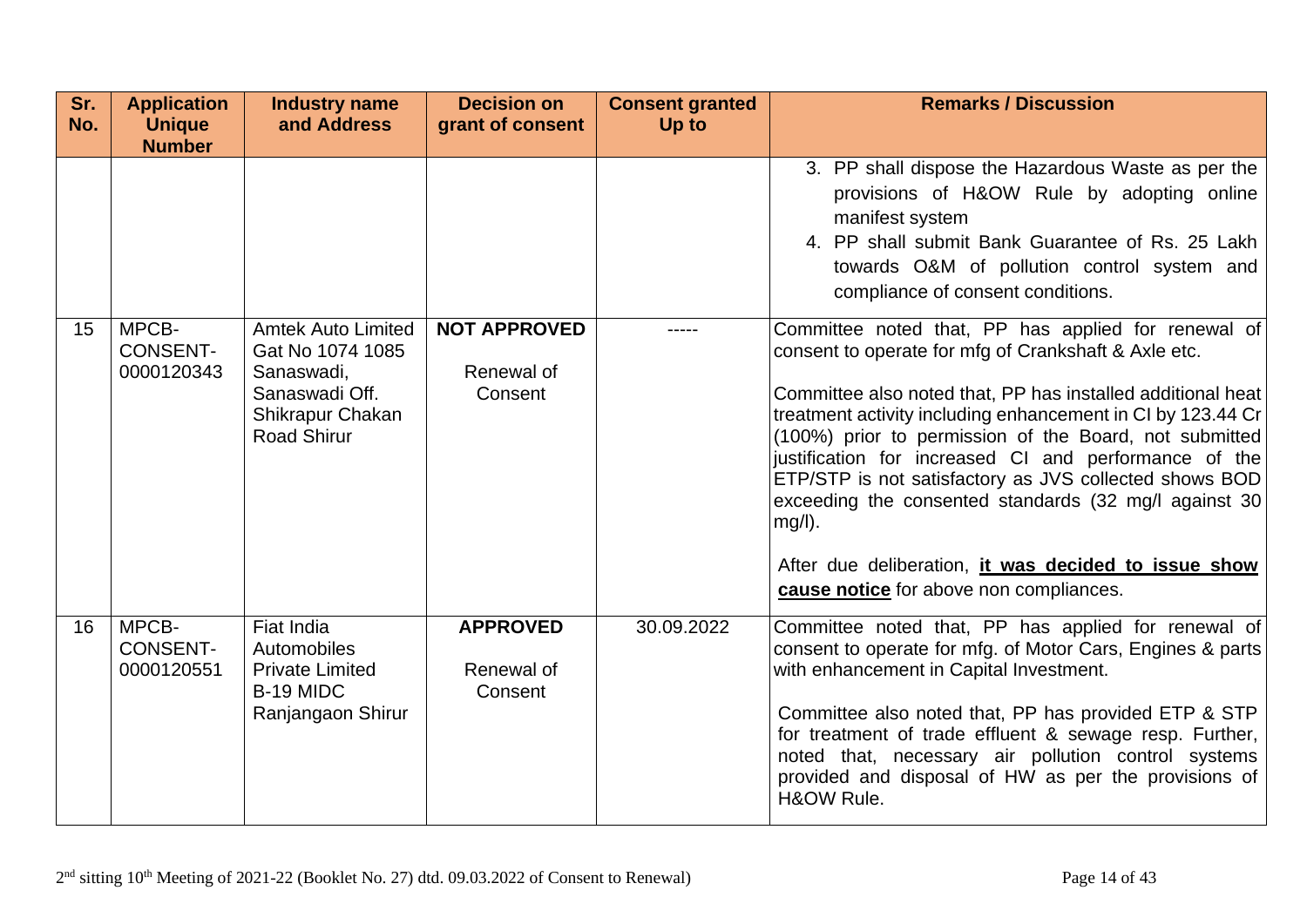| Sr.<br>No. | <b>Application</b><br><b>Unique</b><br><b>Number</b> | <b>Industry name</b><br>and Address                                                | <b>Decision on</b><br>grant of consent                                          | <b>Consent granted</b><br>Up to | <b>Remarks / Discussion</b>                                                                                                                                                                                                                                                                                                                                                                                                                                                                                                                                                                                                                                                                                                                                                                                                                                                                                                                                        |
|------------|------------------------------------------------------|------------------------------------------------------------------------------------|---------------------------------------------------------------------------------|---------------------------------|--------------------------------------------------------------------------------------------------------------------------------------------------------------------------------------------------------------------------------------------------------------------------------------------------------------------------------------------------------------------------------------------------------------------------------------------------------------------------------------------------------------------------------------------------------------------------------------------------------------------------------------------------------------------------------------------------------------------------------------------------------------------------------------------------------------------------------------------------------------------------------------------------------------------------------------------------------------------|
|            |                                                      |                                                                                    |                                                                                 |                                 | After due deliberation, <i>it was decided to grant renewal of</i><br><b>consent</b> by imposing the following conditions:<br>1. PP shall operate the Pollution Control System<br>Scientifically to achieve the consented norms.<br>2. PP shall dispose the Hazardous Waste as per the<br>provisions of H&OW Rule by adopting online<br>manifest system<br>3. PP shall submit/extend Bank Guarantee of Rs. 25<br>Lakh towards O&M of pollution control system and<br>compliance of consent conditions.                                                                                                                                                                                                                                                                                                                                                                                                                                                              |
| 17         | MPCB-<br><b>CONSENT-</b><br>0000118993               | Dr. L. H.<br>Hiranandani<br>Hospital,<br>Hiranandani<br>Gardens, Powai,<br>Mumbai. | <b>NOT APPROVED</b><br>Renewal of<br>Combined<br>Consent & BMW<br>Authorization |                                 | Committee noted that Hospital Authority has applied for<br>grant of renewal of Combined Consent & BMW<br>Authorization for 244 Bedded Hospital on total plot area<br>6,121.7 sq. mtrs. for construction BUA 20,372.24 sq. mtrs.<br>Committee also noted that during visit on 13.10.2021, it<br>was observed that Hospital Authority has not registered<br>with CPCB App, not sending ETP Sludge to Mumbai waste<br>management, treated effluent from ETP is disposed into<br>MCGM sewer line, and not provided organic waste<br>converter and Wet waste disposed through MCGM.<br>Committee further noted that SRO has submitted proposal<br>for initiation of Legal action and RO has issued SCN for<br>non-compliances/ not complying with CPCB guidelines<br>and the directions related to effective management of<br>Covid-19 Bio-Medical Waste.<br>After due deliberation, it was decided to defer the case<br>and call PP for presentation for above lapses. |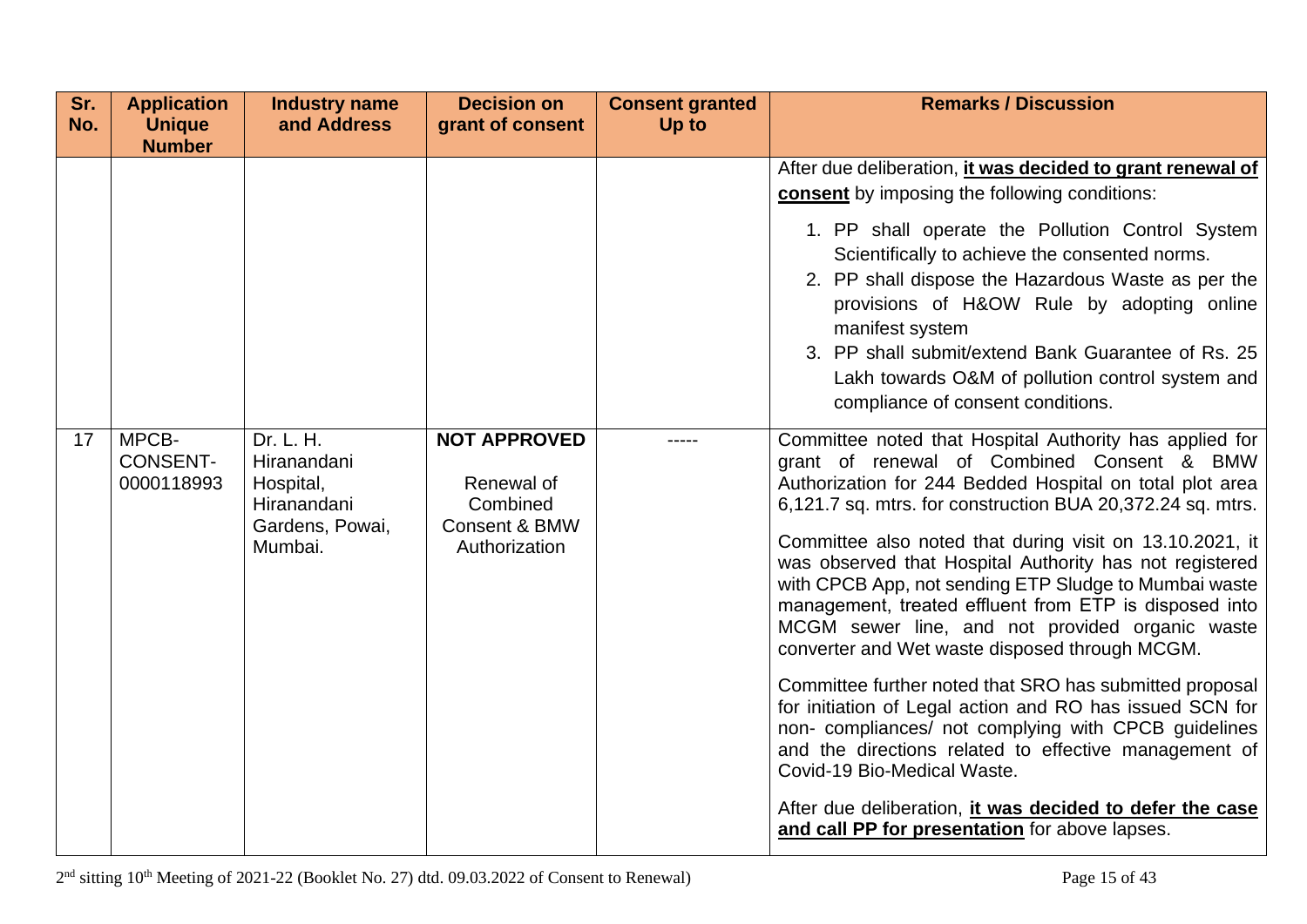| Sr.<br>No. | <b>Application</b><br><b>Unique</b><br><b>Number</b> | <b>Industry name</b><br>and Address                                                                                                                                                                                         | <b>Decision on</b><br>grant of consent                              | <b>Consent granted</b><br>Up to | <b>Remarks / Discussion</b>                                                                                                                                                                                                                                                                                                                                                                                                                                                                                                                                                                                                                                                                                                                                                                                                              |
|------------|------------------------------------------------------|-----------------------------------------------------------------------------------------------------------------------------------------------------------------------------------------------------------------------------|---------------------------------------------------------------------|---------------------------------|------------------------------------------------------------------------------------------------------------------------------------------------------------------------------------------------------------------------------------------------------------------------------------------------------------------------------------------------------------------------------------------------------------------------------------------------------------------------------------------------------------------------------------------------------------------------------------------------------------------------------------------------------------------------------------------------------------------------------------------------------------------------------------------------------------------------------------------|
| 18         | MPCB-<br><b>CONSENT-</b><br>0000120884               | <b>UltraTech Cement</b><br>Limited, Unit -<br><b>Awarpur Cement</b><br><b>Works</b><br>Awarpur, Tal-<br>Korpana, Dist-<br>Chandrapur.                                                                                       | <b>NOT APPROVED</b><br>Renewal of<br>consent with<br>increase in CI |                                 | Committee noted that PP has applied for renewal of<br>consent for 1) Portland cement-6.0 MTPA,2) Electricity<br>Generation by WHRB-13.3 MW,3) Electricity Generation<br>by CPP-71 MW,4) Clinker-4.5 MTPA 5) Coal Washery-1.2<br>MTPA & 6) Co-processing of Non-hazardous solid waste-<br>3.0 MTPA.<br>After due deliberation, it was decided to defer the case<br>and issue show cause notice as the PP has failed to<br>carry out APCS performance audit & also failed to submit<br>the BG of Rs.50/-lakh towards compliance of same.                                                                                                                                                                                                                                                                                                   |
| 19         | MPCB-<br><b>CONSENT-</b><br>0000118256               | Maharashtra State<br><b>Power Generation</b><br>Company Ltd Parli<br><b>Thermal Power</b><br>Station (Unit VI &<br>VII<br>378, 379, 397, 400,<br>401,402,417&418,<br>Dadahari<br>Wadgaon, Tal-Parli<br>Vaijnath, Dist-Beed. | <b>NOT APPROVED</b><br>Renewal of<br>consent with<br>increase in CI | -----                           | Committee noted that PP has applied for renewal of<br>consent for electricity Generation (Coal based thermal<br>power plant) -500 MW (Unit-6 & 7-250 MW each).<br>Committee noted that Board has issued Direction dated<br>02.03.2022 towards 100% utilization of Fly/bottom ash and<br>towards compliance of Fly ash notification.<br>After due deliberation, it was decided to defer the case<br>and issue show cause notice for refusal of consent &<br>forfeiture of BG of Rs.25 lakh towards following non<br>compliances:<br>1. To comply with emission norms, PP has not<br>submitted a detailed action plan along with bar chart<br>for installation of FGD, as per MoEF notification dtd.<br>31.03.2021.<br>2. PP has not undertaken the Scientific closure of<br>abandoned ash pond with soil cover and plantation<br>over it. |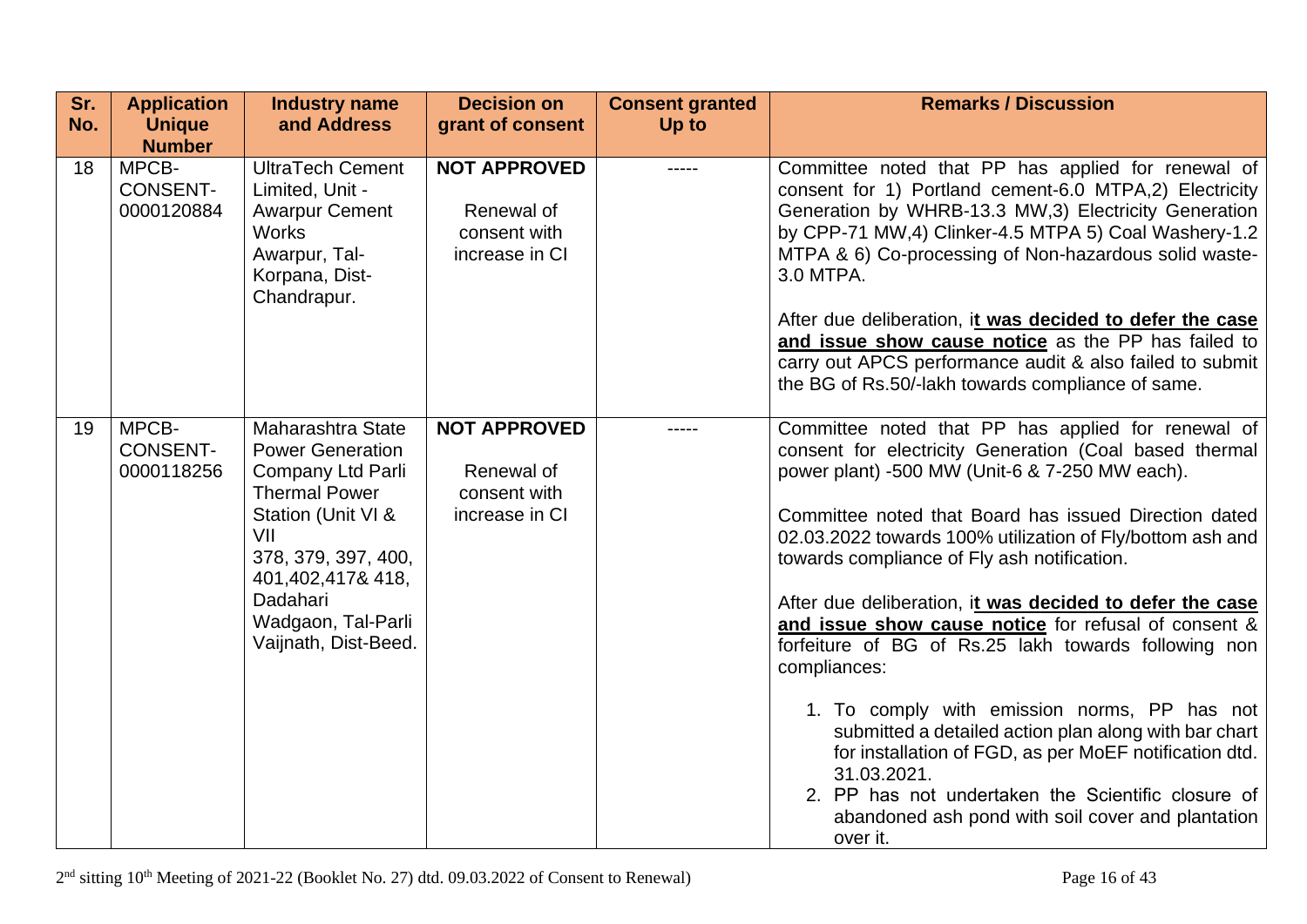| Sr.<br>No. | <b>Application</b><br><b>Unique</b>    | <b>Industry name</b><br>and Address                                                                                                                                                                                                    | <b>Decision on</b><br>grant of consent                              | <b>Consent granted</b><br>Up to | <b>Remarks / Discussion</b>                                                                                                                                                                                                                                                                                                                                                                                                                                                                                                                                                                                                                                                                            |
|------------|----------------------------------------|----------------------------------------------------------------------------------------------------------------------------------------------------------------------------------------------------------------------------------------|---------------------------------------------------------------------|---------------------------------|--------------------------------------------------------------------------------------------------------------------------------------------------------------------------------------------------------------------------------------------------------------------------------------------------------------------------------------------------------------------------------------------------------------------------------------------------------------------------------------------------------------------------------------------------------------------------------------------------------------------------------------------------------------------------------------------------------|
|            | <b>Number</b>                          |                                                                                                                                                                                                                                        |                                                                     |                                 |                                                                                                                                                                                                                                                                                                                                                                                                                                                                                                                                                                                                                                                                                                        |
|            |                                        |                                                                                                                                                                                                                                        |                                                                     |                                 | 3. PP has failed to install Real time coal ash analyzer.<br>4. PP is utilizing Coal having high ash and Sulphur<br>content.<br>5. Movement of Fly ash/bottom ash carrying trucks are<br>without tarpaulin covered and overloaded.<br>6. PP has not achieved specific water consumption<br>standards of 3.5 m3/MWh.<br>7. CAAQMS results for the year Jan-2021-Dec-2021<br>are exceeding the AAQ standards for PM10 &<br><b>PM2.5</b><br>8. OCEMS stack monitoring results are exceeding the<br>standards for PM, SO2 & NOx.<br>9. PP has failed to submit the Bank Guarantee as per<br>earlier consent conditions.<br>10. The JVS analysis results of effluent and AAQM<br>exceed the consented norms. |
| 20         | MPCB-<br><b>CONSENT-</b><br>0000118333 | Maharashtra State<br><b>Power Generation</b><br>Co. Ltd, Parli<br>Thermal power<br>Station (Unit VIII)<br>399, 400, 409, 410,<br>411, 412, 413, 414,<br>415 upto 428 & 435<br>Wadgaon<br>(Dadahari), Tal-Parli<br>Vaijnath, Dist-Beed. | <b>NOT APPROVED</b><br>Renewal of<br>consent with<br>increase in CI |                                 | Committee noted that PP has applied for renewal of<br>consent for Electricity Generation -250 MW (Coal based<br>Thermal Power Plant-Unit-VIII).<br>Committee noted that Board has issued Direction dated<br>02.03.2022 towards 100% utilization of Fly/bottom ash and<br>towards compliance of Fly ash notification.<br>After due deliberation, it was decided to defer the case<br>and issue show cause notice for refusal of consent &<br>forfeiture of BG of Rs.25 lakh towards following non<br>compliances:<br>1. To comply with emission norms, PP has not<br>submitted a detailed action plan along with bar chart                                                                              |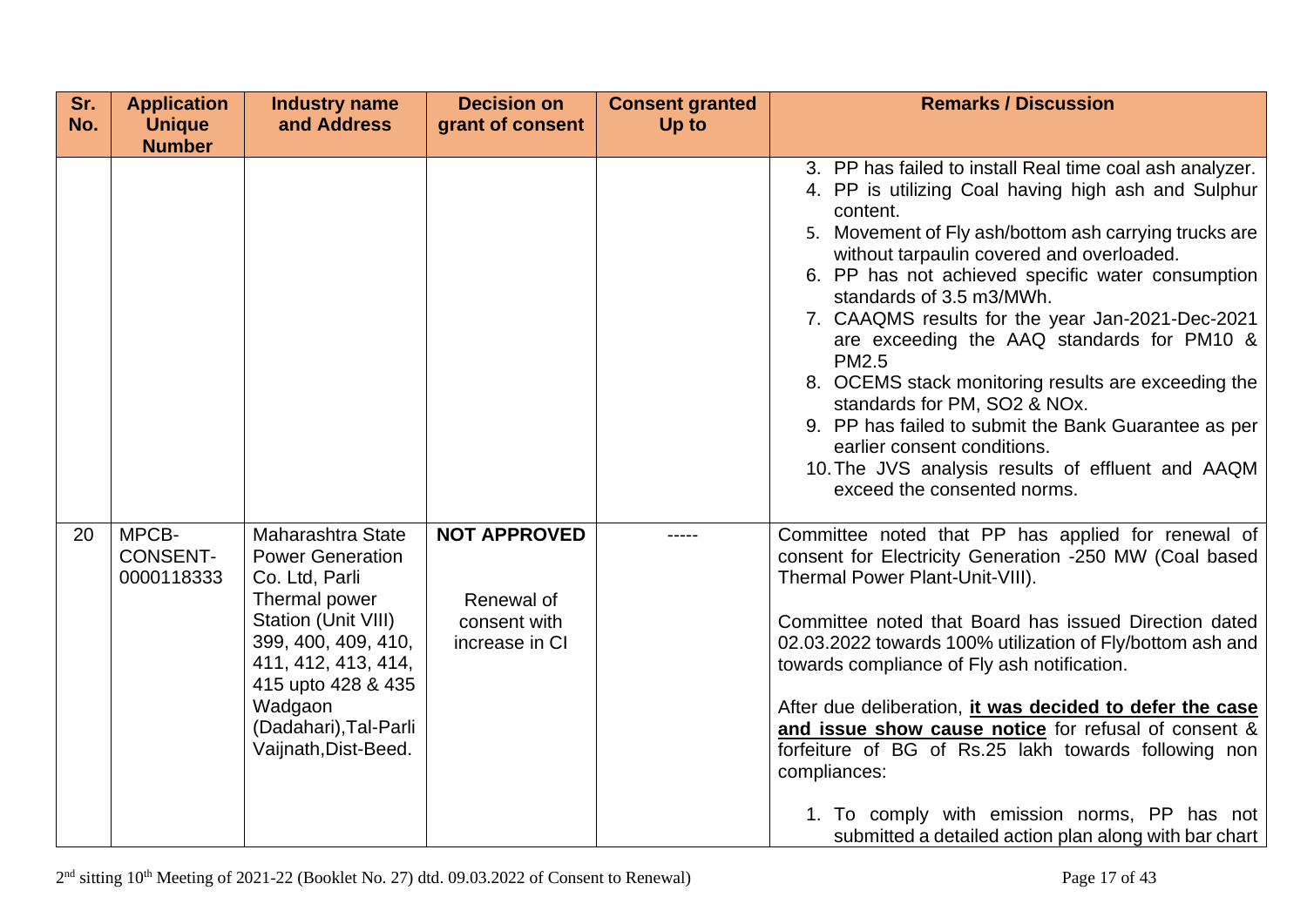| Sr. | <b>Application</b>                     | <b>Industry name</b>                                                                                                          | <b>Decision on</b>                           | <b>Consent granted</b> | <b>Remarks / Discussion</b>                                                                                                                                                                                                                                                                                                                                                                                                                                                                                                                                                                                                                                                                                                                                                                                                                                                                                                                                               |
|-----|----------------------------------------|-------------------------------------------------------------------------------------------------------------------------------|----------------------------------------------|------------------------|---------------------------------------------------------------------------------------------------------------------------------------------------------------------------------------------------------------------------------------------------------------------------------------------------------------------------------------------------------------------------------------------------------------------------------------------------------------------------------------------------------------------------------------------------------------------------------------------------------------------------------------------------------------------------------------------------------------------------------------------------------------------------------------------------------------------------------------------------------------------------------------------------------------------------------------------------------------------------|
| No. | <b>Unique</b><br><b>Number</b>         | and Address                                                                                                                   | grant of consent                             | Up to                  |                                                                                                                                                                                                                                                                                                                                                                                                                                                                                                                                                                                                                                                                                                                                                                                                                                                                                                                                                                           |
|     |                                        |                                                                                                                               |                                              |                        | for installation of FGD, as per MoEF notification dtd.<br>31.03.2021.<br>2. ETP is not provided for treatment of industrial<br>effluent<br>3. PP has not undertaken the Scientific closure of<br>abandoned ash pond with soil cover and plantation<br>over it.<br>4. PP has failed to install Real time coal ash analyzer.<br>5. PP is utilizing Coal having high ash and Sulphur<br>content.<br>6. Movement of Fly ash/bottom ash carrying trucks are<br>without tarpaulin covered and overloaded.<br>7. PP has not achieved specific water consumption<br>standards of 3.5 m3/MWh.<br>8. CAAQMS results for the year Jan-2021-Dec-2021<br>are exceeding the AAQ standards for PM10 &<br><b>PM2.5</b><br>9. OCEMS stack monitoring results are exceeding the<br>standards for PM, SO2 & NOx.<br>10. PP has failed to submit the Bank Guarantee as per<br>earlier consent conditions.<br>11. The JVS analysis results of effluent and AAQM<br>exceed the consented norms. |
| 21  | MPCB-<br><b>CONSENT-</b><br>0000122461 | <b>Shrinivas</b><br><b>Engineering Auto</b><br>Components Pvt.<br>Ltd.<br>Plot No. A-24<br>Talegaon MIDC<br>(Phase- IV) Maval | <b>NOT APPROVED</b><br>Renewal of<br>Consent | -----                  | Committee noted that, PP has applied for renewal of<br>consent to operate for mfg of grey iron & Nodular iron<br>Casting Components and Mechanized casting with<br>painting.<br>Committee also noted that, performance of ETP/STP is<br>not satisfactory as JVS collected on 14/3/2021 shows<br>parameters are exceeding the consented standards, failed<br>to install CAAQMS as per consent conditions and the                                                                                                                                                                                                                                                                                                                                                                                                                                                                                                                                                           |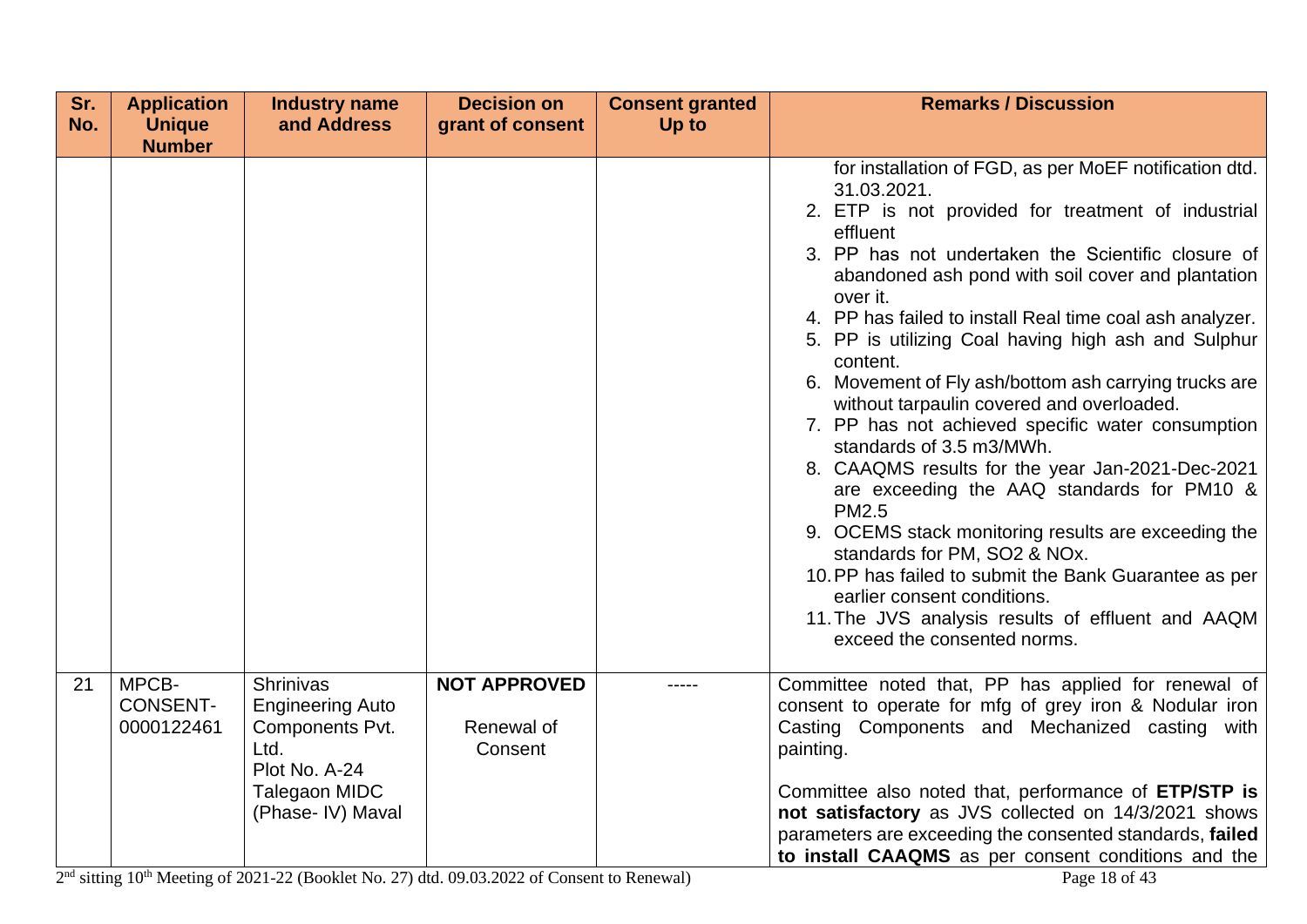| Sr.<br>No. | <b>Application</b><br><b>Unique</b><br><b>Number</b> | <b>Industry name</b><br>and Address                                                                   | <b>Decision on</b><br>grant of consent                              | <b>Consent granted</b><br>Up to | <b>Remarks / Discussion</b>                                                                                                                                                                                                                                                                                                                                                                                                                                                                                                                                                                                                                                                                                                                                                                                                    |
|------------|------------------------------------------------------|-------------------------------------------------------------------------------------------------------|---------------------------------------------------------------------|---------------------------------|--------------------------------------------------------------------------------------------------------------------------------------------------------------------------------------------------------------------------------------------------------------------------------------------------------------------------------------------------------------------------------------------------------------------------------------------------------------------------------------------------------------------------------------------------------------------------------------------------------------------------------------------------------------------------------------------------------------------------------------------------------------------------------------------------------------------------------|
|            |                                                      |                                                                                                       |                                                                     |                                 | matter of Air Pollution against the unit is listed before<br>Hon'ble NGT.<br>After due deliberation, it was decided to issue show<br>cause notice for above non-compliances.                                                                                                                                                                                                                                                                                                                                                                                                                                                                                                                                                                                                                                                   |
| 22         | MPCB-<br><b>CONSENT-</b><br>0000122660               | Chowgule and<br>company Private<br>Limited., Village -<br>Sande Lavgan,<br>Post- Jaigad<br>Ratnagiri. | <b>NOT APPROVED</b><br>Renewal of<br>consent with<br>increase in CI | -----                           | Committee noted that PP has applied for renewal of<br>consent with increase in CI for provision of Repair, Refit<br>and Conversion Services for ships, Rigs and floating<br>Structures and Fabrication of offshore structures and<br>Decommissioning of rig and offshore structures and load<br>within premises (Without Ship breaking activities) (At 6<br>berths along with ship transfer system only for ship<br>repairing activity)<br>Committee also noted that STP & ETP are not operated by<br>PP, discharged sewage/trade effluent into the storm water<br>drain which further meets in to Jaigad creek, increased the<br>CI by Rs. 37.74 Crs., details of BG & STP not submitted.<br>After due deliberation, it was decided to defer the case<br>& issue SCN for refusal of consent due to above non-<br>compliances. |
| 23         | MPCB-<br><b>CONSENT-</b><br>0000120078               | <b>Hindustan Unilever</b><br>Ltd. C-9 MIDC<br>Industrial Area,<br>Khamgaon                            | <b>NOT APPROVED</b><br>Renewal of<br><b>Consent Operate</b>         |                                 | Committee noted that, PP has applied for renewal of<br>consent to operate for mfg of Soaps, Distilled Fatty Acids<br>(DFA), Alcohol or Silicon base perfume recovery from<br>Aerosol Cans & Aluminum Scrap.<br>Committee also noted that, performance of ETP is not<br>satisfactory as JVS collected on 16/10/2021 shows<br>parameters are exceeding the consented standards, failed                                                                                                                                                                                                                                                                                                                                                                                                                                           |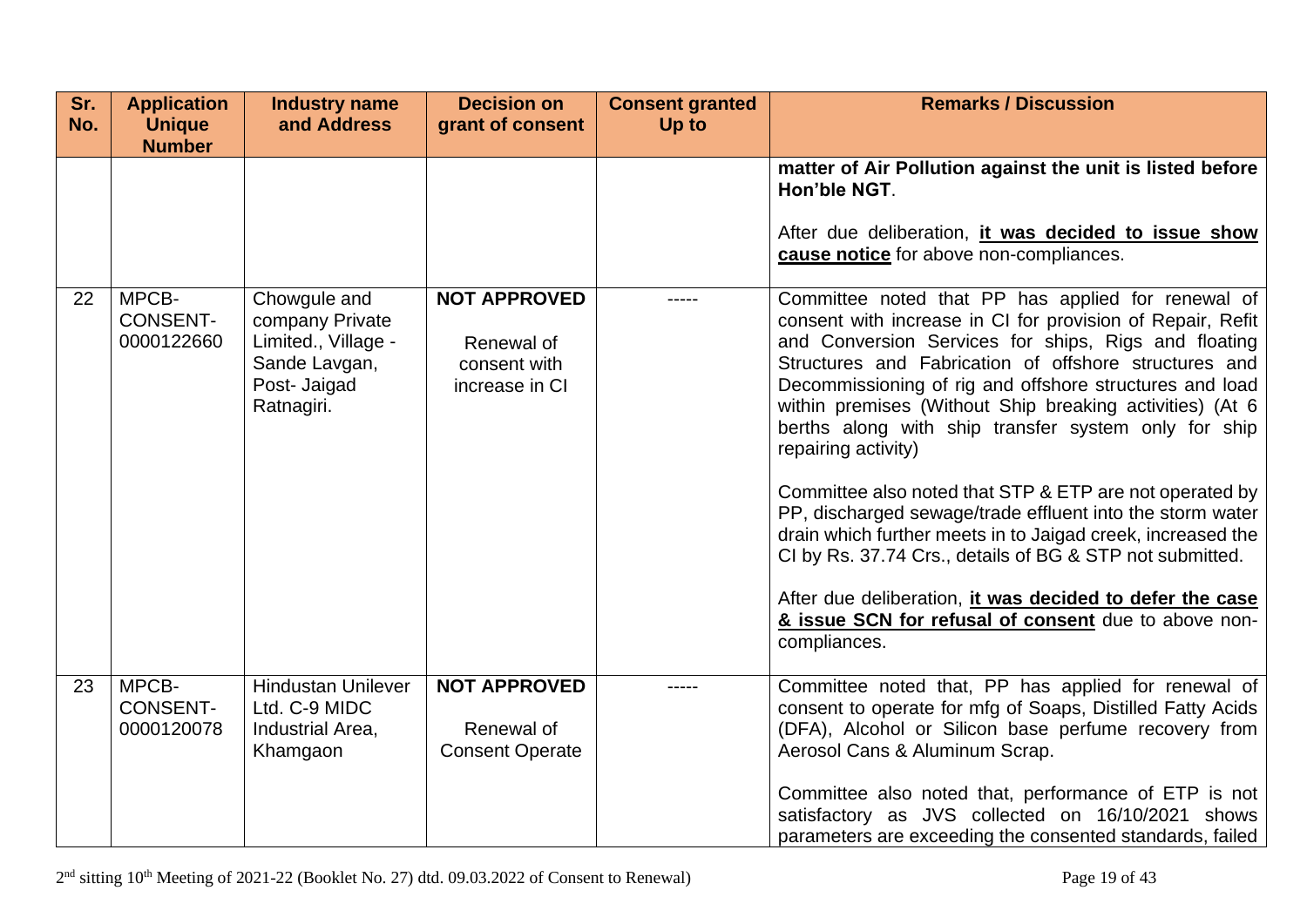| Sr.<br>No. | <b>Application</b><br><b>Unique</b><br><b>Number</b> | <b>Industry name</b><br>and Address                                                                                                                                              | <b>Decision on</b><br>grant of consent                          | <b>Consent granted</b><br>Up to | <b>Remarks / Discussion</b>                                                                                                                                                                                                                                                                                                                                                                                                                                                                                                                                                                                                            |
|------------|------------------------------------------------------|----------------------------------------------------------------------------------------------------------------------------------------------------------------------------------|-----------------------------------------------------------------|---------------------------------|----------------------------------------------------------------------------------------------------------------------------------------------------------------------------------------------------------------------------------------------------------------------------------------------------------------------------------------------------------------------------------------------------------------------------------------------------------------------------------------------------------------------------------------------------------------------------------------------------------------------------------------|
|            |                                                      |                                                                                                                                                                                  |                                                                 |                                 | to submit justification for increased CI, water budget<br>applied differs than the existing consented water budget,<br>inadequate land for disposal of treated effluent/sewage and<br>failed to submit additional consent fee for increased CI.<br>Committee further noted that, there is no clarity about<br>treatment of sewage as SRO reported that, there is no<br>provision of STP & existing consent shows overflow of<br>septic tank connected to secondary treatment of ETP.<br>After due deliberation, it was decided to issue show<br>cause notice for above non-compliances.                                                |
| 24         | MPCB-<br><b>CONSENT-</b><br>0000121041               | <b>Currency Note</b><br>Press (A Unit of<br><b>SPMCIL) Wholly</b><br>owned by<br>Government of<br>India 120/1, 120/2,<br>Jail Road, Nashik<br>Road Tal. & Dist.<br><b>Nashik</b> | <b>APPROVED</b><br>Renewal of<br>consent with<br>decrease in CI | 30.06.2026                      | Committee noted that, PP has applied for renewal of<br>consent with decrease in CI and engaged in the production<br>of Currency Notes, Bank Notes and other security<br>documents and engaged in the Plate making and printing<br>press activity.<br>PP has provided two ETPs for plating section and printing<br>section and the domestic sewage is disposing to the NMC<br>drain which is having NMCs STP.<br>After due deliberation, it was decided to grant renewal of<br><b>consent</b> with decrease in CI by imposing following<br>conditions:<br>1. PP shall provide STP for the treatment of the<br>sewage within six months. |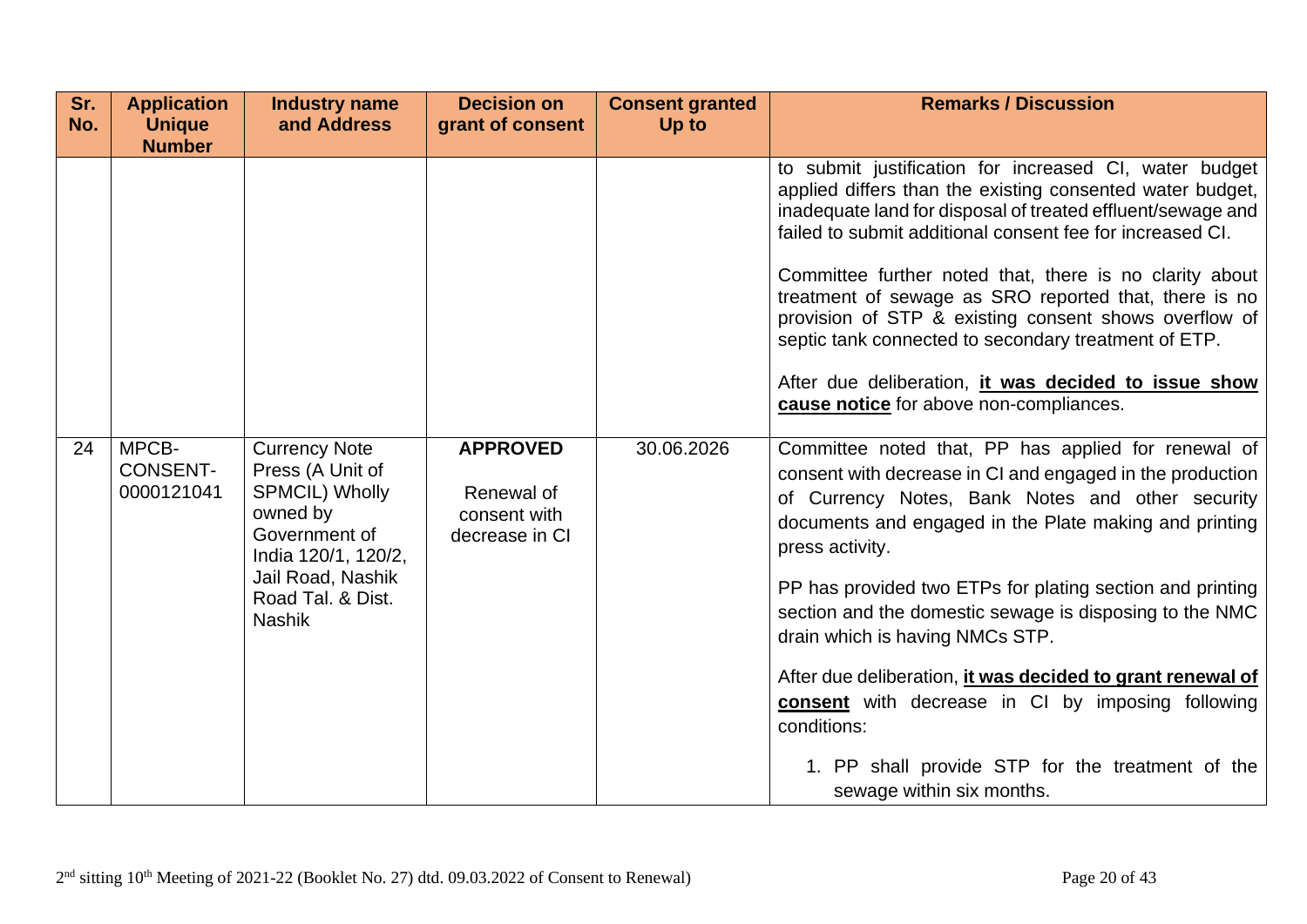| Sr.<br>No. | <b>Application</b><br><b>Unique</b><br><b>Number</b> | <b>Industry name</b><br>and Address                                                                                         | <b>Decision on</b><br>grant of consent                                                     | <b>Consent granted</b><br>Up to | <b>Remarks / Discussion</b>                                                                                                                                                                                                                                                                                                                                                                                                                                                                                                                                                                                                                                                                                                                                                                                      |
|------------|------------------------------------------------------|-----------------------------------------------------------------------------------------------------------------------------|--------------------------------------------------------------------------------------------|---------------------------------|------------------------------------------------------------------------------------------------------------------------------------------------------------------------------------------------------------------------------------------------------------------------------------------------------------------------------------------------------------------------------------------------------------------------------------------------------------------------------------------------------------------------------------------------------------------------------------------------------------------------------------------------------------------------------------------------------------------------------------------------------------------------------------------------------------------|
|            |                                                      |                                                                                                                             |                                                                                            |                                 | 2. PP shall submit the BG of Rs. 25 Lakhs towards<br>operation and miniatous of pollution control system<br>and compliance of consent conditions.                                                                                                                                                                                                                                                                                                                                                                                                                                                                                                                                                                                                                                                                |
| 25         | MPCB-<br><b>CONSENT-</b><br>0000122412               | Sahrudaya<br><b>Healthcare Private</b><br>Limited, Medicover<br>Hospital, N-6,<br>CIDCO,<br>Aurangabad.                     | <b>APPROVED</b><br>Plain Renewal of<br>Combined<br>Consent & BMW<br>Authorization          | 18.09.2024                      | Committee noted that Hospital Authority has applied for<br>grant of renewal of Combined Consent to Operate & BMW<br>Authorization for 205 Bedded Hospital on total plot area<br>11,350 sq. mtrs. for construction BUA 5,615.23 sq. mtrs.<br>Committee also noted that Hospital Authority has obtained<br>membership of CBMWTSDF, obtained Registration under<br>BNH Reg. Act, 1949 and provided combined wastewater<br>treatment plant.<br>After due deliberation, it was decided to grant plain<br>renewal for 100 Bedded Hospital on total plot area<br>11,350 sq. mtrs. for construction BUA 5,615.23 sq. mtrs. by<br>imposing standard conditions and BGs for Health Care<br>Establishment.<br>Also, it was decided to ask Hospital Authority to apply<br>separately for Consent to Establish for expansion. |
| 26         | MPCB-<br><b>CONSENT-</b><br>0000122351               | Kirloskar Oil<br><b>Engines Limited</b><br>D-1 Five Star MIDC<br>Kagal-<br>Hatkanangale, A/p.-<br>Talandage<br>Hatkanangale | <b>APPROVED</b><br>1st C to O for<br>expansion with<br>amalgamation of<br>existing consent | 28.02.2023                      | Committee noted that PP has applied for 1 <sup>st</sup> consent to<br>operate for expansion for 1.3 MW solar power generation<br>along with amalgamation of existing consent for<br>manufacturing of Solar power generation, fuel oil from<br>plastic waste, IC engines, Generating Sets, Pumpsets,<br>machined spare parts of engine, genset, pumpset, etc., &<br>storage of spare parts for engine shifting, metallic skids,<br>etc.                                                                                                                                                                                                                                                                                                                                                                           |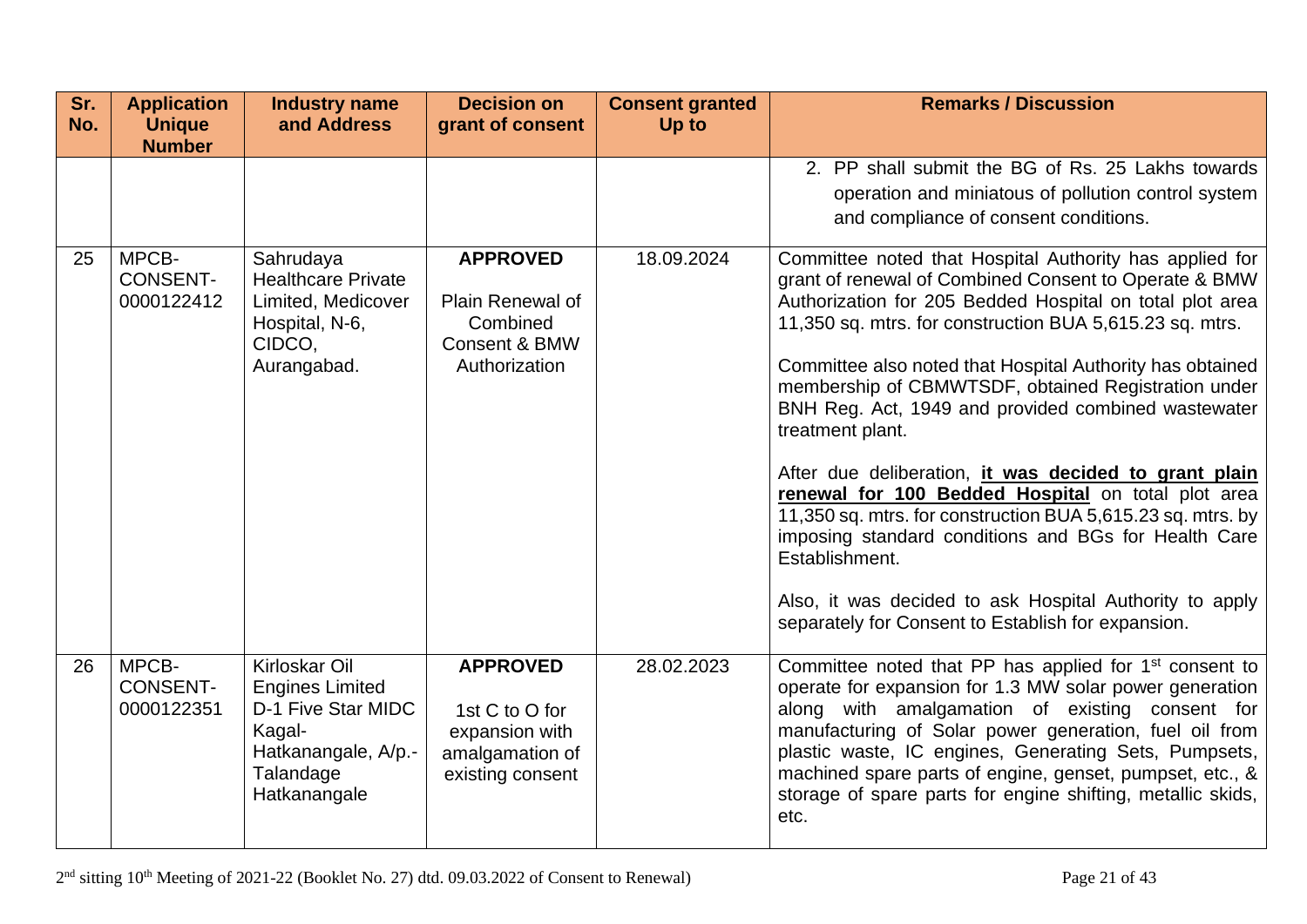| Sr.<br>No. | <b>Application</b><br><b>Unique</b>                                                                                                                      | <b>Industry name</b><br>and Address                                                                    | <b>Decision on</b><br>grant of consent | <b>Consent granted</b><br>Up to                                                                                                                                                                                                                                                                                          | <b>Remarks / Discussion</b>                                                                                                                                                                                                                                                                                                                                                                                                                                                                                                                                                          |
|------------|----------------------------------------------------------------------------------------------------------------------------------------------------------|--------------------------------------------------------------------------------------------------------|----------------------------------------|--------------------------------------------------------------------------------------------------------------------------------------------------------------------------------------------------------------------------------------------------------------------------------------------------------------------------|--------------------------------------------------------------------------------------------------------------------------------------------------------------------------------------------------------------------------------------------------------------------------------------------------------------------------------------------------------------------------------------------------------------------------------------------------------------------------------------------------------------------------------------------------------------------------------------|
|            | <b>Number</b>                                                                                                                                            |                                                                                                        |                                        |                                                                                                                                                                                                                                                                                                                          |                                                                                                                                                                                                                                                                                                                                                                                                                                                                                                                                                                                      |
|            |                                                                                                                                                          |                                                                                                        |                                        |                                                                                                                                                                                                                                                                                                                          | After due deliberation, it was decided to grant 1 <sup>st</sup><br>consent to operate for expansion for 1.3 MW solar<br>power generation along with amalgamation of existing<br>consent for manufacturing of Solar power generation - 5.5<br>$+1.3 = 6.8$ MW, fuel oil from plastic waste - 75 Kg/cycle, IC<br>engines - 10,000 Nos/M, Generating Sets - 1625 Nos/M,<br>Pumpsets - 8000 Nos/M, Machined spare parts of engine,<br>genset, pumpset, etc., - 70,000 Nos/M & storage of spare<br>parts for engine shiftiing, metallic skids, etc., by imposing<br>following conditions. |
|            |                                                                                                                                                          |                                                                                                        |                                        |                                                                                                                                                                                                                                                                                                                          | 1. PP shall submit/extend the existing BG of Rs. 25.0<br>Lakh towards O & M of PCs and compliance of<br>consent conditions.<br>2. PP shall provide VOC destruction system to various<br>paint booths.                                                                                                                                                                                                                                                                                                                                                                                |
|            |                                                                                                                                                          |                                                                                                        |                                        |                                                                                                                                                                                                                                                                                                                          | Consent shall be issued after submission of additional<br>consent fees, if any.                                                                                                                                                                                                                                                                                                                                                                                                                                                                                                      |
| 27         | MPCB-<br>PES Hospital &<br><b>CONSENT-</b><br>Research Center,<br>0000123412<br>Bank Colony,<br>Sahakar Nagar,<br>Near Balaji Mandir,<br>Dist. Bhandara. | <b>NOT APPROVED</b><br>Combined<br><b>Consent &amp; BMW</b><br>Authorization,<br>Consent to<br>Renewal |                                        | Committee noted that Hospital Authority has applied for<br>grant of renewal of Combined Consent & BMW<br>Authorization for increase in Nos. of Beds from 150 to 300<br>Beds Hospital on total plot area 10,048 sq. mtrs. for<br>construction BUA 7,800 sq. Mtrs.<br>Committee also noted that Hospital Authority has not |                                                                                                                                                                                                                                                                                                                                                                                                                                                                                                                                                                                      |
|            |                                                                                                                                                          |                                                                                                        |                                        |                                                                                                                                                                                                                                                                                                                          | submitted Justification towards decrease in C.I., not<br>installed STP & ETP, not submitted Online BMW Annual<br>Report/ Accidental Report, not submitted details of<br>increase in construction BUA due to increase in Nos. of                                                                                                                                                                                                                                                                                                                                                      |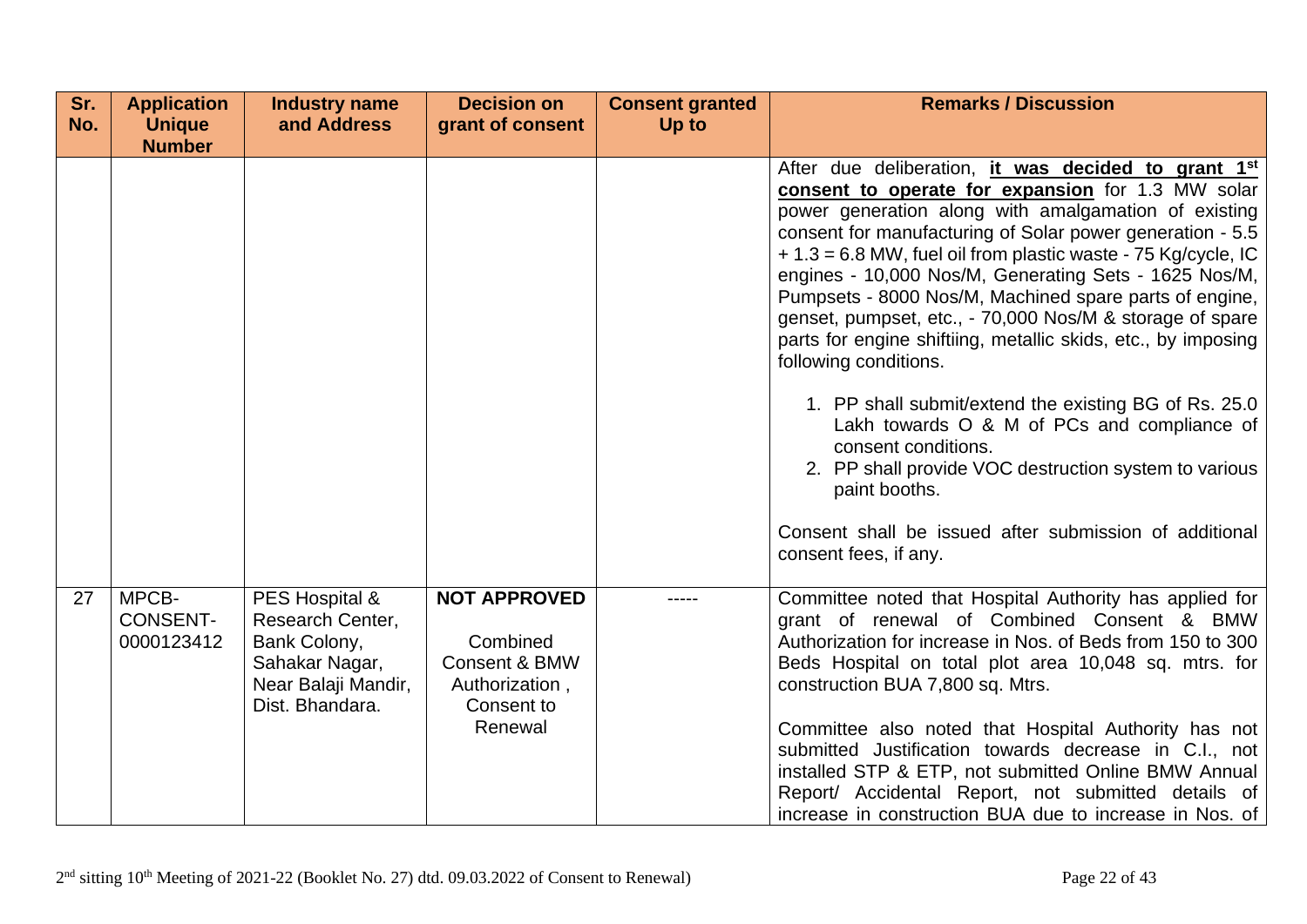| Sr.<br>No. | <b>Application</b><br><b>Unique</b>    | <b>Industry name</b><br>and Address                                                                                                                                                                               | <b>Decision on</b><br>grant of consent                          | <b>Consent granted</b><br>Up to | <b>Remarks / Discussion</b>                                                                                                                                                                                                                                                                                                                                                                                                                                                                                                                                                                                           |
|------------|----------------------------------------|-------------------------------------------------------------------------------------------------------------------------------------------------------------------------------------------------------------------|-----------------------------------------------------------------|---------------------------------|-----------------------------------------------------------------------------------------------------------------------------------------------------------------------------------------------------------------------------------------------------------------------------------------------------------------------------------------------------------------------------------------------------------------------------------------------------------------------------------------------------------------------------------------------------------------------------------------------------------------------|
|            | <b>Number</b>                          |                                                                                                                                                                                                                   |                                                                 |                                 |                                                                                                                                                                                                                                                                                                                                                                                                                                                                                                                                                                                                                       |
|            |                                        |                                                                                                                                                                                                                   |                                                                 |                                 | Beds from 150 to 300 and not submitted details of<br>submission of BGs imposed.<br>After due deliberation, <i>it was decided to issue show</i><br>cause notice for above non-compliances.                                                                                                                                                                                                                                                                                                                                                                                                                             |
| 28         | MPCB-<br><b>CONSENT-</b><br>0000123561 | <b>Ordnance Factory</b><br>Varangaon Survey<br>No. 91,92,93, Near<br>Varangaon Village,<br>NH - 6, Tal.<br>Bhusawal, Dist.<br>Jalgaon                                                                             | <b>APPROVED</b><br>Renewal of<br>consent with<br>increase in CI | 30.10.2026                      | Committee noted that, PP has applied for renewal of<br>consent, it is a defense ammunition manufacturing unit and<br>as confidential purpose not submitted production details<br>and manufacturing process.<br>After due deliberation, it was decided to grant of renewal<br>of consent with increase in CI by imposing following<br>conditions:<br>1. PP shall switch over to the cleaner fuel instead of<br>Furnace Oil as per Board's circular dtd. 05.02.2020.<br>2. PP shall submit BG of Rs. 25 Lakh towards<br>operation and maintenance of pollution control<br>systems and compliance of consent conditions. |
| 29         | MPCB-<br><b>CONSENT-</b><br>0000123047 | <b>Reliance Industries</b><br>Limited & One<br><b>BKC Realtors Pvt</b><br>Ltd, C wing, 407,<br>Plot No. C 66, G<br>Block,<br>Plot No. C-66, CTS<br>No. 4207(pt),<br>Village.<br>Kolekalyan,â€~One<br>BKC' A wing, | <b>APPROVED</b><br>Renewal of<br>Consent to<br>Operate          | 31.10.2023                      | Committee noted that, PP has applied for grant of Renewal<br>of Consent to Operate for Multi-Storied Car Parking &<br>Commercial Complex Project having Total Plot Area of<br>10,183.18 Sq.m and Construction BUA of 1,56,214.55<br>Sq.m.<br>Committee also noted that, PP has obtained Amendment<br>in EC vide letter dated 16/07/2015, provided STP & OWC.                                                                                                                                                                                                                                                          |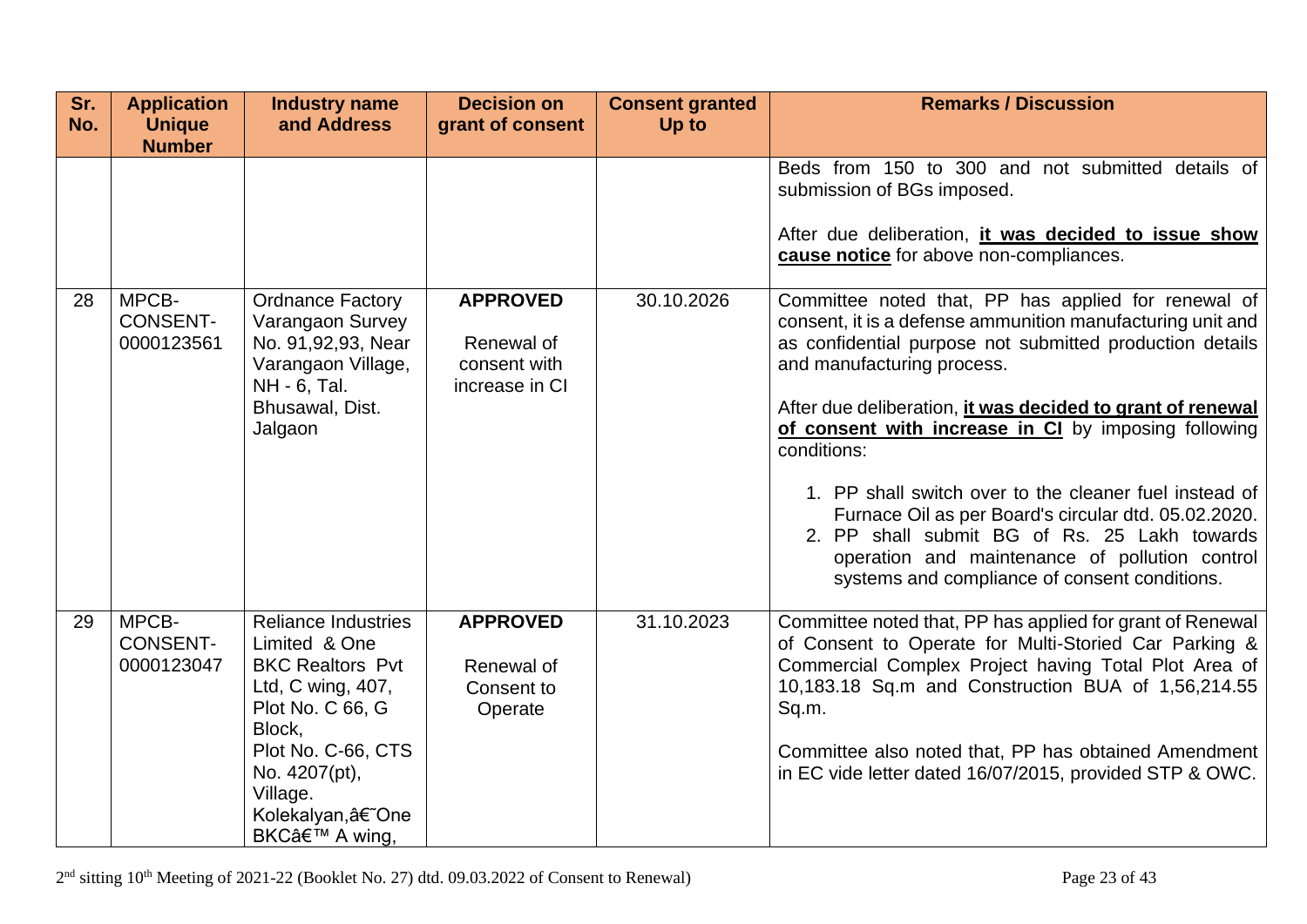| Sr.<br>No. | <b>Application</b><br><b>Unique</b>    | <b>Industry name</b><br>and Address                                                                                                                       | <b>Decision on</b><br>grant of consent                 | <b>Consent granted</b><br>Up to | <b>Remarks / Discussion</b>                                                                                                                                                                                                                                                                                                                                                                                                                                                                                                                                                                                                                                                                                                                                                                                                                                                                                                                                                                                                                   |
|------------|----------------------------------------|-----------------------------------------------------------------------------------------------------------------------------------------------------------|--------------------------------------------------------|---------------------------------|-----------------------------------------------------------------------------------------------------------------------------------------------------------------------------------------------------------------------------------------------------------------------------------------------------------------------------------------------------------------------------------------------------------------------------------------------------------------------------------------------------------------------------------------------------------------------------------------------------------------------------------------------------------------------------------------------------------------------------------------------------------------------------------------------------------------------------------------------------------------------------------------------------------------------------------------------------------------------------------------------------------------------------------------------|
|            | <b>Number</b>                          | Level 14, BKC,<br>Bandra (E)<br>Mumbai-400051.                                                                                                            |                                                        |                                 | After due deliberation, it was decided to grant Renewal<br>of Consent to Operate by imposing the following<br>conditions:<br>1. PP shall properly operate STP to achieve the<br>treated domestic effluent standard for the parameter<br>BOD-10 mg/lit including disinfection facility to the<br>treated sewage.<br>2. The treated sewage shall be 60% recycled for<br>secondary purposes such as toilet flushing, air-<br>conditioning, cooling tower make up, firefighting etc.<br>and remaining shall be utilized on land for gardening<br>and/ or connected to local body sewer line with<br>water metering<br>system.<br>3. PP shall properly operate organic waste digester<br>along with composting facility/bio-digester (biogas)<br>for the treatment of wet garbage.<br>4. PP shall make provision of charging ports for electric<br>vehicles at least 30% of total available parking slots.<br>5. PP shall extend existing BG of Rs. 25 Lakh towards<br>O & M of Pollution Control Systems and compliance<br>of Consent conditions. |
| 30         | MPCB-<br><b>CONSENT-</b><br>0000123917 | Tata<br>Communications<br>Ltd.,<br>Cadastral Sr No. F.<br>P. No. 1195, TPS<br>IV, LVSB,<br><b>Kashinath Dhure</b><br>Marg, Prabha devi,<br>Mumbai-400028. | <b>APPROVED</b><br>Renewal of<br>Consent to<br>Operate | 31.10.2023                      | Committee noted that, PP has applied for grant of Renewal<br>of Consent to Operate for IT/ITES (Data Center) activity<br>having Total Plot Area of 7,289.86 Sq.m and Total<br>Construction BUA of 13,359.28 Sq.m with increase in CI.<br>After due deliberation, it was decided to grant Renewal<br>of Consent to Operate by imposing the following<br>conditions:                                                                                                                                                                                                                                                                                                                                                                                                                                                                                                                                                                                                                                                                            |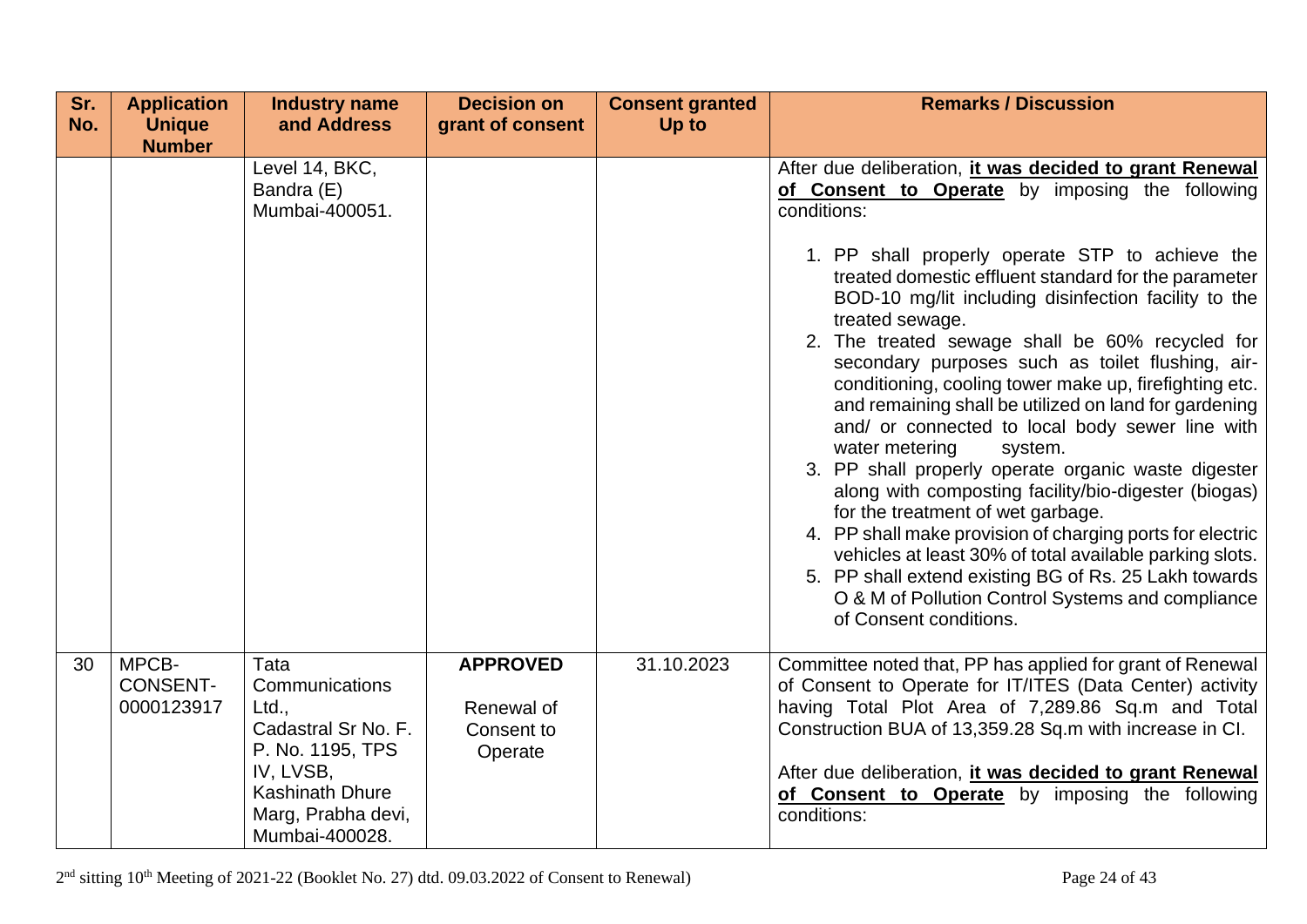| Sr.<br>No. | <b>Application</b><br><b>Unique</b>    | <b>Industry name</b><br>and Address                                                                          | <b>Decision on</b><br>grant of consent                                                                  | <b>Consent granted</b><br><b>Up to</b> | <b>Remarks / Discussion</b>                                                                                                                                                                                                                                                                                                                                                                                                                                                                                                                                                                                                                                                                                                                                                                                                                                                                                                                                                                                                                      |
|------------|----------------------------------------|--------------------------------------------------------------------------------------------------------------|---------------------------------------------------------------------------------------------------------|----------------------------------------|--------------------------------------------------------------------------------------------------------------------------------------------------------------------------------------------------------------------------------------------------------------------------------------------------------------------------------------------------------------------------------------------------------------------------------------------------------------------------------------------------------------------------------------------------------------------------------------------------------------------------------------------------------------------------------------------------------------------------------------------------------------------------------------------------------------------------------------------------------------------------------------------------------------------------------------------------------------------------------------------------------------------------------------------------|
|            | <b>Number</b>                          |                                                                                                              |                                                                                                         |                                        |                                                                                                                                                                                                                                                                                                                                                                                                                                                                                                                                                                                                                                                                                                                                                                                                                                                                                                                                                                                                                                                  |
|            |                                        |                                                                                                              |                                                                                                         |                                        | 1. PP shall properly operate STP to achieve the<br>treated domestic effluent standard for the parameter<br>BOD-10 mg/lit including disinfection facility to the<br>treated sewage.<br>2. The treated sewage shall be 60% recycled for<br>secondary purposes such as toilet flushing, air-<br>conditioning, cooling tower make up, firefighting etc.<br>and remaining shall be utilized on land for gardening<br>and/ or connected to local body sewer line with<br>water metering<br>system.<br>3. PP shall properly operate organic waste digester<br>along with composting facility/bio-digester (biogas)<br>for the treatment of wet garbage.<br>4. PP shall make provision of charging ports for electric<br>vehicles at least 30% of total available parking slots.<br>5. PP shall extend existing BG of Rs. 25 Lakh towards<br>O & M of Pollution Control Systems and compliance<br>of Consent conditions.<br>6. By forfeiting BG of Rs. 2 Lakh towards non-<br>submission of their Boards resolution as per earlier<br>Consent condition. |
| 31         | MPCB-<br><b>CONSENT-</b><br>0000078831 | Jagjivanram<br>Hospital (Western<br>Railway)<br>Maratha Mandir<br>Marg, Mumbai<br>Cental, Mumbai -<br>400008 | <b>APPROVED</b><br><b>Renewal of BMW</b><br>Authorization with<br>grant of 1st<br>Consent to<br>Operate | 30.06.2026                             | Committee noted that Hospital Authority has applied for<br>grant of Combined Consent to Operate & BMW<br>Authorization for 361 Bedded Jagjivanram Multispecialty<br>Hospital at Mumbai Central Western Railway, Maratha<br>Mandir Marg, Mumbai Central, Mumbai.<br>Committee also noted that Hospital is engaged in Covid-19<br>related treatment and paid additional Consent fees.                                                                                                                                                                                                                                                                                                                                                                                                                                                                                                                                                                                                                                                              |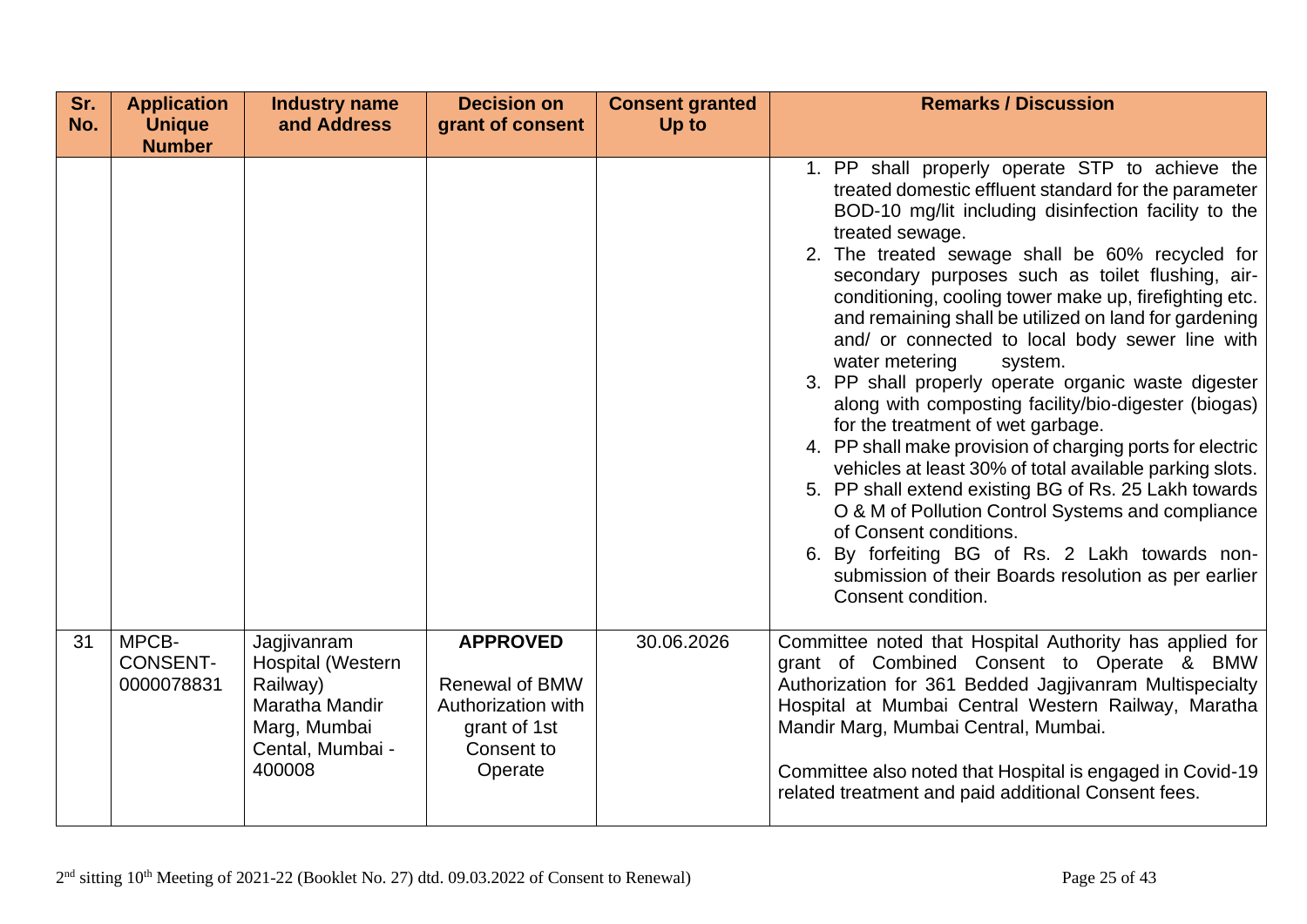| Sr.<br>No. | <b>Application</b><br><b>Unique</b><br><b>Number</b> | <b>Industry name</b><br>and Address                                                                        | <b>Decision on</b><br>grant of consent   | <b>Consent granted</b><br>Up to | <b>Remarks / Discussion</b>                                                                                                                                                                                                                                                                                                                                                                                                                                                                                                                                                                                                                                                                                                                                                                                                                                                                                                                                                                                                                                                                                                                                                                                                           |
|------------|------------------------------------------------------|------------------------------------------------------------------------------------------------------------|------------------------------------------|---------------------------------|---------------------------------------------------------------------------------------------------------------------------------------------------------------------------------------------------------------------------------------------------------------------------------------------------------------------------------------------------------------------------------------------------------------------------------------------------------------------------------------------------------------------------------------------------------------------------------------------------------------------------------------------------------------------------------------------------------------------------------------------------------------------------------------------------------------------------------------------------------------------------------------------------------------------------------------------------------------------------------------------------------------------------------------------------------------------------------------------------------------------------------------------------------------------------------------------------------------------------------------|
|            |                                                      |                                                                                                            |                                          |                                 | After due deliberation, it was decided to grant Combined<br>Consent to Operate & BMW Authorization for 361<br>Bedded Hospital.                                                                                                                                                                                                                                                                                                                                                                                                                                                                                                                                                                                                                                                                                                                                                                                                                                                                                                                                                                                                                                                                                                        |
| 32         | MPCB-<br><b>CONSENT-</b><br>0000123983               | <b>MSL Driveline</b><br>Systems Limited,<br>Plot No 89/1-A,<br><b>MIDC Satpur, Dist -</b><br><b>Nashik</b> | <b>APPROVED</b><br>Renewal of<br>consent | 31.12.2026                      | Committee noted that, PP has applied for renewal of<br>consent to operate for manufacture of Propeller Shaft -<br>102000 No/M, Cover Assembly - 60000 No/M, Driven<br>Plates - 112000 No/M, Axle Shaft - 16700 No/M, Male<br>Yoke Shaft - 16500 No/M, Universal Joint kits & Steering<br>Joint - 220000 No/M, Spindle & Sleeve - 85000 No/M, Plug<br>Spine - 50000 No/M, Bearing Stub Shaft - 30000 No/M,<br>Propeller Shaft (p-7) - 25000 No/M, earlier consent is valid<br>up to the period 31/12/2021 with capital investment<br>Rs.169.518 Cr.<br>Committee also noted that, PP has submitted revision in<br>the water budget and has ETP and STP for the treatment<br>of the effluent and sewage. Provided Scrubber as APC to<br>the phosphating section.<br>Committee further noted that, Earlier PP has applied for<br>Renewal and paid consent fees of Rs. 1695180/-, i.e. for<br>Five terms but consent was granted 10 months only, hence<br>for that fee shall be consider of Rs.282530/- and remaining<br>fees of Rs. 1442650/- is balance with the Board but same<br>is not mentioned in the earlier consent.<br>After due deliberation, it was decided to grant renewal of<br>consent, by imposing following conditions: |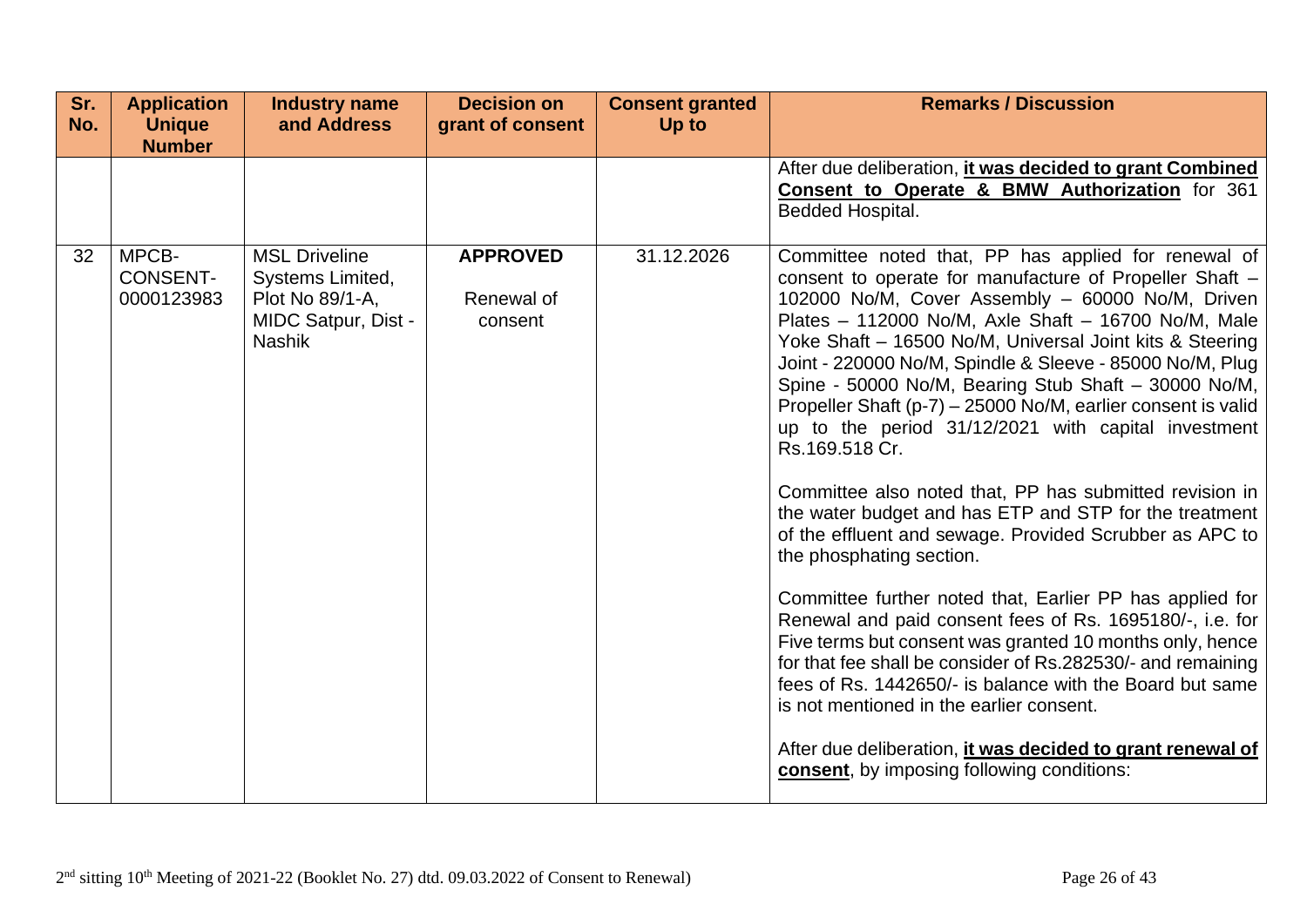| Sr.<br>No. | <b>Application</b><br><b>Unique</b><br><b>Number</b> | <b>Industry name</b><br>and Address                                                         | <b>Decision on</b><br>grant of consent   | <b>Consent granted</b><br>Up to | <b>Remarks / Discussion</b>                                                                                                                                                                                                                                                                                                                                                                                                                                                                                                                                                                                                                                                                                                                                                                                                                                                                                                                                                                                                                                                                                                                                                                                        |
|------------|------------------------------------------------------|---------------------------------------------------------------------------------------------|------------------------------------------|---------------------------------|--------------------------------------------------------------------------------------------------------------------------------------------------------------------------------------------------------------------------------------------------------------------------------------------------------------------------------------------------------------------------------------------------------------------------------------------------------------------------------------------------------------------------------------------------------------------------------------------------------------------------------------------------------------------------------------------------------------------------------------------------------------------------------------------------------------------------------------------------------------------------------------------------------------------------------------------------------------------------------------------------------------------------------------------------------------------------------------------------------------------------------------------------------------------------------------------------------------------|
|            |                                                      |                                                                                             |                                          |                                 | 1. PP shall submit the BG of Rs. 25 Lakhs towards<br>operation and maintenance of pollution control<br>system and compliance of consent conditions.                                                                                                                                                                                                                                                                                                                                                                                                                                                                                                                                                                                                                                                                                                                                                                                                                                                                                                                                                                                                                                                                |
| 33         | MPCB-<br><b>CONSENT-</b><br>0000124436               | AkzoNobel India<br>Limited<br>Plot No. 1/1 TTC<br>Industrial area<br>Koparkhairane<br>Thane | <b>APPROVED</b><br>Renewal of<br>consent | 31.12.2022                      | Committee noted that, PP has applied for renewal of<br>consent to operate for mfg of manufacturing of all type of<br>paints and varnish by mixing and blending process.<br>Committee also noted that, PP has provided ETP & STP<br>for treatment of trade effluent & sewage resp. Further,<br>noted that, necessary air pollution control systems<br>provided and disposal of HW as per the provisions of<br>H&OW Rule.<br>Committee further noted that SRO did not collect the JVS<br>as effluent generating activity not in operation.<br>After due deliberation, it was decided to grant renewal of<br><b>consent</b> by imposing the following conditions:<br>1. PP shall operate Effluent Treatment Plant scientifically<br>and achieve the consented norms.<br>PP shall operate Air Pollution Control System<br>2.<br>scientifically and achieve the consented norms.<br>PP shall dispose the Hazardous Waste as per the<br>3.<br>provisions of Rule by adopting online manifest system.<br>4. PP shall submit Bank Guarantee of Rs. 25 Lakh<br>towards O&M of pollution control system and<br>compliance of consent conditions.<br>Consent shall be issued only after receipt of additional<br>consent fee. |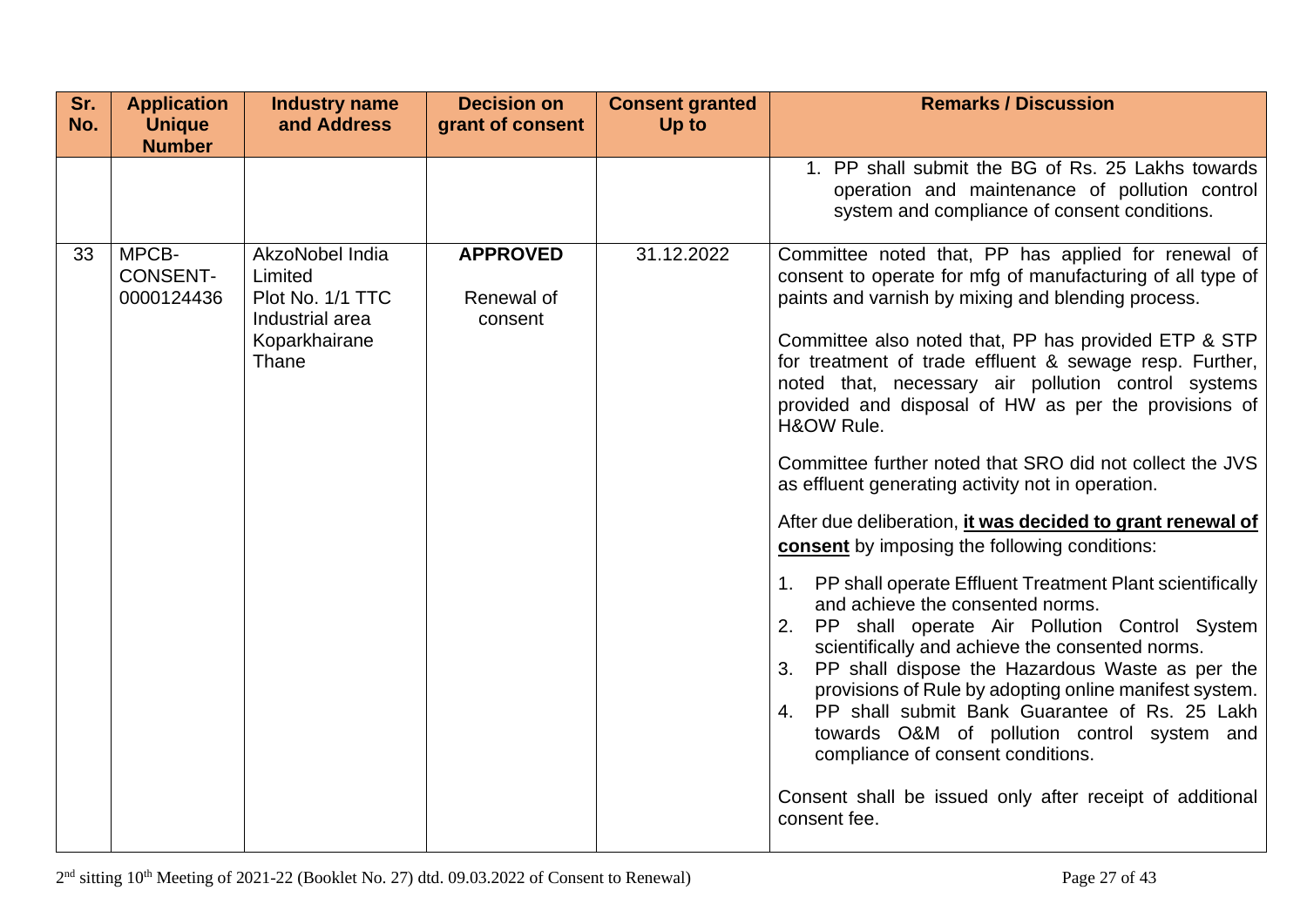| Sr.<br>No. | <b>Application</b><br><b>Unique</b>    | <b>Industry name</b><br>and Address                                                                                                                                   | <b>Decision on</b><br>grant of consent                                              | <b>Consent granted</b><br>Up to | <b>Remarks / Discussion</b>                                                                                                                                                                                                                                                                                                                                                                                                                                                                                                                                                                                                                                                                                                                                                                                |
|------------|----------------------------------------|-----------------------------------------------------------------------------------------------------------------------------------------------------------------------|-------------------------------------------------------------------------------------|---------------------------------|------------------------------------------------------------------------------------------------------------------------------------------------------------------------------------------------------------------------------------------------------------------------------------------------------------------------------------------------------------------------------------------------------------------------------------------------------------------------------------------------------------------------------------------------------------------------------------------------------------------------------------------------------------------------------------------------------------------------------------------------------------------------------------------------------------|
|            | <b>Number</b>                          |                                                                                                                                                                       |                                                                                     |                                 |                                                                                                                                                                                                                                                                                                                                                                                                                                                                                                                                                                                                                                                                                                                                                                                                            |
| 34         | MPCB-<br><b>CONSENT-</b><br>0000123319 | Dana India Pvt. Ltd.<br>Gat No. 51/1 &<br>Others, Plot No.<br>$1(P)$ Gat<br>No.51/1+51/2+51/3<br>$+52(P)+53(P)+54(P)$<br>)+56+57+58+59(P),<br><b>Bhamboli Khed</b>    | <b>NOT APPROVED</b><br>Renewal of<br>consent                                        |                                 | Committee noted that, PP has applied for renewal of<br>consent to operate for mfg of Axel/Bracket Assembly &<br>Spares/Child part sub assembly with enhancement in<br>production quantity & decrease in CI.<br>Committee also noted that, PP has applied for expansion<br>without obtaining consent to establish, clarification<br>submitted towards decrease in CI is not satisfactory,<br>not submitted CGWA NOC, performance of STP is not<br>satisfactory as JVS collected on 15/3/202 shows<br>parameters are exceeding the consented standards,<br>inadequate land for disposal of treated effluent/sewage and<br>failed to submit disposal details of HW category No. 12.5,<br>20.2, 20.4 & 3.3.<br>After due deliberation, it was decided to issue show<br>cause notice for above non-compliances. |
| 35         | MPCB-<br><b>CONSENT-</b><br>0000124000 | Radisson Blu Hotel,<br>Nagpur (Unit of<br><b>Bestech</b><br>Hospitalities Pvt.<br>$Ltd.$ )<br>Plot No. 7<br>Somalwada,<br>Chhatapati Square,<br>Wardha Road<br>Nagpur | <b>NOT APPROVED</b><br>Renewal of<br>consent with<br>increase in total<br>plot area |                                 | Committee noted that PP has applied for renewal of<br>consent for Hotel Activity with Restaurant, Swimming Pool,<br>Health Club & Laundry Activity on total plot area of<br>8343.716 Sq. Mtrs. & total construction BUA 27667.16 Sq.<br>Mtrs. having 214 Rooms.<br>Committee also noted that PP has not submitted the details<br>of BGs, drainage NOC & non-biodegradable waste,<br>increased the plot area by 1540.06 Sq.Mtr & provided 2<br>Nos of additional 1 TPH boilers without consent.<br>After due deliberation, it was decided to defer the case<br>& issue SCN for refusal of renewal of consent due to<br>above lapses.                                                                                                                                                                        |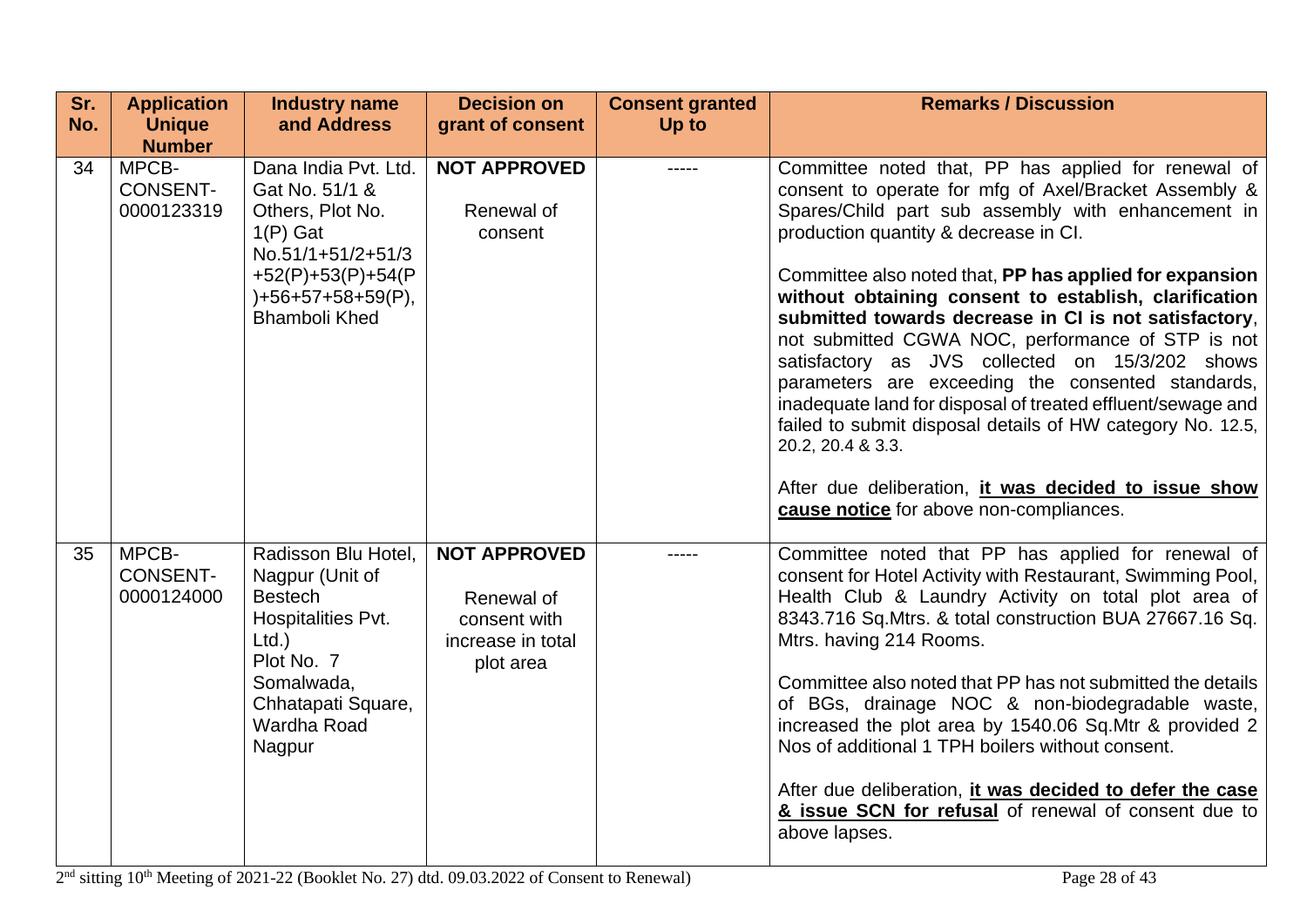| Sr.<br>No. | <b>Application</b><br><b>Unique</b><br><b>Number</b> | <b>Industry name</b><br>and Address                                                                                                                                                 | <b>Decision on</b><br>grant of consent                                                                                                                        | <b>Consent granted</b><br>Up to | <b>Remarks / Discussion</b>                                                                                                                                                                                                                                                                                                                                                                                                                                                                                                                                                                                                                                                                                                                                                                                         |
|------------|------------------------------------------------------|-------------------------------------------------------------------------------------------------------------------------------------------------------------------------------------|---------------------------------------------------------------------------------------------------------------------------------------------------------------|---------------------------------|---------------------------------------------------------------------------------------------------------------------------------------------------------------------------------------------------------------------------------------------------------------------------------------------------------------------------------------------------------------------------------------------------------------------------------------------------------------------------------------------------------------------------------------------------------------------------------------------------------------------------------------------------------------------------------------------------------------------------------------------------------------------------------------------------------------------|
| 36         | MPCB-<br><b>CONSENT-</b><br>0000124153               | Bosch Ltd. Plot no.<br>75, MIDC Estate<br>Satpur, Trimbak<br>Road, Nashik, Dist.<br><b>Nashik</b>                                                                                   | <b>APPROVED</b><br>Renewal of<br>consent with<br>increase in CI                                                                                               | 28.02.2023                      | Committee noted that, PP has applied for renewal of<br>consent, and engaged in manufacturing of Fuel Injectors &<br>Components - 400 Lakh Pieces/Annum.<br>Committee further noted that, PP has provided ETP & STP<br>for the treatment of effluent and sewage and the treated<br>effluent partly recycling in the process and remaining<br>disposing on land for gardening.<br>After due deliberation, it was decided to grant renewal of<br>consent with an increase in CI by imposing following<br>conditions:<br>1. PP shall submit the plan for improvement of<br>operation maintenance of STP / upgradation of<br>STP to achieve consented standards.<br>2. PP shall submit the BG of Rs. 25 lakhs towards<br>operation and maintenance of pollution control<br>systems and compliance of consent conditions. |
| 37         | MPCB-<br><b>CONSENT-</b><br>0000120091               | <b>Bharati Vidyapeeth</b><br>Medical<br><b>Foundations</b><br><b>Bharati Hospital</b><br>And Research<br>Centre<br>S. No. 26/27,<br>Dhankawadi, Pune<br>Satara Road, Pune<br>411043 | <b>APPROVED</b><br>Renewal of<br>Combined<br>Consent to<br>Operate & BMW<br>Authorization (831<br>Beds) &<br>Amalgamation<br>with CCA (200<br>Beds Expansion) | 31.03.2026                      | Committee noted that Hospital Authority has applied for<br>grant of renewal of Combined Consent to Operate & BMW<br>Authorization (831 Beds) on total plot area 32,500 sq. mtrs.<br>for construction BUA 16,250 sq. mtrs.<br>Committee also noted that Hospital Authority vide<br>application UAN No. 0000123833 has applied for grant of<br>Combined Consent to 1st Operate & BMW Authorization<br>for expansion with additional 440 Nos. of Beds on total plot<br>area 30,883 sq. mtrs. for construction BUA 19,307.06 sq.<br>mtrs.                                                                                                                                                                                                                                                                               |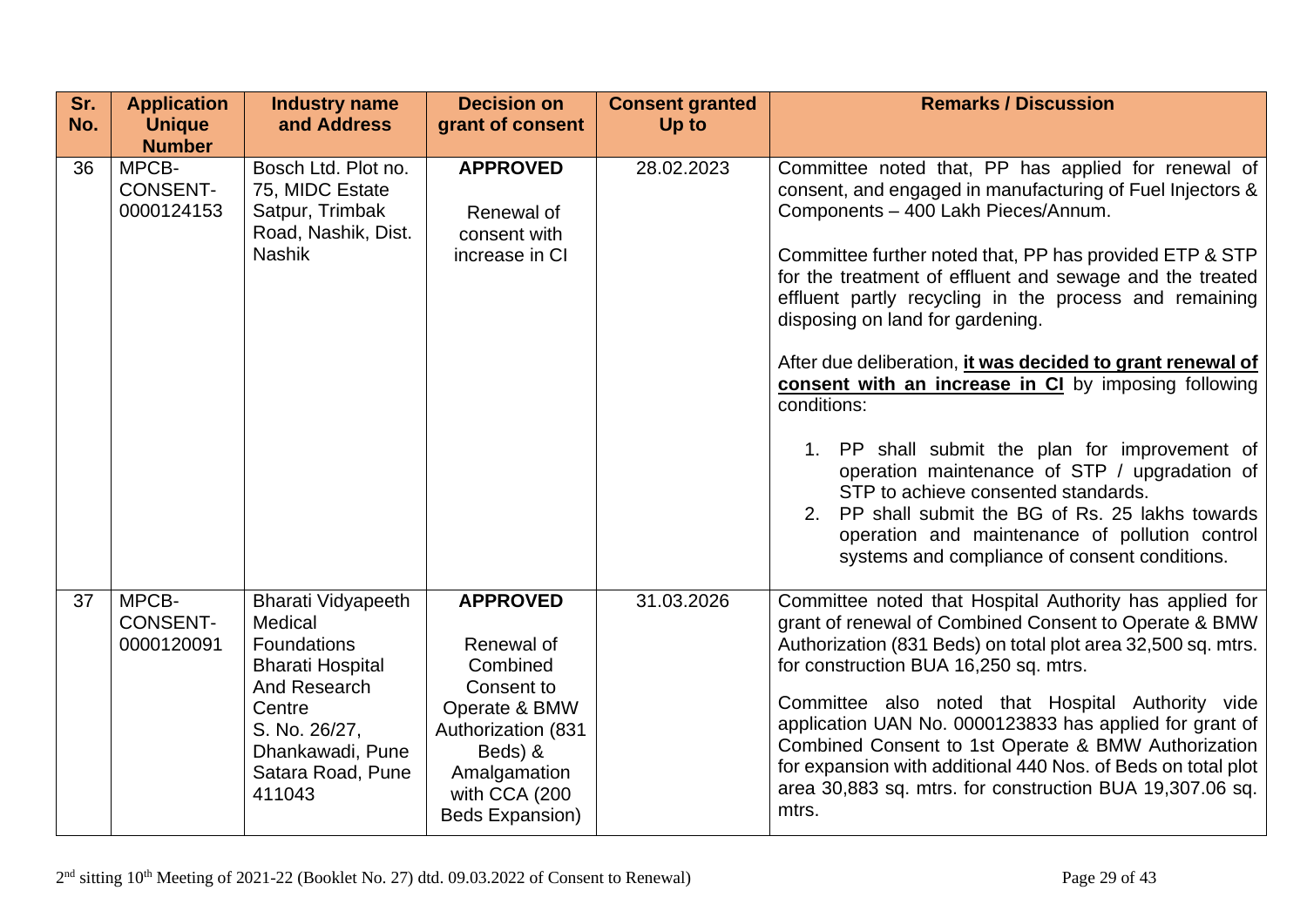| Sr.<br>No. | <b>Application</b><br><b>Unique</b>    | <b>Industry name</b><br>and Address                                                                                                                       | <b>Decision on</b><br>grant of consent                              | <b>Consent granted</b><br>Up to | <b>Remarks / Discussion</b>                                                                                                                                                                                                                                                                                                                                                                                                                                                                                                                                                                                                                                                                                                                                                                                                                                                                                                              |
|------------|----------------------------------------|-----------------------------------------------------------------------------------------------------------------------------------------------------------|---------------------------------------------------------------------|---------------------------------|------------------------------------------------------------------------------------------------------------------------------------------------------------------------------------------------------------------------------------------------------------------------------------------------------------------------------------------------------------------------------------------------------------------------------------------------------------------------------------------------------------------------------------------------------------------------------------------------------------------------------------------------------------------------------------------------------------------------------------------------------------------------------------------------------------------------------------------------------------------------------------------------------------------------------------------|
|            | <b>Number</b>                          |                                                                                                                                                           |                                                                     |                                 | Committee further noted that Hospital Authority has<br>obtained Registration under Bombay Nursing Home<br>Registration Act, 1949 for existing 831 Bedded Hospital, for<br>proposed 200 Bedded Ayurvedic Hospital and applied to<br>District Health Officer, PMC for grant of Registration under<br>Bombay Nursing Home Registration Act, 1949 for<br>additional 440 Nos. of Beds.<br>After due deliberation, it was decided grant Combined<br><b>Consent to Operate &amp; BMW Authorization</b> by clubbing<br>both applications bearing UAN No. 0000120091 & UAN<br>No. 0000123833 for 1031 Bedded Hospital (including 200<br>Beds Ayurvedic Hospital) on total plot area 30,883 sq. mtrs.<br>for construction BUA 35,557.06 sq. mtrs. out of total<br>construction BUA 54,606.79 sq. mtrs. by imposing<br>standard conditions and BGs for Health Care<br>Establishment.<br>Consent shall be issued after obtaining latest JVS results. |
| 38         | MPCB-<br><b>CONSENT-</b><br>0000115442 | <b>Bhusawal Thermal</b><br><b>Power Station</b><br>Unit No. 3 (210MW)<br>& Unit No. 4 & 5<br>(2x500MW),<br>Deepnagar, Tal-<br>Bhusawal, Dist-<br>Jalgaon. | <b>NOT APPROVED</b><br>Renewal of<br>consent with<br>decrease in CI | -----                           | Committee noted that, PP has applied for renewal of<br>consent Electricity Generation (Coal based Thermal Power<br>Plant) (Unit-3-210 MW, Unit-4-500 MW & Unit-5-500 MW)-<br>1210 MW.<br>Committee noted that Board has issued Direction dated<br>02.03.2022 towards 100% utilization of Fly/bottom ash and<br>towards compliance of Fly ash notification.<br>After due deliberation, it was decided to defer the case<br>and issue show cause notice for refusal of consent &<br>forfeiture of BG of Rs.25 lakh towards following non<br>compliances:                                                                                                                                                                                                                                                                                                                                                                                   |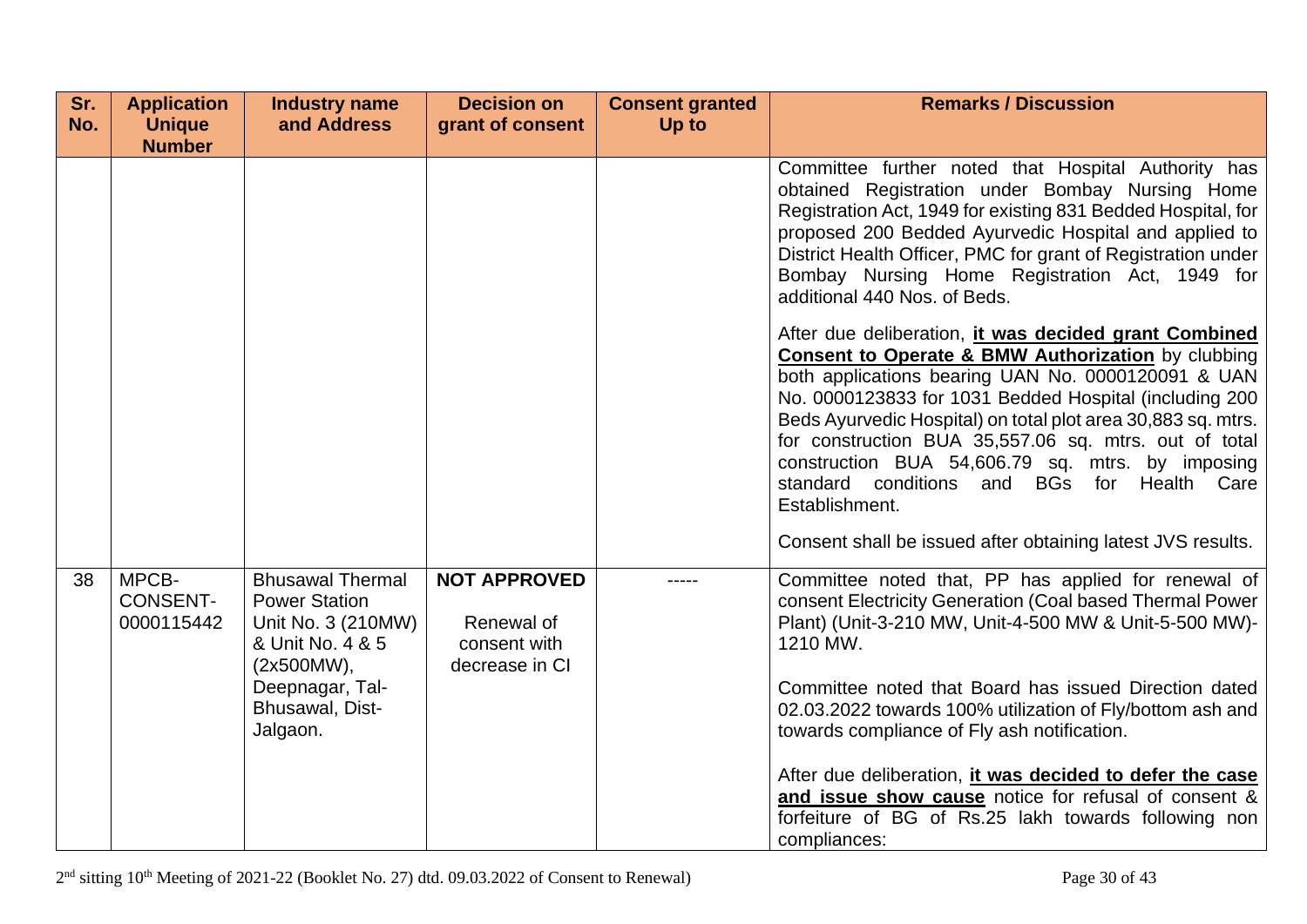| Sr.<br>No. | <b>Application</b><br><b>Unique</b><br><b>Number</b> | <b>Industry name</b><br>and Address                                                                                          | <b>Decision on</b><br>grant of consent                          | <b>Consent granted</b><br>Up to | <b>Remarks / Discussion</b>                                                                                                                                                                                                                                                                                                                                                                                                                                                                                                                                                                                                                                                                                                                                                                                                                                                                                                                                                                                                                                                                                                                                                                                                                                                                   |
|------------|------------------------------------------------------|------------------------------------------------------------------------------------------------------------------------------|-----------------------------------------------------------------|---------------------------------|-----------------------------------------------------------------------------------------------------------------------------------------------------------------------------------------------------------------------------------------------------------------------------------------------------------------------------------------------------------------------------------------------------------------------------------------------------------------------------------------------------------------------------------------------------------------------------------------------------------------------------------------------------------------------------------------------------------------------------------------------------------------------------------------------------------------------------------------------------------------------------------------------------------------------------------------------------------------------------------------------------------------------------------------------------------------------------------------------------------------------------------------------------------------------------------------------------------------------------------------------------------------------------------------------|
| 39         | MPCB-<br><b>CONSENT-</b><br>0000125226               | Raymond UCO<br>Denim Pvt Ltd<br>Plot No. C-1, C-<br>$1(P)$ , C-2, C-4, C-<br>4/1 Lohara MIDC<br>Yavatmal, Dist:<br>Yavatmal. | <b>APPROVED</b><br>Renewal of<br>consent with<br>increase in CI | 31.01.2027                      | 1. To comply with emission norms, PP has not<br>submitted a detailed action plan along with bar chart<br>for installation of FGD, as per MoEF notification dtd.<br>31.03.2021.<br>2. PP has failed to install Real time coal ash analyzer.<br>3. PP is utilizing Coal having high ash and Sulphur<br>content.<br>4. Details of Fly ash utilization are not furnished.<br>5. ETP sludge-20 Ton are not disposed to CHWTSDF.<br>6. PP has failed to submit the Bank Guarantee as per<br>earlier consent conditions.<br>7. The JVS analysis results of AAQM & Stack<br>monitoring exceed the consented norms.<br>Committee noted that, PP has applied for renewal of<br>consent for manufacturing of Denim fabrics of all kinds and<br>Electricity generation with increase in the CI.<br>Committee also noted that, PP has obtained earlier<br>consent for the same product and qty. PP has provided<br>ETP and STP for the treatment of trade effluent and<br>sewage. The treated effluent is partly recycled and<br>remaining disposed on land for gardening. Analysis results<br>of JVS within limits. ESP provided to coal fired boiler. Also<br>obtained membership of CHWTSDF.<br>After due deliberation it was decided to grant renewal of<br>consent, by imposing following conditions: |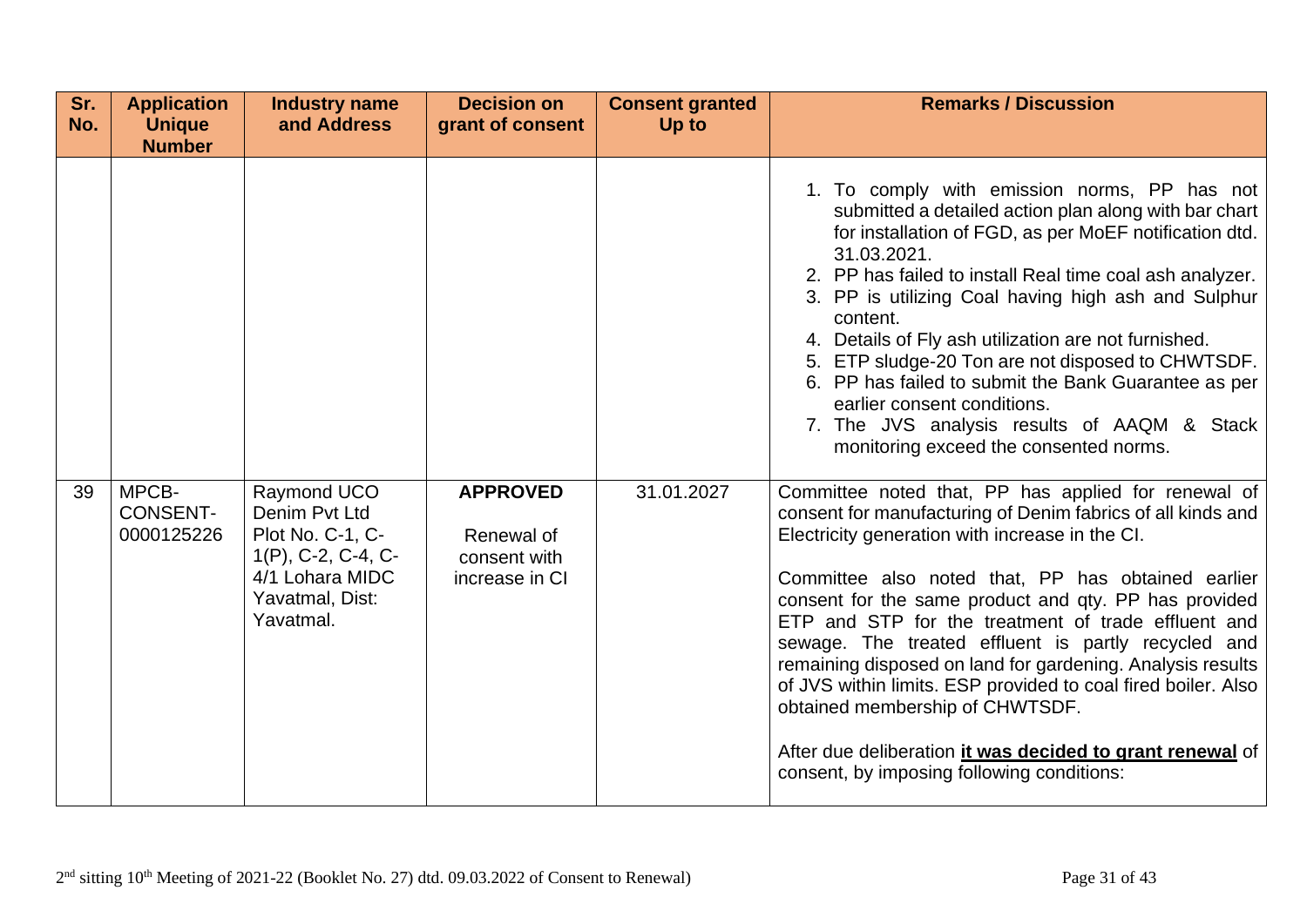| Sr.<br>No. | <b>Application</b><br><b>Unique</b>    | <b>Industry name</b><br>and Address                                                           | <b>Decision on</b><br>grant of consent                                                     | <b>Consent granted</b><br>Up to | <b>Remarks / Discussion</b>                                                                                                                                                                                                                                                                                                                                                                                                                                                                                                                                                                                                                                                                                                                                                                                                                                                                                                                                                                                 |
|------------|----------------------------------------|-----------------------------------------------------------------------------------------------|--------------------------------------------------------------------------------------------|---------------------------------|-------------------------------------------------------------------------------------------------------------------------------------------------------------------------------------------------------------------------------------------------------------------------------------------------------------------------------------------------------------------------------------------------------------------------------------------------------------------------------------------------------------------------------------------------------------------------------------------------------------------------------------------------------------------------------------------------------------------------------------------------------------------------------------------------------------------------------------------------------------------------------------------------------------------------------------------------------------------------------------------------------------|
|            | <b>Number</b>                          |                                                                                               |                                                                                            |                                 |                                                                                                                                                                                                                                                                                                                                                                                                                                                                                                                                                                                                                                                                                                                                                                                                                                                                                                                                                                                                             |
|            |                                        |                                                                                               |                                                                                            |                                 | 1. PP shall submit BG of Rs.25 Lakh towards O & M of<br>pollution control system and towards compliances of<br>consent conditions.<br>2. Industry shall not operate their Captive Power Plant<br>till verification from SRO/RO.<br>Consent shall be issued verification of treatment and<br>disposal of effluent, adequacy of pollution control systems<br>and after receipt of additional consent fees from PP, if any.                                                                                                                                                                                                                                                                                                                                                                                                                                                                                                                                                                                    |
| 40         | MPCB-<br><b>CONSENT-</b><br>0000123271 | <b>Viraj Profiles</b><br>Limited, Plot No. G-<br>75 & G-76, MIDC<br>Tarapur, Dist.<br>Palghar | <b>NOT APPROVED</b><br>Renewal of<br>consent with<br>decrease in<br>production<br>quantity | -----                           | Committee noted that, PP has applied for renewal of grant<br>of consent with decrease in the production for<br>manufacturing of Flat Bars, Round Bars & Angle Bars-<br>36000 MT/A instead of 48000 MT/A and SS Forging-<br>36000 MT/A (Reduction in the production due to PP wants<br>to separate out Plot G-75 & G-76 from G-75, G-76 & G-77).<br>Committee also noted that, PP has not installed separate<br>STP and using common STP at Sr.No. 140/1, IIT Bombay<br>report regarding APC audit submitted by PP does not<br>mention specific address with plot nos of the unit. PP has<br>failed to submit design details of APCs provided, JVS<br>results for AAQM are exceeds for RSPM parameter.<br>Committee further noted that, as per Board's circular dtd.<br>20.07.2021 Rolling mill activity requires to obtain<br><b>Environmental Clarence.</b><br>After due deliberation, it was decided to issue SCN and<br>call the PP for technical<br>presentation along with detailed compliance report. |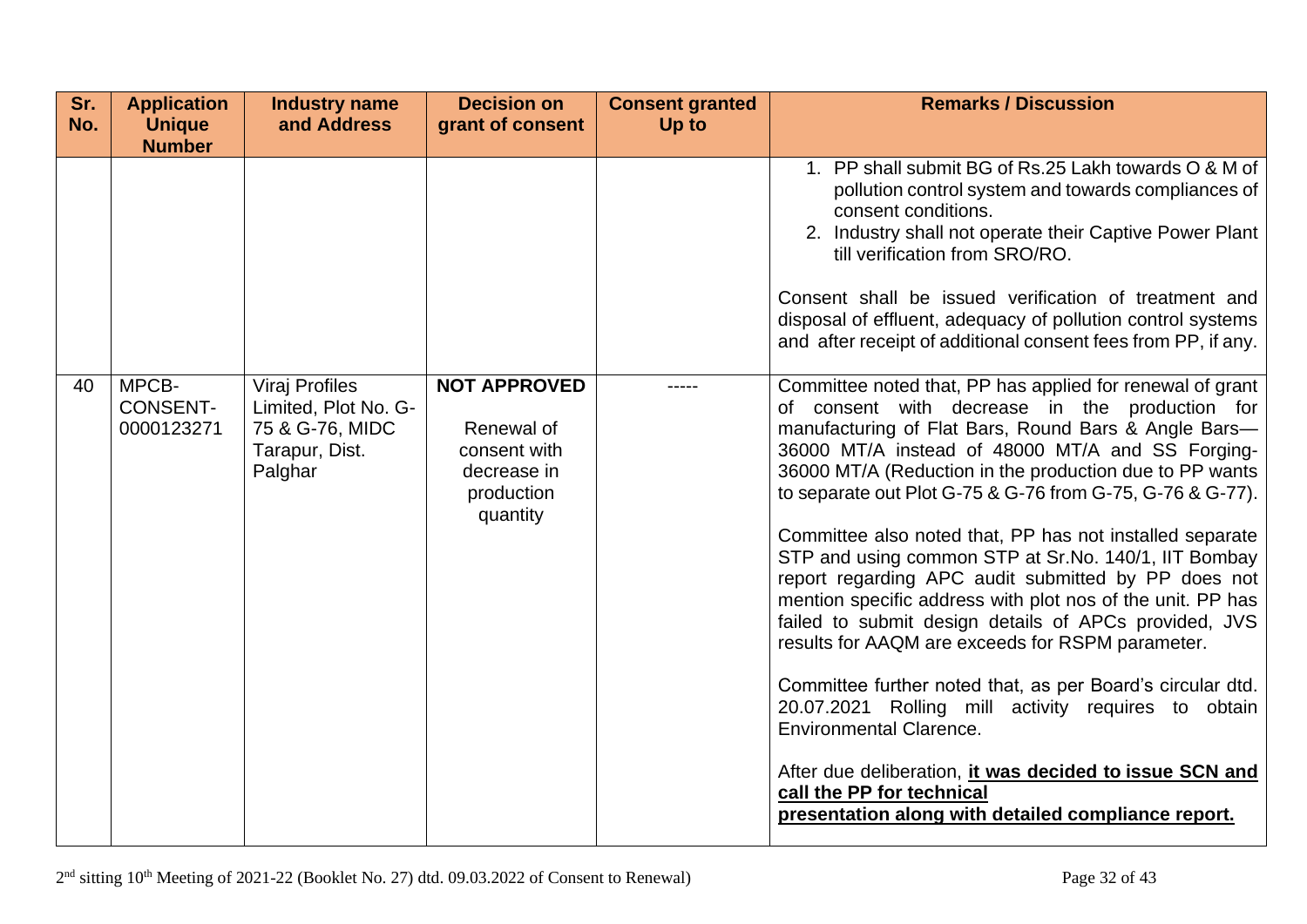| Sr. | <b>Application</b>                                      | <b>Industry name</b>                                                                                                                                                          | <b>Decision on</b>                                     | <b>Consent granted</b> | <b>Remarks / Discussion</b>                                                                                                                                                                                                                                                                                                                                                                                                                                                                                                                                                                                                                                                                                                                                                                                                                                                                                                                                                                                                                                                                                                                                                                                                                                                          |
|-----|---------------------------------------------------------|-------------------------------------------------------------------------------------------------------------------------------------------------------------------------------|--------------------------------------------------------|------------------------|--------------------------------------------------------------------------------------------------------------------------------------------------------------------------------------------------------------------------------------------------------------------------------------------------------------------------------------------------------------------------------------------------------------------------------------------------------------------------------------------------------------------------------------------------------------------------------------------------------------------------------------------------------------------------------------------------------------------------------------------------------------------------------------------------------------------------------------------------------------------------------------------------------------------------------------------------------------------------------------------------------------------------------------------------------------------------------------------------------------------------------------------------------------------------------------------------------------------------------------------------------------------------------------|
| No. | <b>Unique</b>                                           | and Address                                                                                                                                                                   | grant of consent                                       | Up to                  |                                                                                                                                                                                                                                                                                                                                                                                                                                                                                                                                                                                                                                                                                                                                                                                                                                                                                                                                                                                                                                                                                                                                                                                                                                                                                      |
| 41  | <b>Number</b><br>MPCB-<br><b>CONSENT-</b><br>0000124781 | Roma Builders Pvt.<br>Ltd. Survey No. 136<br>to 139, 141 to 148,<br>150 to 167, 169 to<br>179, 181 to 194,<br>Village Kolshet &<br>Kavesar, Thane<br>(W), Thane - 400<br>607. | <b>APPROVED</b><br>Renewal of<br>Consent to<br>Operate | 31.10.2022.            | Committee noted that PP has applied for grant of renewal<br>of Consent to Operate for residential & commercial<br>complex under on total plot area 7,86,279 sq. mtrs. for<br>construction BUA 10,31,879 sq. mtrs. out of total<br>construction BUA 20,32,225.66 sq. mtrs.<br>Committee also noted that PP has provided STPs & Bio-<br>methanation plant. JVS analysis results of STP outlets dtd.<br>03.09.2020, 28.10.2020 & 26.02.2021 are observed within<br>Consented limits.<br>After due deliberation, it was decided to grant renewal of<br><b>Consent to Operate for residential &amp; commercial complex</b><br>under on total plot area 7,86,279 sq. mtrs. for construction<br>BUA 10,31,879 sq. mtrs. out of total construction BUA<br>20,32,225.66 sq. mtrs. by imposing the following<br>conditions:<br>1. PP shall properly operate STP to achieve the<br>treated domestic effluent standard for the parameter<br>BOD-10 mg/lit including disinfection facility to the<br>treated sewage.<br>2. The treated sewage shall be 60% recycled for<br>secondary purposes such as toilet flushing, air-<br>conditioning, cooling tower make up, firefighting etc.<br>and remaining shall be utilized on land for gardening<br>and/ or connected to local body sewer line with |
|     |                                                         |                                                                                                                                                                               |                                                        |                        | water metering<br>system.<br>3. PP shall properly operate Bio-methanation plant for<br>the treatment of wet garbage.<br>4. PP shall make provision of charging ports for electric<br>vehicles at least 30% of total available parking slots.                                                                                                                                                                                                                                                                                                                                                                                                                                                                                                                                                                                                                                                                                                                                                                                                                                                                                                                                                                                                                                         |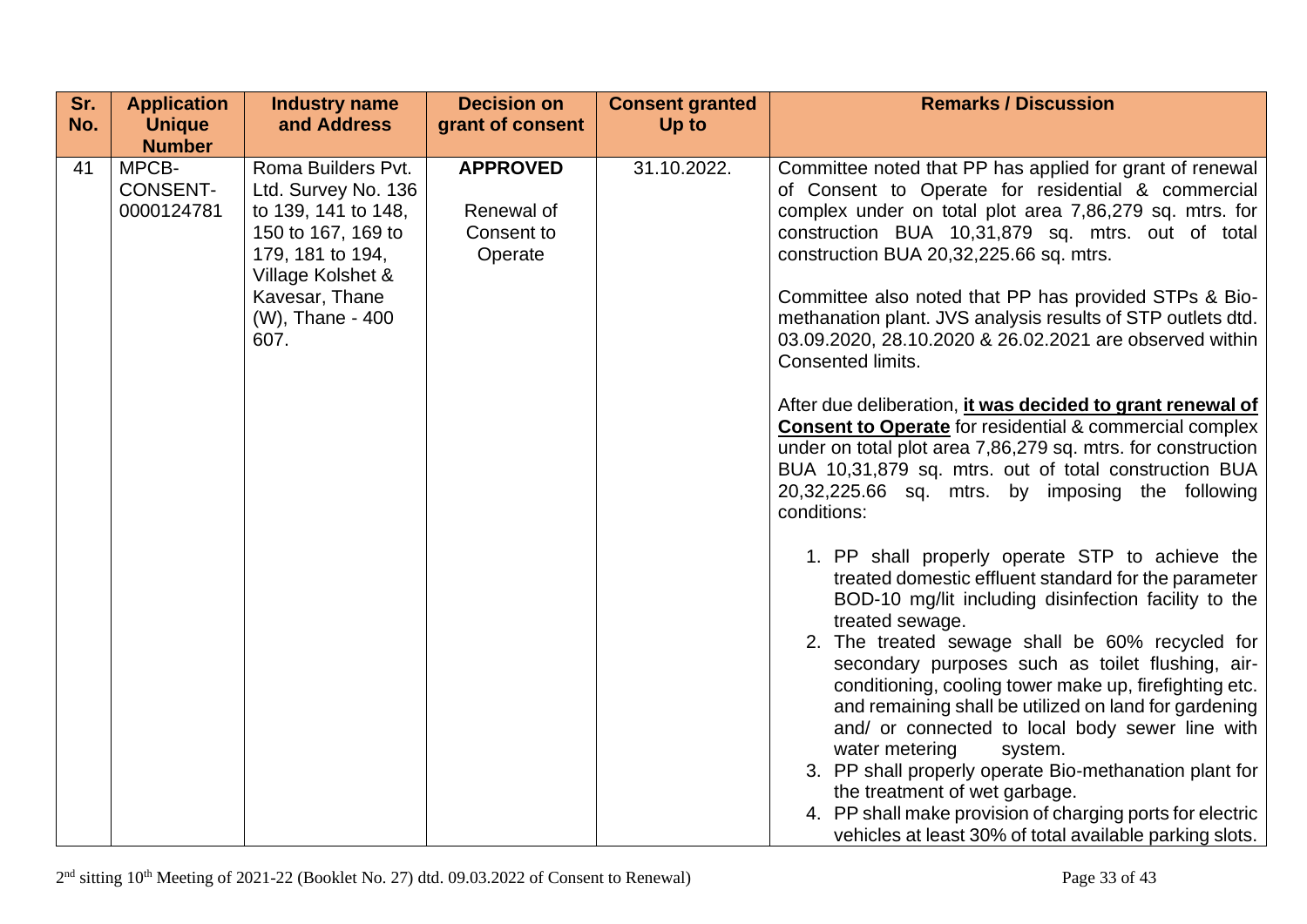| Sr.<br>No. | <b>Application</b><br><b>Unique</b>    | <b>Industry name</b><br>and Address                                                                                                                                                     | <b>Decision on</b><br>grant of consent   | <b>Consent granted</b><br>Up to | <b>Remarks / Discussion</b>                                                                                                                                                                                                                                                                                                                                                                                                                                                                                                                                                                                                                                                                                                                                                                                                                                                                                                                                                                                                 |
|------------|----------------------------------------|-----------------------------------------------------------------------------------------------------------------------------------------------------------------------------------------|------------------------------------------|---------------------------------|-----------------------------------------------------------------------------------------------------------------------------------------------------------------------------------------------------------------------------------------------------------------------------------------------------------------------------------------------------------------------------------------------------------------------------------------------------------------------------------------------------------------------------------------------------------------------------------------------------------------------------------------------------------------------------------------------------------------------------------------------------------------------------------------------------------------------------------------------------------------------------------------------------------------------------------------------------------------------------------------------------------------------------|
|            | <b>Number</b>                          |                                                                                                                                                                                         |                                          |                                 |                                                                                                                                                                                                                                                                                                                                                                                                                                                                                                                                                                                                                                                                                                                                                                                                                                                                                                                                                                                                                             |
|            |                                        |                                                                                                                                                                                         |                                          |                                 | 5. PP shall extend existing BG of Rs. 25 Lakh towards<br>O & M of Pollution Control Systems and compliance<br>of Consent conditions.                                                                                                                                                                                                                                                                                                                                                                                                                                                                                                                                                                                                                                                                                                                                                                                                                                                                                        |
| 42         | MPCB-<br><b>CONSENT-</b><br>0000125735 | <b>Umicore Autocat</b><br>India Pvt Ltd.<br><b>Survey No</b><br>1295,1296,1122B,1<br>129B, 1140. Plot no<br>03, Survey No<br>1295,1296,1122B,1<br>129B, 1140. Mauje<br>Shirwal Khandala | <b>APPROVED</b><br>Renewal of<br>Consent | 31.01.2025                      | Committee noted that, PP has applied for renewal of<br>consent to operate for mfg of Emission control catalysts,<br>Precious Metals containing Solutions & Slurry Cake.<br>Committee also noted that, PP has provided combine<br>treatment system for treatment of trade effluent & sewage.<br>Further, noted that, necessary air pollution control systems<br>provided and disposal of HW as per the provisions of<br>H&OW Rule.<br>After due deliberation, it was decided to grant renewal of<br>consent by imposing the following conditions:<br>shall operate Effluent Treatment Plant<br>1. PP<br>scientifically and achieve the consented norms.<br>2. PP shall operate Air Pollution Control System<br>scientifically and achieve the consented norms.<br>3. PP shall dispose of the Hazardous Waste as per the<br>provisions of Rule by adopting online manifest<br>system.<br>4. PP shall submit Bank Guarantee of Rs. 25 Lakh<br>towards O&M of pollution control system and<br>compliance of consent conditions. |
| 43         | MPCB-                                  | Ruchi Soya                                                                                                                                                                              | <b>APPROVED</b>                          | 31.12.2025                      | Committee noted that, PP has applied for renewal of                                                                                                                                                                                                                                                                                                                                                                                                                                                                                                                                                                                                                                                                                                                                                                                                                                                                                                                                                                         |
|            | <b>CONSENT-</b>                        | <b>Industries Limited</b>                                                                                                                                                               |                                          |                                 | consent for manufacturing of edible oil products with the                                                                                                                                                                                                                                                                                                                                                                                                                                                                                                                                                                                                                                                                                                                                                                                                                                                                                                                                                                   |
|            | 0000125344                             | S.No. 4 & 5 S.No. 4<br>& 5, Vill-Isambe,                                                                                                                                                | Renewal of<br>consent with               |                                 | decrease in CI.                                                                                                                                                                                                                                                                                                                                                                                                                                                                                                                                                                                                                                                                                                                                                                                                                                                                                                                                                                                                             |
|            |                                        | Savroli- Kharpada                                                                                                                                                                       | decrease in CI                           |                                 |                                                                                                                                                                                                                                                                                                                                                                                                                                                                                                                                                                                                                                                                                                                                                                                                                                                                                                                                                                                                                             |

 $2<sup>nd</sup>$  sitting  $10<sup>th</sup>$  Meeting of 2021-22 (Booklet No. 27) dtd. 09.03.2022 of Consent to Renewal) Page 34 of 43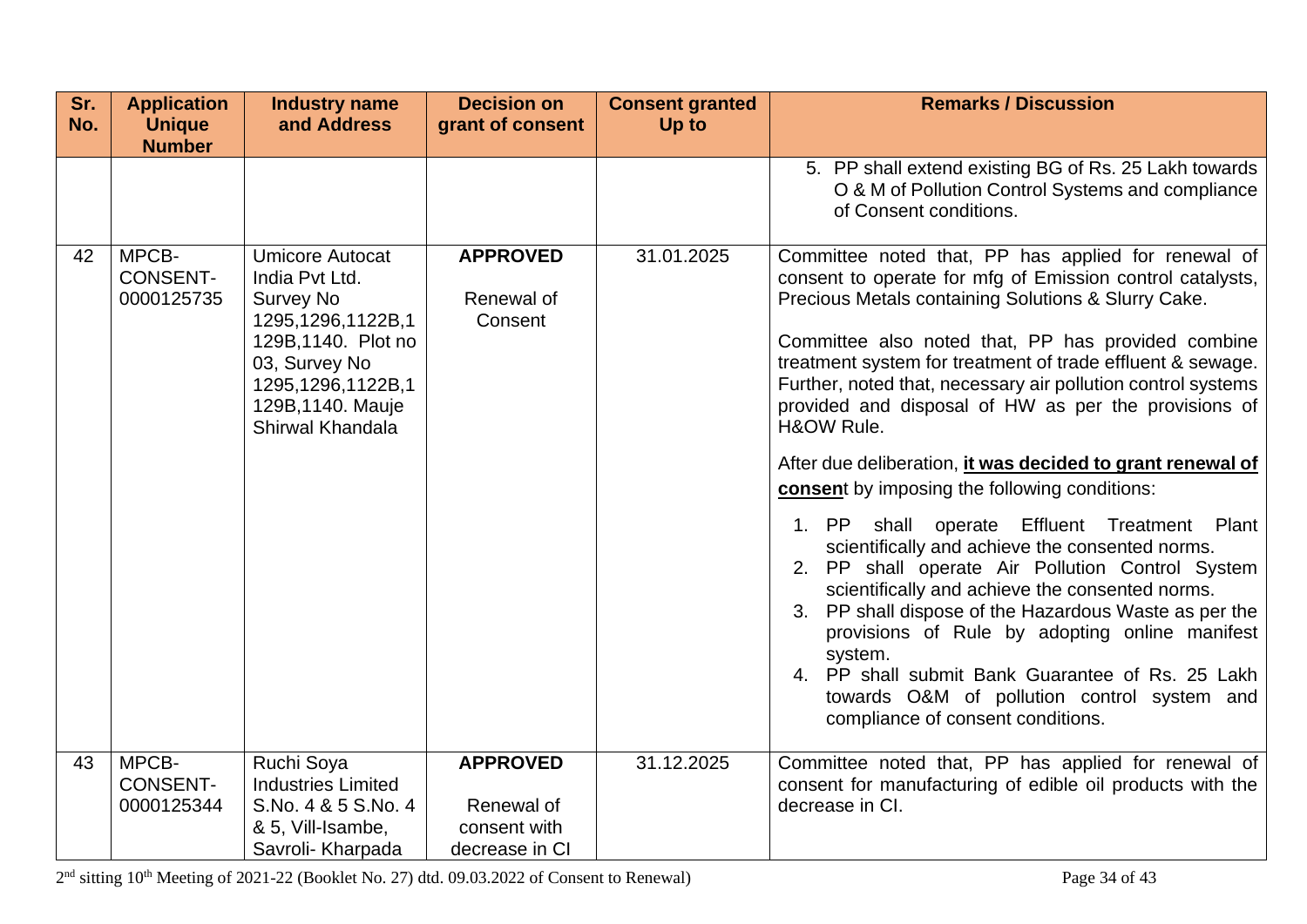| Sr.<br>No. | <b>Application</b><br><b>Unique</b>    | <b>Industry name</b><br>and Address                                                   | <b>Decision on</b><br>grant of consent                          | <b>Consent granted</b><br>Up to | <b>Remarks / Discussion</b>                                                                                                                                                                                                                                                                                                                                                                                            |
|------------|----------------------------------------|---------------------------------------------------------------------------------------|-----------------------------------------------------------------|---------------------------------|------------------------------------------------------------------------------------------------------------------------------------------------------------------------------------------------------------------------------------------------------------------------------------------------------------------------------------------------------------------------------------------------------------------------|
|            | <b>Number</b>                          |                                                                                       |                                                                 |                                 |                                                                                                                                                                                                                                                                                                                                                                                                                        |
|            |                                        | Road, Tal-<br>Khalapur, Dist.<br>Raigad.                                              |                                                                 |                                 | Committee also noted that, PP has obtained earlier<br>consent for the same product and qty. PP has provided<br>ETP and septic tank for treatment of trade effluent and<br>sewage. The treated effluent is reused and remaining used<br>on land for gardening. Provided venturi scrubber, cyclone<br>separator and bag filter to boiler Thermosyphon and<br>Thermopack section. Also obtained membership of<br>CHWTSDF. |
|            |                                        |                                                                                       |                                                                 |                                 | After due deliberation, it was decided to grant renewal of<br>consent by imposing following conditions,                                                                                                                                                                                                                                                                                                                |
|            |                                        |                                                                                       |                                                                 |                                 | 1. PP shall submit BG of Rs.25 Lakhs towards<br>operation and maintenance of pollution control<br>systems and towards compliances of consent<br>conditions.                                                                                                                                                                                                                                                            |
|            |                                        |                                                                                       |                                                                 |                                 | Consent shall be issued after receipt of latest JVS results<br>and additional consent fees from PP, if any.                                                                                                                                                                                                                                                                                                            |
| 44         | MPCB-<br><b>CONSENT-</b><br>0000126539 | Sudarshan Jeans<br>Pvt Ltd<br>Plot No-A-35, Plot<br>No-A-35, Village-<br>Loni Devkar, | <b>APPROVED</b><br>Renewal of<br>consent with<br>increase in CI | 31.01.2023                      | Committee noted that, PP has applied for renewal of<br>consent without change in product and qty with increase in<br>CI for manufacturing of Cotton Tarn - 55 MT/Day, Terry<br>Towel - 55 MT/Day.                                                                                                                                                                                                                      |
|            |                                        | <b>Indapur MIDC</b><br>Area, Tal- Indapur,<br>Dist-Pune.                              |                                                                 |                                 | Committee also noted that, PP has obtained earlier<br>consent for the same product and qty. PP has provided<br>combined ETP for the treatment of trade effluent and<br>sewage & treated effluent is 100% recycle and reuse in<br>process to achieve ZLD. Provided dust collector and wet<br>scrubber to boiler section. Also obtained membership of<br>CHWTSDF.                                                        |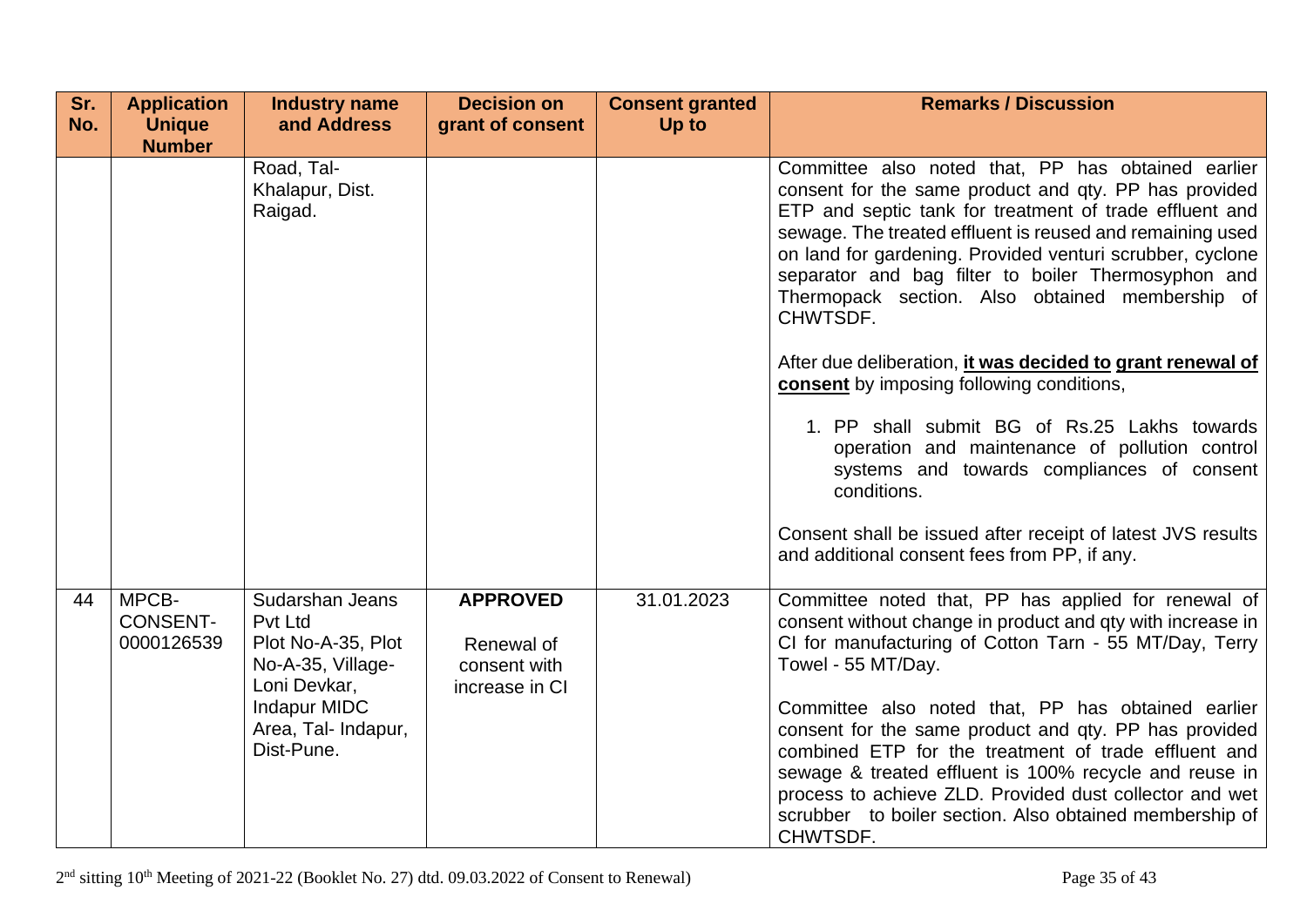| Sr.<br>No. | <b>Application</b><br><b>Unique</b><br><b>Number</b> | <b>Industry name</b><br>and Address                                                                                                 | <b>Decision on</b><br>grant of consent                              | <b>Consent granted</b><br>Up to | <b>Remarks / Discussion</b>                                                                                                                                                                                                                                                                                                                                                                                                        |
|------------|------------------------------------------------------|-------------------------------------------------------------------------------------------------------------------------------------|---------------------------------------------------------------------|---------------------------------|------------------------------------------------------------------------------------------------------------------------------------------------------------------------------------------------------------------------------------------------------------------------------------------------------------------------------------------------------------------------------------------------------------------------------------|
|            |                                                      |                                                                                                                                     |                                                                     |                                 | After due deliberation it was decided to renewal of<br>consent for short period i.e. up to 31.01.2023 by<br>imposing following conditions:<br>1. PP shall submit BG of Rs.25 Lakhs towards O & M<br>of PCS.<br>2. Industry shall submit improvement plan towards<br>achieving Ambient Air Quality standards.<br>Consent shall be issued after receipt of additional consent<br>fees from PP, if any.                               |
| 45         | MPCB-<br><b>CONSENT-</b><br>0000126230               | <b>Hindalco Industries</b><br>Limited<br>02, MIDC Taloja<br>Plot No. 02, MIDC<br><b>Taloja Panvel</b>                               | <b>NOT APPROVED</b><br>Renewal of<br>consent with<br>increase in CI |                                 | Committee noted that PP has applied for renewal of<br>consent with increase in CI for manufacturing of Aluminium<br>sheet, coil, plate, molten metal & alloy pigs/Ingots.<br>Committee also noted that, PP has increased CI by Rs.<br>107.35 Crs without Boards consent.<br>After due deliberation, it was decided to defer the case<br>& issue SCN for refusal of consent due to above lapses.                                    |
| 46         | MPCB-<br><b>CONSENT-</b><br>0000126151               | <b>FINE ORGANIC</b><br><b>INDUSTRIES</b><br><b>LIMITED</b><br>N-2 ADDITIONAL<br><b>MIDC</b><br><b>AMBERNATH</b><br><b>AMBERNATH</b> | <b>APPROVED</b><br>Renewal with<br>increase in CI                   | 31.01.2027                      | Committee noted that, PP has applied for renewal of<br>consent to operate for mfg of various organic chemicals.<br>Committee noted that, PP has provided ETP followed by<br>ATFD & recycling the treated effluent into the process to<br>achieve ZLD & provided STP for treatment of sewage.<br>Further, noted that, necessary air pollution control systems<br>provided and disposal of HW as per the provisions of<br>H&OW Rule. |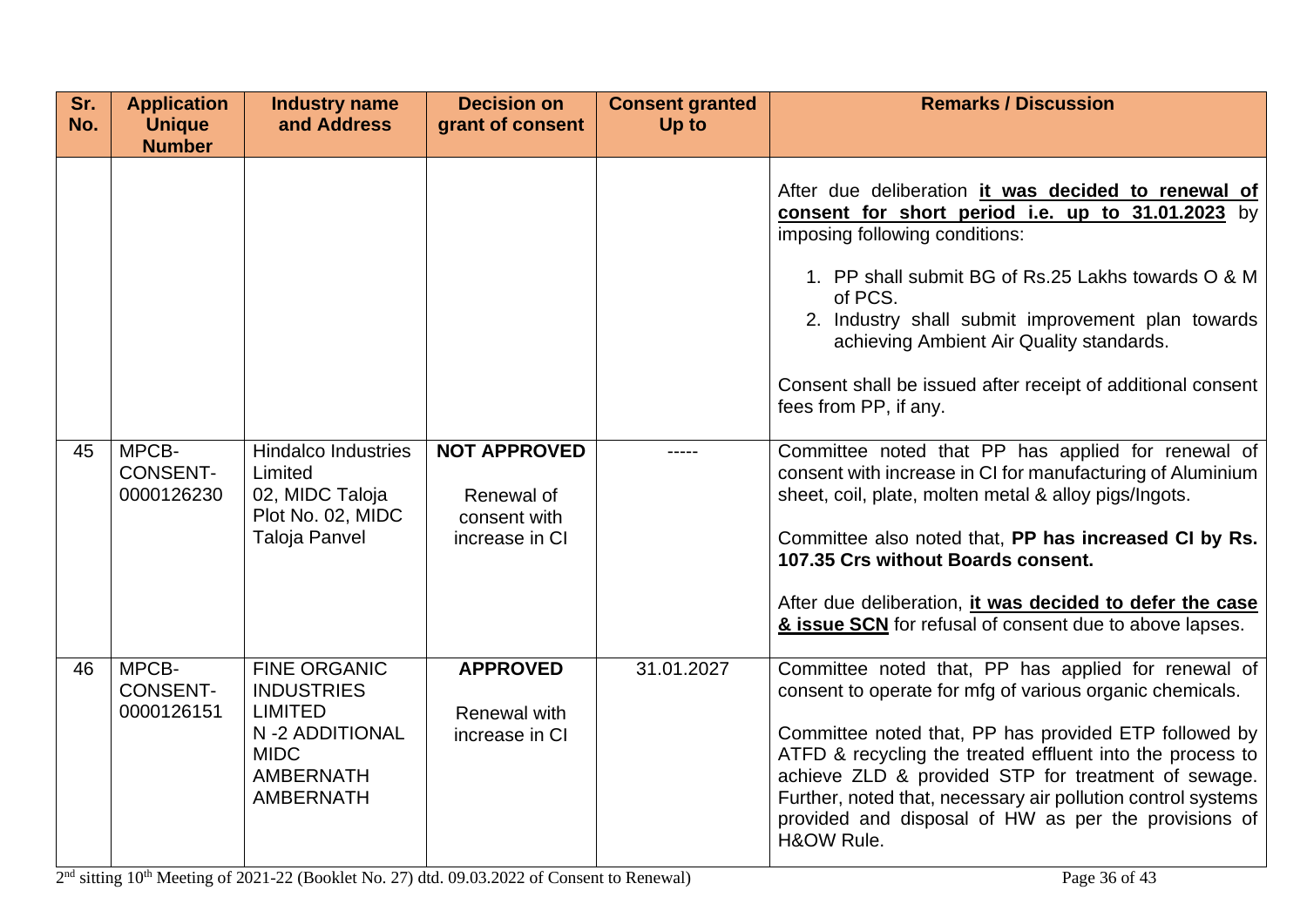| Sr.<br>No. | <b>Application</b><br><b>Unique</b><br><b>Number</b> | <b>Industry name</b><br>and Address                                                        | <b>Decision on</b><br>grant of consent                          | <b>Consent granted</b><br>Up to | <b>Remarks / Discussion</b>                                                                                                                                                                                                                                                                                                                                                                                                                                                                                                                                                                                                                                                                                  |
|------------|------------------------------------------------------|--------------------------------------------------------------------------------------------|-----------------------------------------------------------------|---------------------------------|--------------------------------------------------------------------------------------------------------------------------------------------------------------------------------------------------------------------------------------------------------------------------------------------------------------------------------------------------------------------------------------------------------------------------------------------------------------------------------------------------------------------------------------------------------------------------------------------------------------------------------------------------------------------------------------------------------------|
|            | MPCB-                                                |                                                                                            |                                                                 |                                 | After due deliberation, it was decided to grant renewal of<br><b>consent</b> by imposing the following conditions:<br>1. PP shall operate Effluent Treatment Plant scientifically<br>and recycle the entire treated effluent into the process<br>to achieve ZLD.<br>2. PP shall dispose of the Hazardous Waste as per the<br>provisions of Rule by adopting online manifest system.<br>3. PP shall submit the Board Resolution stating<br>increased Capital Investment prior to permission of the<br>Board & violated the provisions of Environmental<br>Laws.<br>4. PP shall submit/top-up Bank Guarantee of Rs. 25 Lakh<br>towards O&M of pollution control system and<br>compliance of Consent condition. |
| 47         | <b>CONSENT-</b><br>0000126518                        | Aquapharm<br><b>Chemicals Pvt. Ltd</b><br>Plot No. K-3/1-2-3<br><b>Mahad MIDC</b><br>Mahad | <b>APPROVED</b><br>Renewal of<br>Consent with<br>increase in CI | 31.01.2024                      | Committee noted that, PP has applied for renewal of<br>consent for mfg of various organic chemicals with increase<br>in Cl.<br>Committee also noted that, PP has provided combine<br>treatment system for treatment of trade effluent & sewage<br>and treated effluent/sewage partly recycled & partly<br>connected to CETP. Further, noted that, necessary air<br>pollution control systems provided and disposal of HW as<br>per the provisions of H&OW Rule.<br>After due deliberation, it was decided to grant renewal of<br>consent by imposing the following conditions:<br>1. PP<br>shall operate pollution control<br>system<br>scientifically to achieve the consented norms and                    |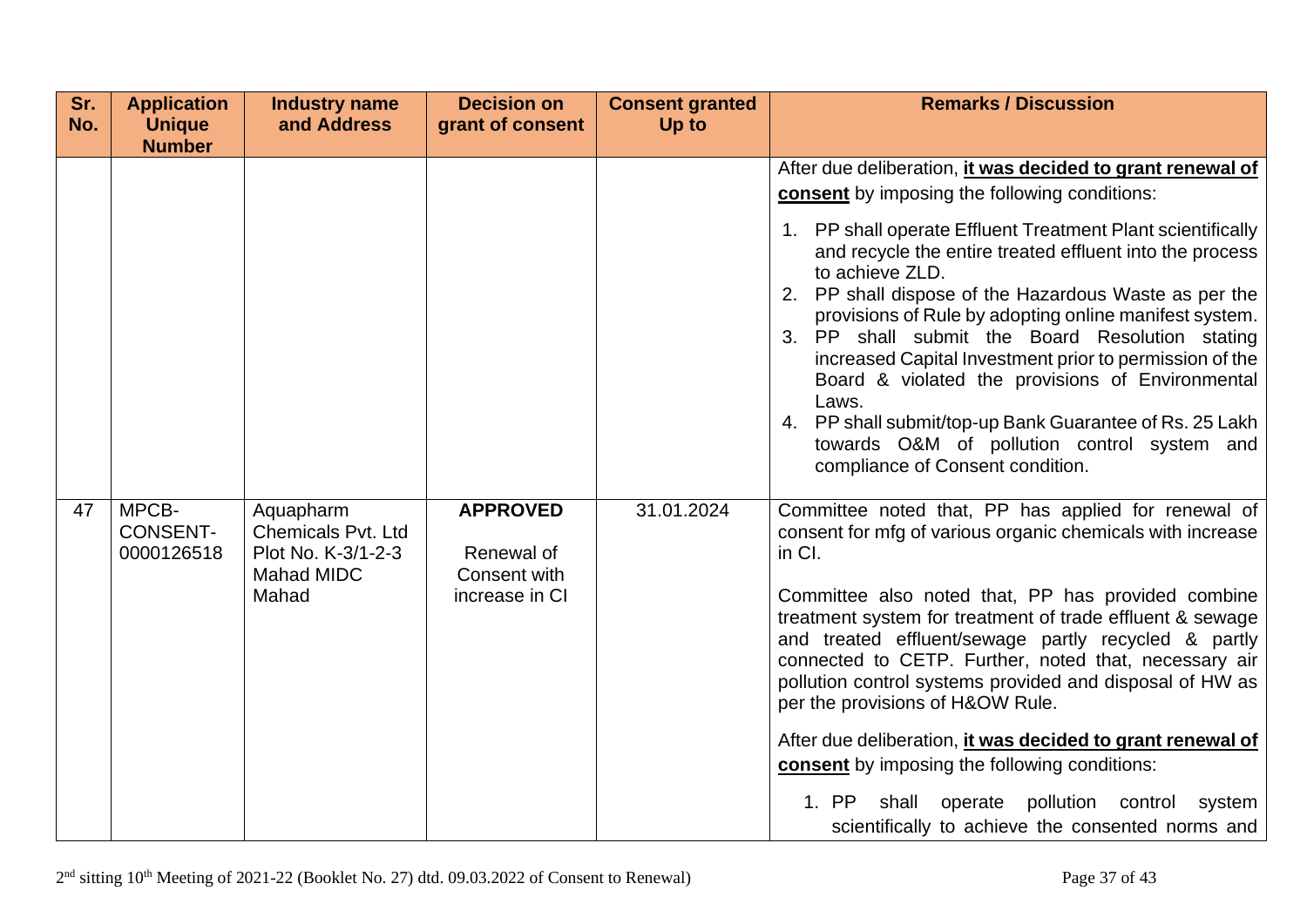| Sr.<br>No. | <b>Application</b><br><b>Unique</b><br><b>Number</b> | <b>Industry name</b><br>and Address                  | <b>Decision on</b><br>grant of consent                                 | <b>Consent granted</b><br>Up to | <b>Remarks / Discussion</b>                                                                                                                                                                                                                                                                                                                                                                                                                                                                                                                                                                                            |
|------------|------------------------------------------------------|------------------------------------------------------|------------------------------------------------------------------------|---------------------------------|------------------------------------------------------------------------------------------------------------------------------------------------------------------------------------------------------------------------------------------------------------------------------------------------------------------------------------------------------------------------------------------------------------------------------------------------------------------------------------------------------------------------------------------------------------------------------------------------------------------------|
| 48         | MPCB-                                                | Jehangir Hospital                                    | <b>APPROVED</b>                                                        | 31.12.2024                      | treated effluent/sewage partly recycled & partly<br>connected to CETP.<br>2. PP shall dispose of the Hazardous Waste as per the<br>provisions of Rule by adopting online manifest<br>system.<br>3. PP shall submit Board Resolution stating increased<br>Capital Investment increased without permission of<br>the Board & violated the provisions of Environmental<br>Laws.<br>4. PP shall submit/top-up Bank Guarantee of Rs. 25.0<br>Lakh towards O&M of pollution control system and<br>compliance of Consent conditions<br>Committee noted that Hospital Authority has applied for                                |
|            | <b>CONSENT-</b><br>0000126319                        | CTS No. 34, 35,<br>35/1, Sasoon Road,<br>Pune 411001 | Renewal of<br>Combined<br>Consent to<br>Operate & BMW<br>Authorization |                                 | grant of renewal of Combined Consent to Operate & BMW<br>Authorization for 335 Bedded Hospital on total plot area<br>19,943.32 sq. mtrs. for construction BUA 17,389.31 sq.<br>mtrs.<br>Committee also noted that Hospital Authority has provided<br>STP and treated effluent is discharged into PMC sewer line<br>after disinfection.<br>After due deliberation, it was decided to grant renewal of<br><b>Combined Consent to Operate &amp; BMW Authorization</b><br>for 335 Bedded Hospital on total plot area 19,943.32 sq.<br>mtrs. for construction BUA 17,389.31 sq. mtrs., by<br>imposing following conditions: |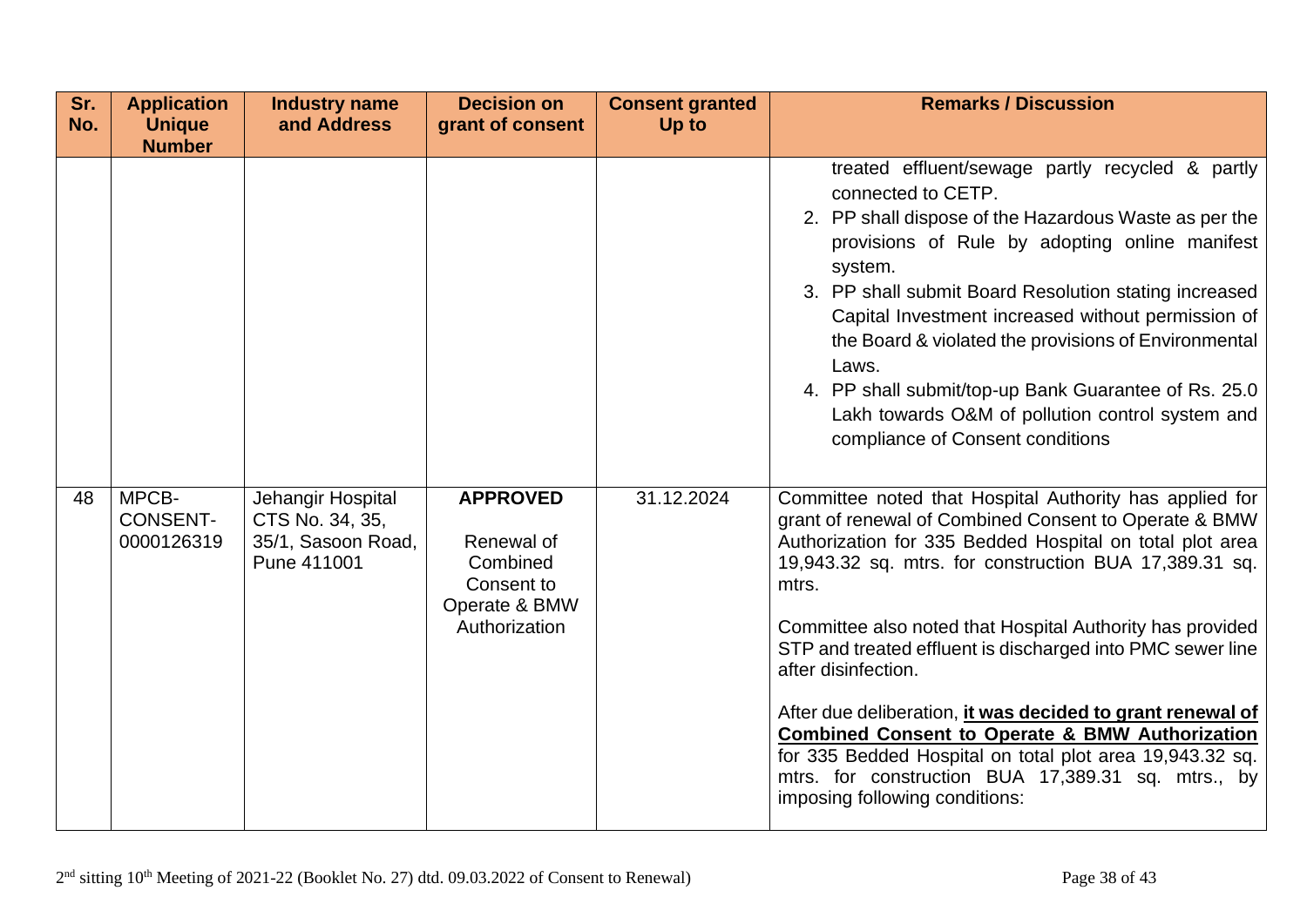| Sr.<br>No. | <b>Application</b><br><b>Unique</b><br><b>Number</b> | <b>Industry name</b><br>and Address                                                                                           | <b>Decision on</b><br>grant of consent                | <b>Consent granted</b><br>Up to | <b>Remarks / Discussion</b>                                                                                                                                                                                                                                                                                                                                                                                                                                                                                                                                                                                                                                                                                                                 |
|------------|------------------------------------------------------|-------------------------------------------------------------------------------------------------------------------------------|-------------------------------------------------------|---------------------------------|---------------------------------------------------------------------------------------------------------------------------------------------------------------------------------------------------------------------------------------------------------------------------------------------------------------------------------------------------------------------------------------------------------------------------------------------------------------------------------------------------------------------------------------------------------------------------------------------------------------------------------------------------------------------------------------------------------------------------------------------|
|            |                                                      |                                                                                                                               |                                                       |                                 | 1. PP shall install Effluent Treatment Plant (ETP) within<br>6 months and submit Bank guarantee of Rs. 5 lakh<br>towards compliance of same.                                                                                                                                                                                                                                                                                                                                                                                                                                                                                                                                                                                                |
| 49         | MPCB-<br><b>CONSENT-</b><br>0000126712               | <b>Hindalco Industries</b><br>Limited., survey<br>No.- 95/1, 95/2<br>Village-Dahali Tal.<br>Mouda, Dist.<br>Nagpur.           | <b>NOT APPROVED</b><br>Renewal with<br>increase in CI | -----                           | Committee noted that, PP has applied for renewal of<br>consent, and engaged in the melting of aluminium ingots<br>for further production of aluminium sheets and coil.<br>Committee also noted that, submission from the SRO office<br>that, the fuel of furnace is furnace oil, which is generating<br>black dense emissions during operation as well as need to<br>provide APC to caster and moulder section to avoid<br>process emissions. Industry not yet provided APC to all 3<br>furnaces and increased capital investment by 90.99 Crs.<br>After due deliberation, it was decided to issue SCN for<br>non-provision of APCs to the melting furnaces and<br>increased capital investment without prior permission from<br>the Board. |
| 50         | MPCB-<br><b>CONSENT-</b><br>0000127702               | <b>Privi Speciality</b><br>Chemicals Ltd.<br>$(Unit - II)$<br>$C-3,4,5,6,6/1,7,8,9,$<br>33/1 & X-9,10,11<br><b>MIDC Mahad</b> | <b>NOT APPROVED</b><br>Renewal of<br>Consent          |                                 | Committee noted that, PP has applied for renewal of<br>consent to operate for mfg of various organic chemicals.<br>Committee also noted that, PP has provided ETP & STP<br>treatment system for treatment of trade effluent & sewage<br>resp and treated effluent/sewage partly recycled & partly<br>connected to CETP. Further, noted that, necessary air<br>pollution control systems provided and disposal of HW as<br>per the provisions of H&OW Rule.<br>Committee further noted that, PP unable to submit disposal<br>details of by-products generated from existing unit.                                                                                                                                                            |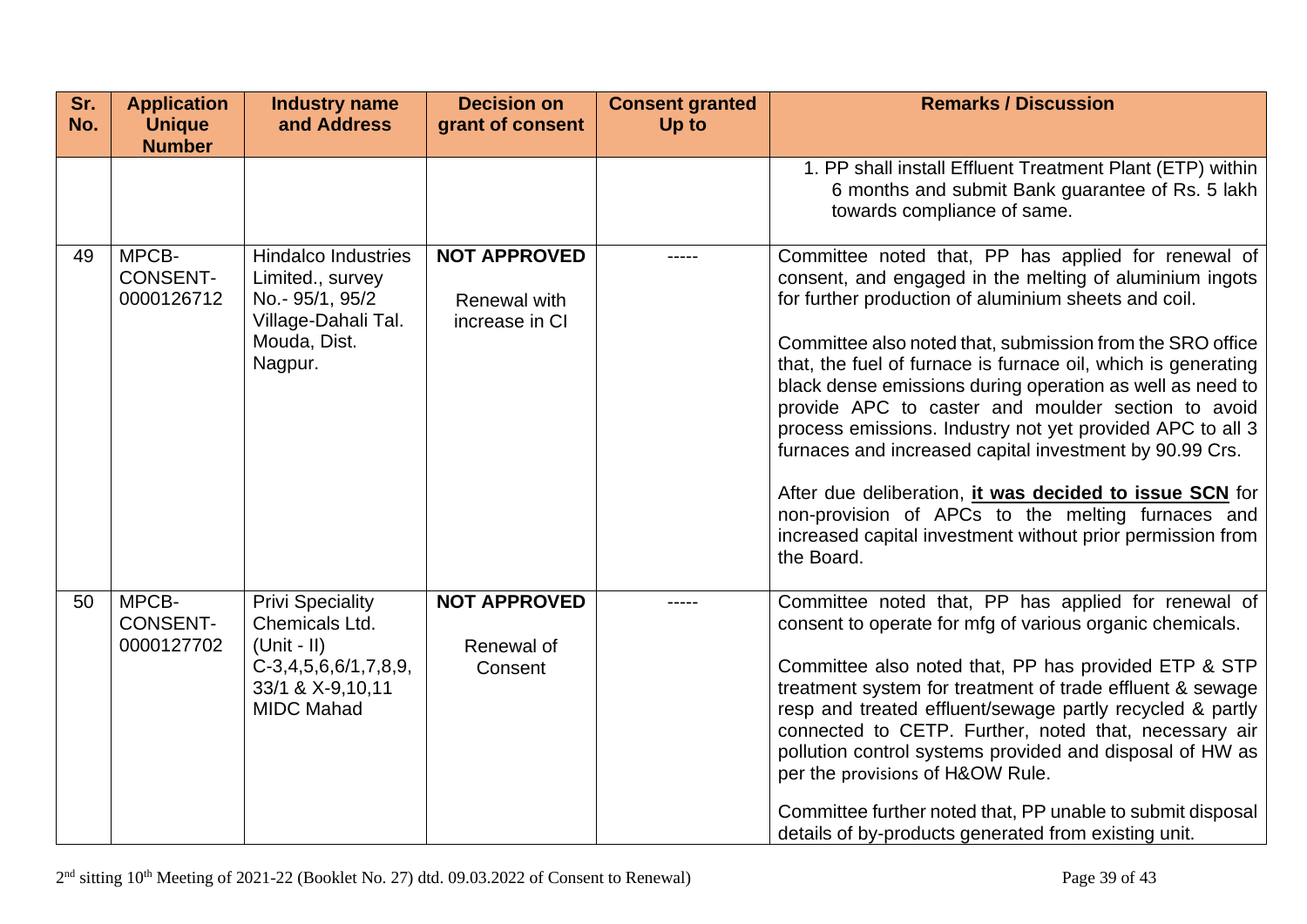| Sr.<br>No. | <b>Application</b><br><b>Unique</b>    | <b>Industry name</b><br>and Address                                                                                             | <b>Decision on</b><br>grant of consent                                                    | <b>Consent granted</b><br>Up to | <b>Remarks / Discussion</b>                                                                                                                                                                                                                                                                                                                                                                                                                                                                                                                                                                           |
|------------|----------------------------------------|---------------------------------------------------------------------------------------------------------------------------------|-------------------------------------------------------------------------------------------|---------------------------------|-------------------------------------------------------------------------------------------------------------------------------------------------------------------------------------------------------------------------------------------------------------------------------------------------------------------------------------------------------------------------------------------------------------------------------------------------------------------------------------------------------------------------------------------------------------------------------------------------------|
|            | <b>Number</b>                          |                                                                                                                                 |                                                                                           |                                 |                                                                                                                                                                                                                                                                                                                                                                                                                                                                                                                                                                                                       |
|            |                                        |                                                                                                                                 |                                                                                           |                                 | After due deliberation, it was decided to defer the case<br>and call for Technical Presentation w.r.t. disposal of<br>hazardous waste and<br>by-products and<br>pointwise<br>compliance of existing consent to operate conditions.                                                                                                                                                                                                                                                                                                                                                                    |
| 51         | MPCB-<br><b>CONSENT-</b><br>0000128520 | <b>POSCO</b><br><b>Maharashtra Steel</b><br>Pvt Ltd., C-1 & C-1<br>Part, Vile-Bhagad<br>MIDC, Tal-<br>Mangaon, Dist -<br>Raigad | <b>APPROVED</b><br>Renewal of<br>Consent with<br>increase in CI                           | 28.02.2027                      | Committee noted that, PP has applied for renewal of<br>consent to operate with increase in CI.<br>Committee also noted that, PP has provided the ETP and<br>STP for the treatment of industrial effluent and domestic<br>sewage, also provided wet scrubber as APC to plating<br>section and pickling section.<br>After due deliberation, it was decided to grant of renewal<br>of consent with increase in CI by imposing following<br>conditions:<br>1. PP shall submit BG of Rs. 25 Lakh towards<br>operation and maintenance of pollution control<br>system and compliance of consent conditions. |
| 52         | MPCB-<br><b>CONSENT-</b><br>0000121937 | Shri Saibaba<br><b>Sansthan Trust's</b><br>Shri Saibaba<br>Hospital<br>Ap. Shirdi, Tal.<br>Rahata, Dist.<br>Ahmednagar.         | <b>APPROVED</b><br>Renewal of<br>Combined<br>Consent to<br>Operate & BMW<br>Authorization | 31.03.2026.                     | Committee noted that Hospital Authority has applied for<br>grant of renewal of Combined Consent to Operate & BMW<br>Authorization for 300 Bedded Shri Saibaba Hospital on<br>total plot area 8,000 sq. mtrs. for construction BUA<br>3,632.08 sq. mtrs.<br>Committee also noted that Hospital Authority has provided<br>ETP/STP, and treated effluent is recycled for toilet flushing<br>& gardening.                                                                                                                                                                                                 |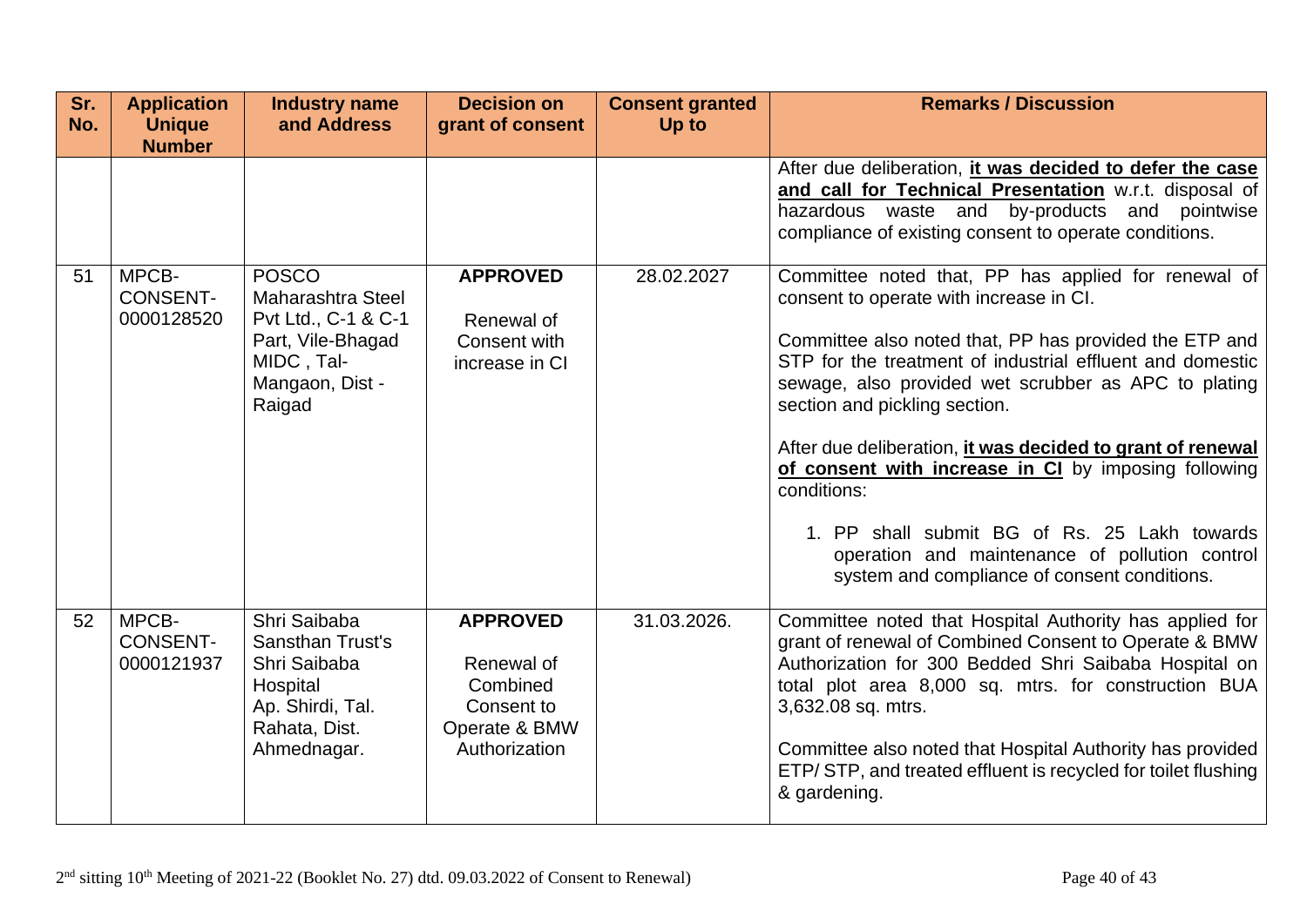| Sr.<br>No. | <b>Application</b><br><b>Unique</b>    | <b>Industry name</b><br>and Address                                                                                     | <b>Decision on</b><br>grant of consent                                                    | <b>Consent granted</b><br>Up to | <b>Remarks / Discussion</b>                                                                                                                                                                                                                                                                                                                                                                                                                                                                                                                                                                                                                                                                                                       |
|------------|----------------------------------------|-------------------------------------------------------------------------------------------------------------------------|-------------------------------------------------------------------------------------------|---------------------------------|-----------------------------------------------------------------------------------------------------------------------------------------------------------------------------------------------------------------------------------------------------------------------------------------------------------------------------------------------------------------------------------------------------------------------------------------------------------------------------------------------------------------------------------------------------------------------------------------------------------------------------------------------------------------------------------------------------------------------------------|
|            | <b>Number</b>                          |                                                                                                                         |                                                                                           |                                 |                                                                                                                                                                                                                                                                                                                                                                                                                                                                                                                                                                                                                                                                                                                                   |
|            |                                        |                                                                                                                         |                                                                                           |                                 | After due deliberation, it was decided to grant renewal of<br><b>Combined Consent to Operate &amp; BMW Authorization</b><br>for 300 Bedded Shri Saibaba Hospital on total plot area<br>8,000 sq. mtrs. for construction BUA 3,632.08 sq. mtrs. by<br>imposing<br>standard<br>conditions<br>Health Care<br>for<br>Establishments.<br>Consent shall be issued after obtaining latest JVS results.                                                                                                                                                                                                                                                                                                                                   |
| 53         | MPCB-<br><b>CONSENT-</b><br>0000121943 | Shri Saibaba<br><b>Sansthan Trust's</b><br>Shri Sainath<br>Hospital<br>Ap. Shirdi, Tal.<br>Rahata, Dist.<br>Ahmednagar. | <b>APPROVED</b><br>Renewal of<br>Combined<br>Consent to<br>Operate & BMW<br>Authorization | 31.03.2026.                     | Committee noted that Hospital Authority has applied for<br>grant of renewal of Combined Consent to Operate & BMW<br>Authorization for 300 Bedded Shri Saibaba Hospital on<br>total plot area 56,680 sq. mtrs. for construction BUA<br>28,006.72 sq. mtrs.<br>Committee also noted that Hospital Authority has provided<br>ETP/STP, and treated effluent is recycled for toilet flushing<br>& gardening.<br>After due deliberation, it was decided to grant renewal of<br><b>Combined Consent to Operate &amp; BMW Authorization</b><br>for 300 Bedded Shri Saibaba Hospital on total plot area<br>56,680 sq. mtrs. for construction BUA 28,006.72 sq. mtrs.<br>by imposing standard conditions for Health Care<br>Establishments. |
| 54         | MPCB-                                  | Steel Authority of                                                                                                      | <b>NOT APPROVED</b>                                                                       |                                 | Consent shall be issued after obtaining latest JVS results.<br>Committee noted that PP has applied for renewal of                                                                                                                                                                                                                                                                                                                                                                                                                                                                                                                                                                                                                 |
|            | <b>CONSENT-</b><br>0000124473          | India Limited,<br>Chandrapur ferro                                                                                      |                                                                                           |                                 | consent with increase in CI for manufacturing of High<br>Carbon ferro manganese, silico manganese, medium<br>carbon ferro manganese, Manganese ore sinter at SP-I,                                                                                                                                                                                                                                                                                                                                                                                                                                                                                                                                                                |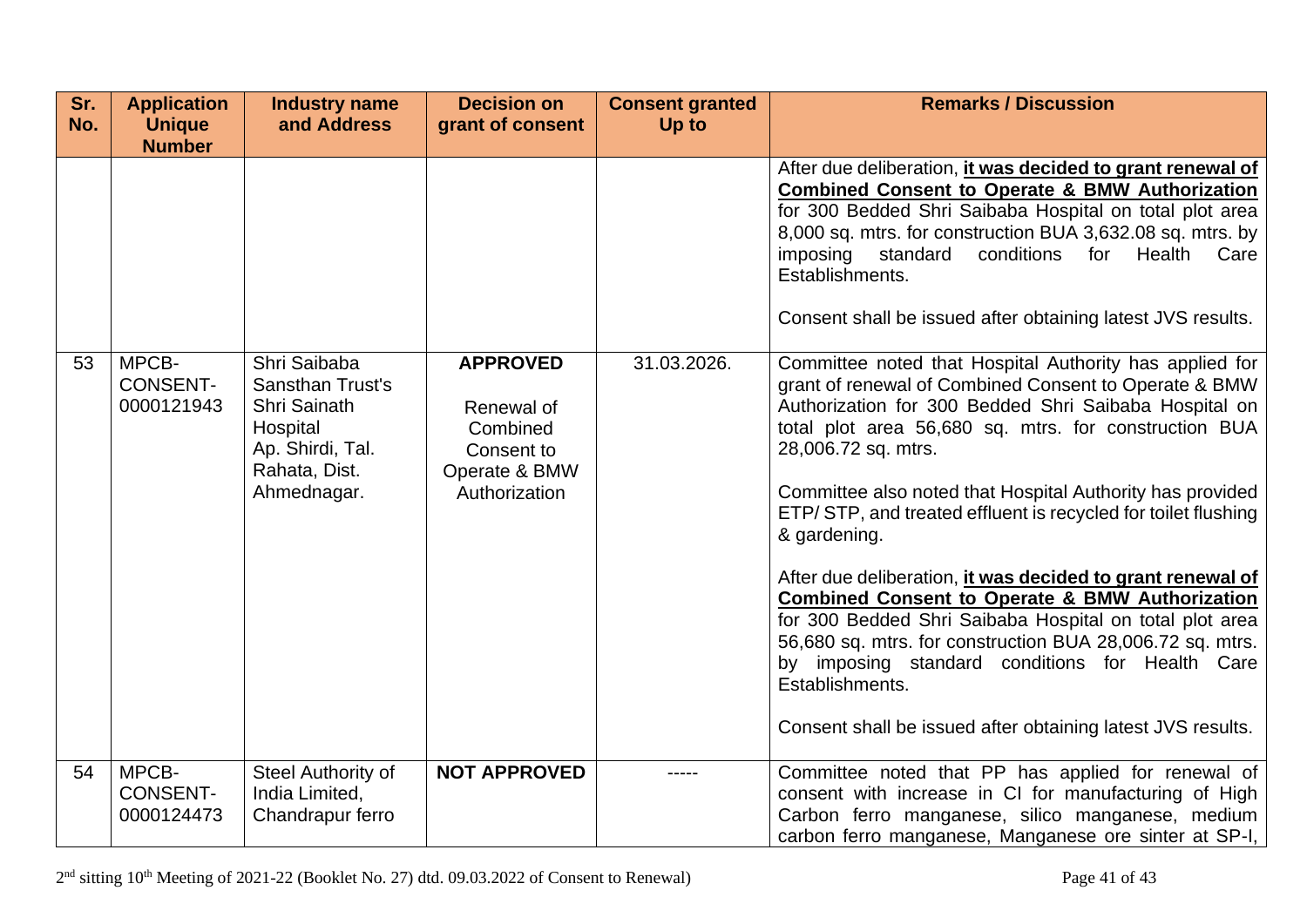| Sr.<br>No. | <b>Application</b><br><b>Unique</b><br><b>Number</b> | <b>Industry name</b><br>and Address                                                                 | <b>Decision on</b><br>grant of consent         | <b>Consent granted</b><br>Up to | <b>Remarks / Discussion</b>                                                                                                                                                                                                                                                                                                                                                                                                                                                                                                                                                                                                                                                                                                                                                                                                      |
|------------|------------------------------------------------------|-----------------------------------------------------------------------------------------------------|------------------------------------------------|---------------------------------|----------------------------------------------------------------------------------------------------------------------------------------------------------------------------------------------------------------------------------------------------------------------------------------------------------------------------------------------------------------------------------------------------------------------------------------------------------------------------------------------------------------------------------------------------------------------------------------------------------------------------------------------------------------------------------------------------------------------------------------------------------------------------------------------------------------------------------|
|            |                                                      | alloy plant<br>Chandrapur<br>498/2,499,500,503/<br>2 Chandrapur<br>Chandrapur                       | Renewal of<br>consent with<br>increase in CI   |                                 | Manganese ore sinter at SP-II, lime through lime kiln,<br>power generation, Nitrogen gas, furnace gas, high MnO<br>slag (Fe, Mn slag), Low MnO slag (Fe, Mn slag).<br>Committee also noted that PP has increased the CI by<br>Rs. 18.93 Crs without Boards consent & not provided<br>adequate air pollution systems.<br>After due deliberation, it was decided to defer the case<br>till submission of latest JVS results of stack & air and<br>justification towards increased CI.                                                                                                                                                                                                                                                                                                                                              |
| 55         | MPCB-<br><b>CONSENT-</b><br>0000129098               | <b>EXIDE</b><br><b>INDUSTRIES LTD</b><br>Plot No. D-2,<br>CHINCHWAD, Tal.<br>HAVELI, Dist.<br>Pune. | <b>APPROVED</b><br>Plain Renewal of<br>consent | 31.03.2027                      | Committee noted that PP has applied for plain renewal of<br>consent for manufacturing of SLI (Automotive batteries),<br>MX (Motorcycle batteries).<br>Committee also noted that Board office has issued<br>direction vide dated 02.12.2021 u/s 5 of The Environment<br>(Protection) Act, 1986 & Batteries (M & H) Rules, 2001.<br>After due deliberation, it was decided to grant plain<br>renewal of consent for manufacturing of SLI (Automotive<br>batteries) - 4,00,000 Nos/M, MX (Motorcycle batteries) -<br>4,00,000 Nos/M by imposing following conditions.<br>1. PP shall comply with the direction issued by Board<br>vide dated 02.12.2021 u/s 5 of The Environment<br>(Protection) Act, 1986 & Batteries (M & H) Rules,<br>2001.<br>2. PP shall operate & maintain the effluent treatment<br>facility to achieve ZLD. |